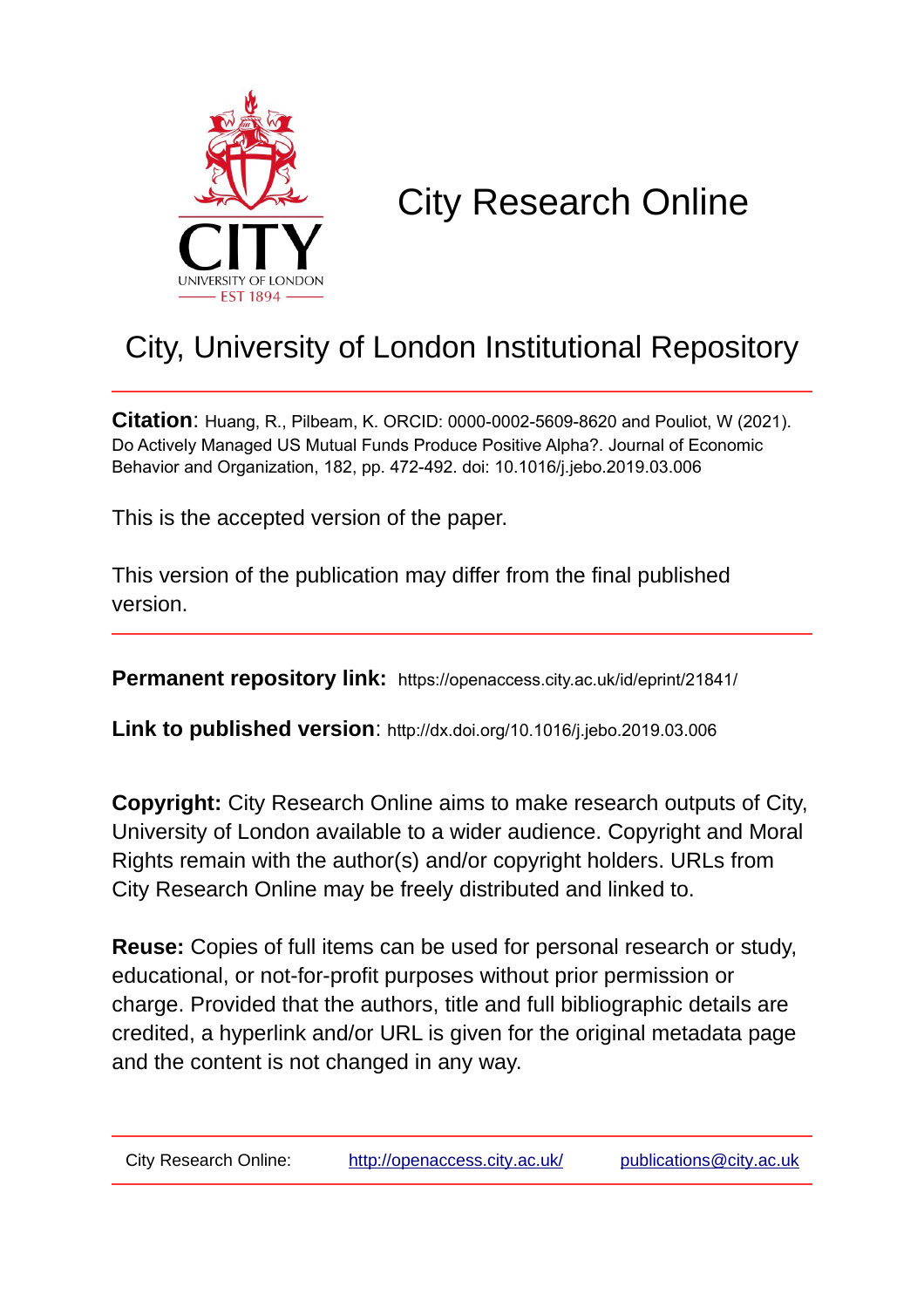## Do Actively Managed US Mutual Funds Produce Positive Alpha?

Rong Huang<sup>∗</sup> Keith Pilbeam∗† William Pouliot ‡§

#### **Abstract**

Using more general forms of equilibrium asset pricing models, we re-examine the recent literature on actively managed US Mutual Fund performance over the period 1984- 2015. Using the false discovery technique, we show that the existing literature which is based upon unconditional versions of these models have underestimated performance of actively managed US funds because they produce inconsistent estimates of fund alpha coefficients. Our estimations of abnormal returns using conditional models allow the parameters that underlie the equilibrium asset pricing models to change which produces consistent estimates of funds alphas. We find that when returns are measured net of management and trading costs between 2.9% to 8.4% of US actively managed funds provide positive-alpha. This contrasts with existing studies that find no significant percentage of US Mutual Funds produce positive-alpha. We also find that different investment styles have significantly different percentages of positive-alpha funds.

Keywords: Mutual Funds, Capital Asset Pricing Model; CUSUM test, Bootstrap.

Classification: C3, C4, G1.

## 1 Introduction

The US mutual fund industry had, as of year-end 2015, a total value of nearly \$16 trillion assets under management much of which is actively managed. The industry itself has grown significantly, in 1984 there were just under 1,243 mutual funds while in 2015 there were over 8,115 with net assets rising from \$370 billion in 1984 to \$15,650 billion in 2015. Household ownership of mutual funds has risen from 10.8 million in 1984 (14.7% of households) to 54

<sup>∗</sup>Business School University of Nottingham, Nottingham NG8 1BB United Kingdom, email: Rong.Huang@nottingham.ac.uk, ph:  $+44$  (0)1158232546.

<sup>†</sup>Department of Economics City, University of London, London EC1V 0HB United Kingdom, email: K.S.Pilbeam@city.ac.uk, ph: +44 (0)2070400258.

 $^\ddag$ Department of Economics, University of Birmingham, Edgbaston Birmingham B15 2TT United Kingdom, email: W.Pouliot@bham.ac.uk, ph: +44 (0)121 4145023.

<sup>§</sup>The authors would like to thank two anonymous referees, Ansgar Belke, Georgios Chortareas, Keith Cuthbertson, Dimitrios Asteriou, Josha Beckmann, Luca Riccetti, Jose Olmo, Tommaso Gabrieli, attendees at the ISCEF 2018 conference in Paris, those at the European Economic and Finance Society 2017 conference in Ljubljana and seminar participants at City, University of London for their valuable comments.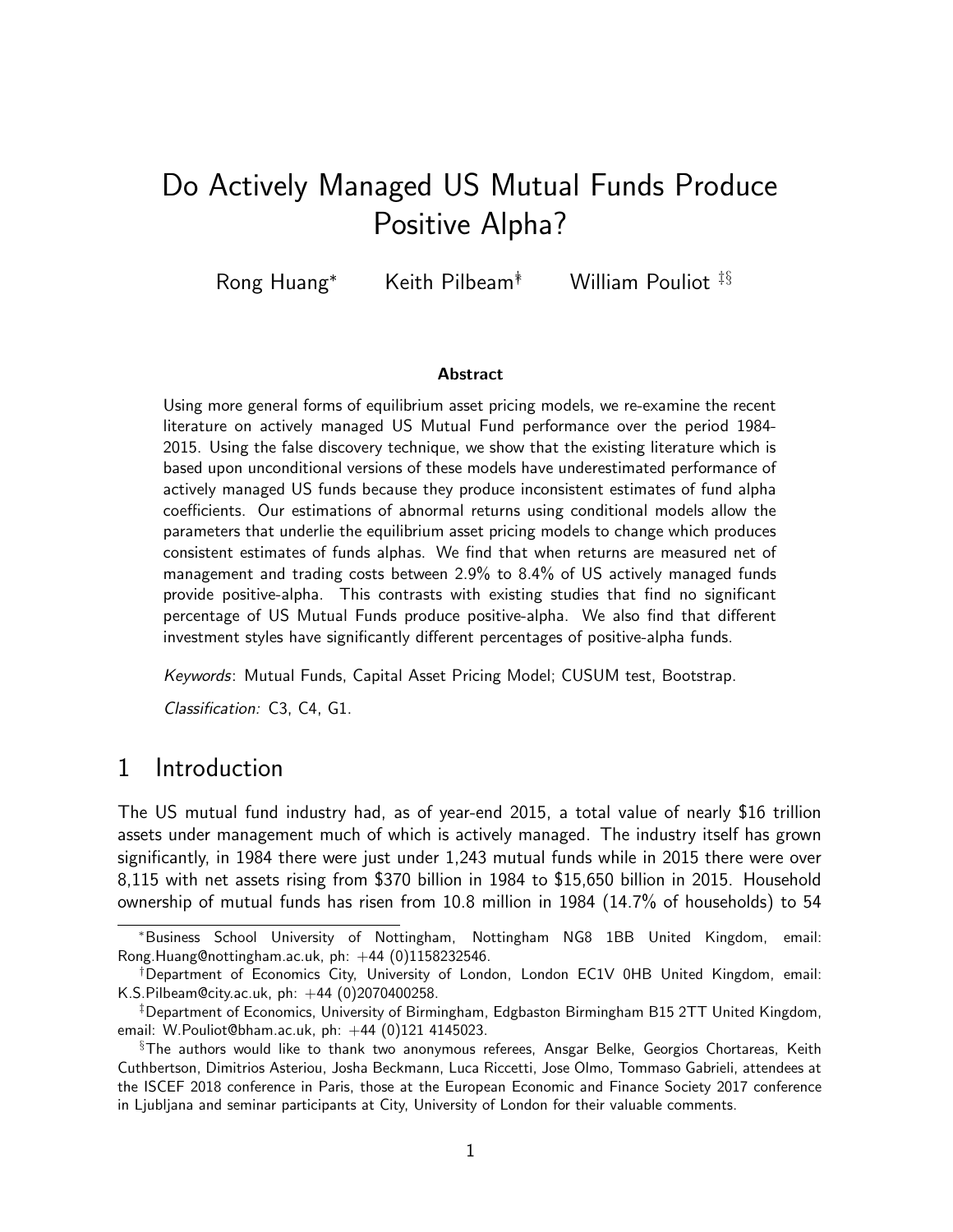million in 2015 (43.7% of households)<sup>1</sup>. Until recently, roughly half the total assets under management were held by actively managed mutual funds. They promote themselves as generating higher returns through their active trading compared to passively managed funds. Companies, such as Morningstar, Forbes, Dow Jones & Company and Zacks, offer rankings of mutual funds based on their returns and their particular fund's investment style. Such rankings are closely watched by investing households and investment flows tend to follow the rankings of the most successful mutual funds. The sheer size, value and importance of this industry to the US economy merits attention. In addition, in recent years there has been a significant shift towards more passive fund management in the form of index tracking funds and Exchange Traded Funds motivated by their significantly cheaper management expenses and trading costs as well as evidence that active fund managers have been underperforming passive investment returns.

In a well-known study, Barras et al. (2010) (hereafter BSW) estimate that just 0.6% of active US Mutual Funds have a true positive alpha net of management expenses and trading costs<sup>2</sup>, with their point estimate being statistically insignificant. Their use of unconditional models to estimate abnormal fund performance (the alpha of a unconditional equilibrium asset pricing models) can be problematic because the estimate of alpha will be smaller than its true value. As such, our first and most important contribution is to show how estimates of the percentage of positive-alpha funds depend crucially upon whether conditional or unconditional models are employed. A result that arises because unconditional models, as used by BSW and Fama and French (2010) as well as others, tend to underestimate the value of a fund's alpha. Our second contribution consists of developing a nonlinear asset pricing model that makes no unnecessary assumptions on the appropriate information variables to use or on the relationship between the market risk factor and these variables. Hence our estimates of each mutual fund's alpha is consistent regardless of which of the unconditional/conditional three or four factor capital asset pricing models (hereafter 3F-CAPM or 4F-CAPM respectively) that we analyze is best. The third contribution is to update existing studies to 2015. Our final contribution is to evaluate fund performance within style categories, that is, we are able to see how the percentage of positive-alpha coefficients varies according to the investment style of the Fund distinguishing between aggressive growth, growth and growth & income funds.

The semi-strong form of the efficient markets hypothesis has two implications that are of interest to us here. The first is to posit that fund's market risk factor as measured by its beta can change because fund managers adjust their portfolios in the light of publicly available information. This theoretical possibility is confirmed via our statistical tests which show that 67.8% of funds' market risk beta change due to use of publicly available information. This suggests that unconditional models as employed by BSW are not always appropriate to measure a fund's returns. To estimate model parameters consistently, leads us to estimate conditional versions of these models. Here, model parameter are assumed to be a linear function of information variables that ensures consistency of parameter estimates whether or not a fund's market beta is time varying or not. The second implication is that the use of publicly available information by fund managers should not be considered as part of a fund's alpha. As such,

<sup>&</sup>lt;sup>1</sup>See The investment company fact book (2015)

 $2$ In their study Barras et al. (2010) refer to skilled, unskilled and zero skill fund managers. We prefer to use the terms negative, zero and positive alpha funds as the managers of the mutual fund can change over time.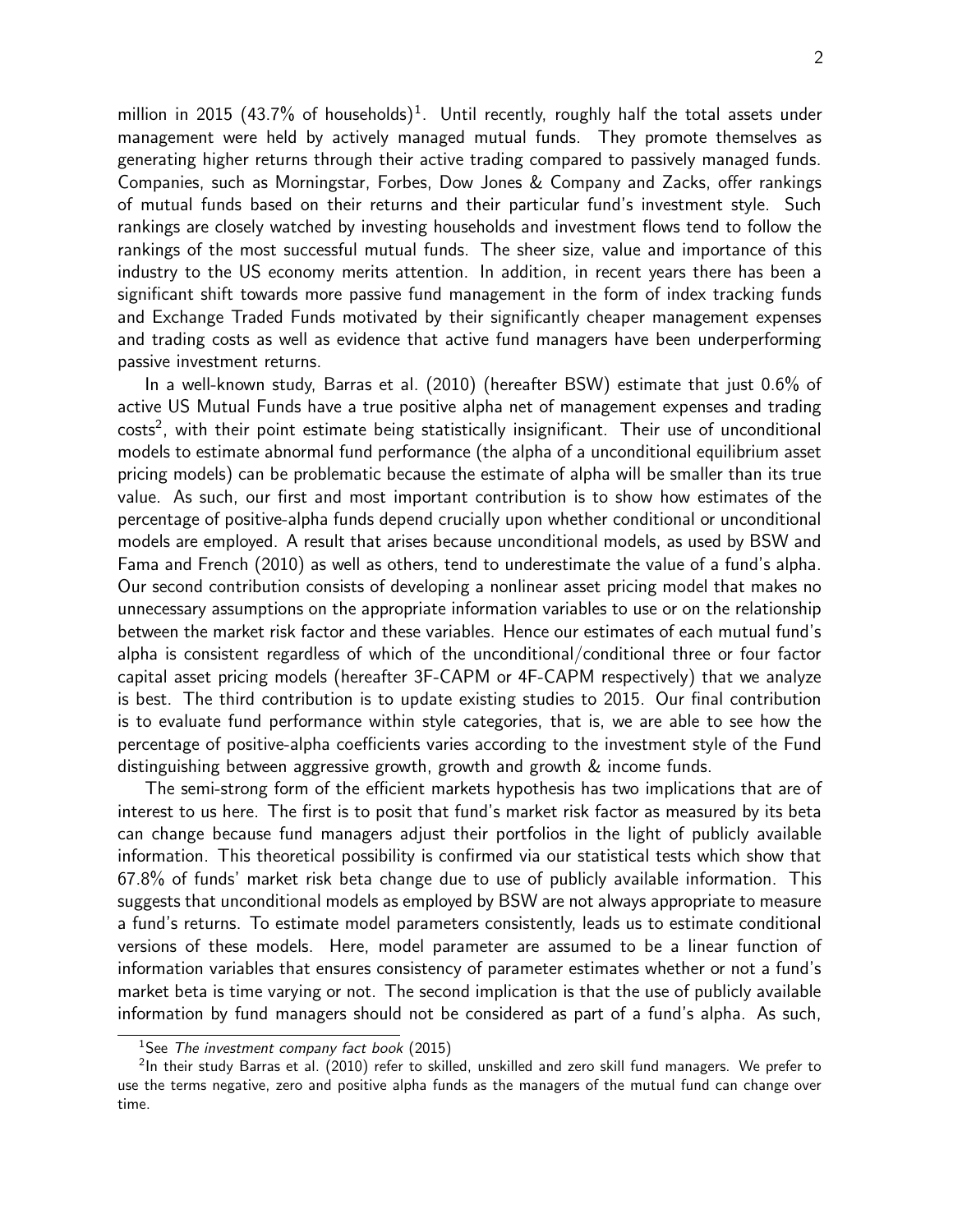we need to deduct from the alpha of unconditional models for the use of this information. For this reason, we adopt the models of Ferson and Schadt (1996) and Christopherson et al. (1998) to model the returns in our Mutual Fund dataset. The latter model nests Ferson and Schadt (1996) as well as the Carhart (1997), and has the advantage of producing consistent estimates of the alphas and betas even though the model itself may not apply to every fund. This feature is particularly useful in our context, as it can be applied to all funds' returns regardless of whether the market risk factor is time varying or not which is well suited since our tests reveal, in 67.8% of regressions, that the information variables affect the alpha and beta parameters.

The Christopherson et al. (1998) model only allows for two of the five parameters of the model to be time varying. It also assumes a linear relationship between the two parameters and the publicly available information variables, this assumption is unlikely to hold for all the return series in our datatset. To overcome these two issues, we propose a non-linear model with time varying parameters that is based on structural breaks in all or some of the parameters. As such, our model allows for more parameter changes which will likely result in a higher estimate of the proportion of funds producing positive-alpha; this is confirmed in our empirical analysis.

The rest of this paper is arranged as follows: Section 2 provides a brief summary of some of the previous research on fund performance; Section 3 discusses four models used to measure abnormal fund performance including our proposed non-linear version; Section 4 examines how the false discovery rate as employed by Barras et al. (2010) can be used to estimate the number of funds achieving a positive or negative alpha; Section 5 discusses the difference between net and gross returns and how they change the interpretation of a fund's alpha. It also explains the mutual fund data used to estimate the equilibrium asset pricing models in our study; Section 6 estimates performance using unconditional and conditional models and then details estimates of the percentages of negative, zero and positive-alpha funds; Section 6 estimates performance using unconditional and conditional models and then details estimates of the percentages of negative, zero and positive-alpha funds; Section 7 estimates fund performance using unconditional and conditional models and then details the estimates of the percentage of negative, zero and positive-alpha funds when fund performance is estimated via a nonlinear version of Christopherson et al. (1998); Section 8 provides estimates of alphas based upon fund investment styles; Section 9 concludes. Finally, Appendix A performs some robustness checks $3$ .

## 2 Research on mutual fund performance

The US has a well developed mutual fund industry which is the largest amongst countries based on assets under management. Within this industry, actively managed funds represent a significant proportion of this total, and they have higher expense ratios and trading costs due to additional costs associated with active management. Motivated by concern over the value of higher fund costs to investors, a number of articles, published primarily in academic journals, have, with varying degrees of success, tried to assess performance of actively managed mutual funds. One of the earliest studies to contribute to this literature was Jensen (1968). By

 $3A$ ppendix A contains two tables, Tables 9 and 10, of estimates on percentages of negative-, zero- and positive-alpha funds using the 90-day T-bill rate as the risk free, and also using the 3F-CAPM respectively.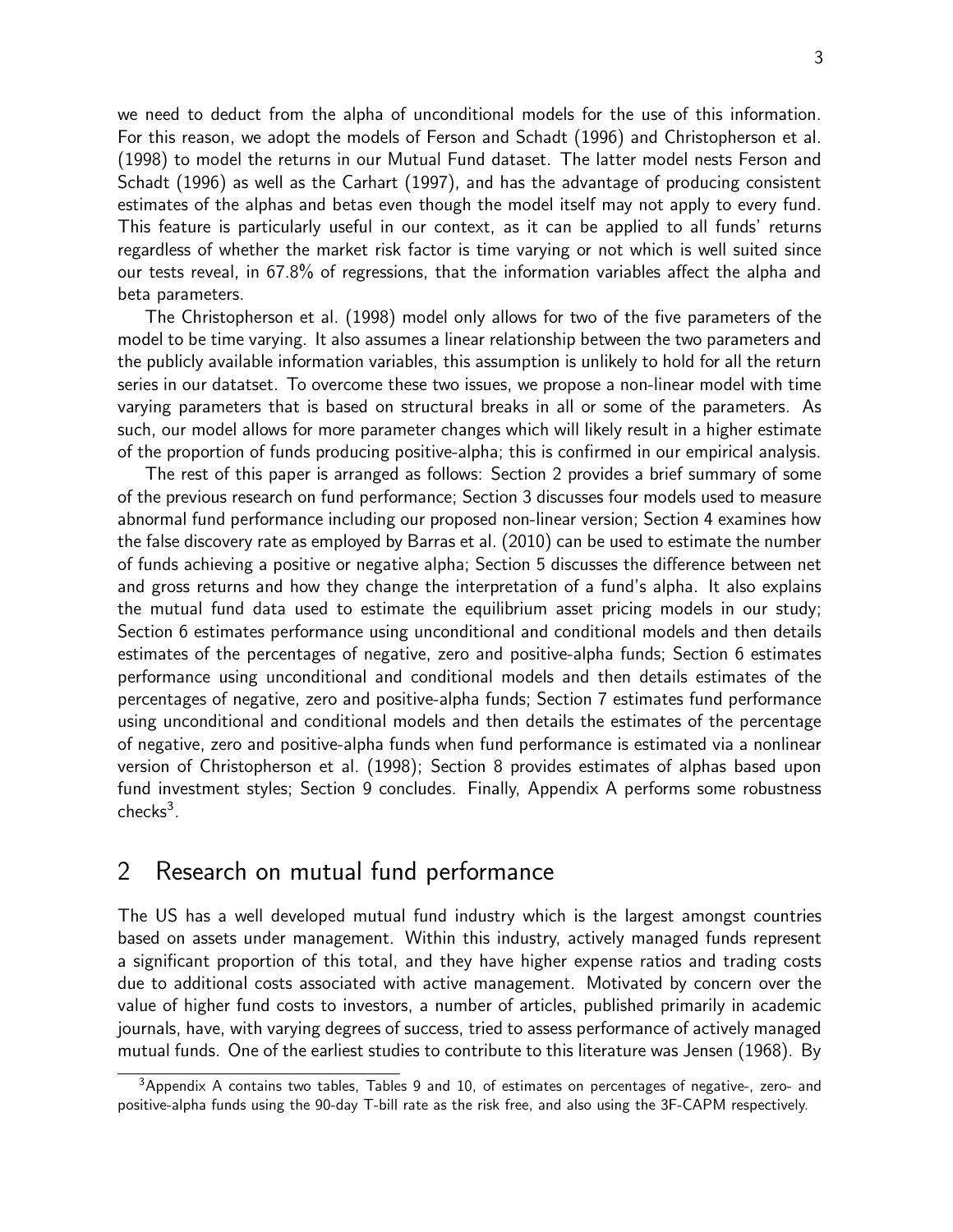adapting the capital asset pricing model (CAPM), he estimates this model on net returns series of 115 actively managed funds that existed during 1945 to 1964. As long as certain assumptions hold, the intercept of this model should be positive to reflect a manager's forecasting ability. If a manager can accurately forecast share prices, they will purchase shares whose price will rise and sell those whose price will fall. This implies the idiosyncratic component of the CAPM will have a positive mean and therefore its intercept will be positive. Jensen therefore argues that the intercept of this model (the alpha) is a measure of excess returns brought about by superior forecasting skill of a fund manager. Later on, Dybvig and Ross (1985) provide formal justification for its use as a measure of performance.

Results reported by Jensen shows that of the 115 funds he used, 97 had estimated alphas that were insignificantly different from zero, 3 had significant positive alphas, while 16 had significant negative alphas. Because the average value for the estimated alpha was -0.011, he concludes managers are not able to forecast future stock prices well enough to cover management, research and transaction fees. Henriksson (1984) finds that estimated alphas, before load fees but net of expenses and trading costs, are not significantly different from zero. A result that implies managers have access to private information which allows them to generate positive abnormal returns to offset their cost.

In his study, Ippolito (1989), using yearly mutual fund data, found that 127 of 143 funds had estimated alphas insignificantly different from zero, 4 had significant negative alphas, while 12 had significant positive alphas. Seven funds, at most, are expected to have significant positive or negative alphas by chance alone. The five remaining alphas are not lucky but generate truly abnormal returns. He also calculates the mean of theses estimated alphas and finds it to be positive and statistically significant regardless of benchmark (S&P 500, NYSE and S&P 500 and Salomon bond index) used to estimate the asset pricing equation. All this leads him to conclude that funds with higher turnover, fees and expenses earn sufficient risk-adjusted returns to offset their higher costs.

Grinblatt and Titman (1989), also looked at performance of mutual using an eight-portfolio benchmark. Regarding average fund performance using gross returns, they estimate average abnormal fund return to be 0.09% which is statistically insignificant. When funds are separated by investment objective, they find positive abnormal performance for aggressive-growth funds  $(3.2\% = 0.027*12$  annual return cf. page 404) and for growth funds  $(1.9\% = 0.16*12$  annual return cf. page 404), with both estimates statistically significant. They also employ  $F$  tests to determine jointly whether all 527 regression intercepts are zero and also whether they are all equal. Both tests reject these hypotheses. According to this evidence, managers of aggressive growth funds and growth funds generate superior performance.

Research in the 1990s tested for the presence of skilled managers based on tests of persistence of fund performance. Grinblatt and Titman (1992) test for persistence in fund abnormal returns. Their 10 year sample of fund returns data is split into two five-year subperiods. For each subperiod, fund abnormal returns are estimated. Then the slope coefficient from a crosssection regression of fund abnormal returns is computed by regressing the last five years of abnormal return on estimates of abnormal performance from first five years of returns data. A similar procedure is also applied to 109 passively formed portfolios to test for persistence in randomly formed portfolios. The estimated slope from the former regression turned out to be positive and statistically significant but not for the latter regression which leads them to conclude past performance affects future performance, clear evidence that performance persists.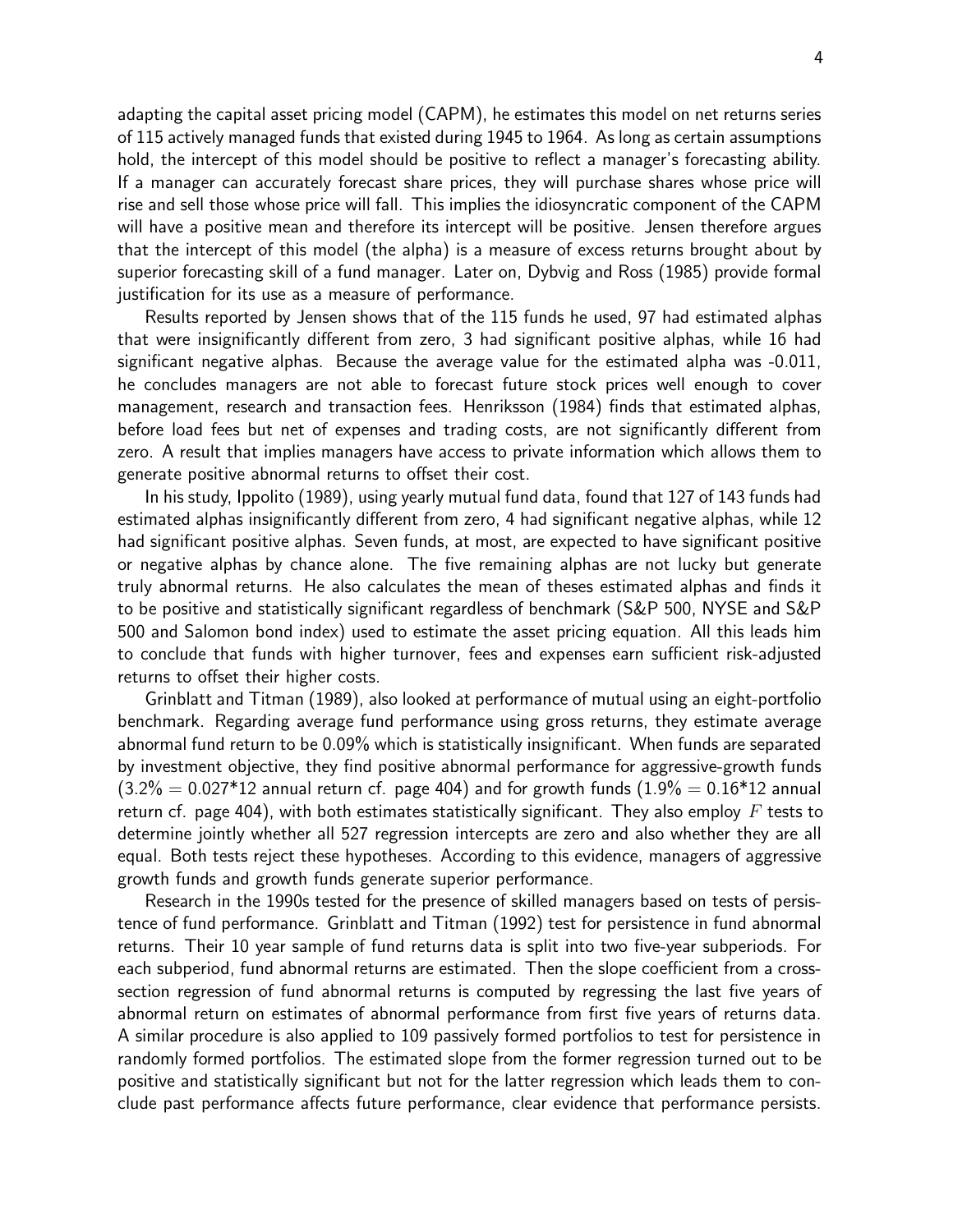Concerned that their test may only capture effects of persistence in fees and transaction costs, they rank abnormal returns into the 10% best and worst performing funds during their earlier five-year period. They then regress abnormal performance of best and worst funds on their abnormal performance in the next year. For the top performing funds, they find a positive and statistically significant relationship but a negative and statistically significant relationship for the worst performing funds. Persistence cannot be due to fees and other costs because abnormal returns of the best performing funds would fall by these costs.

Subsequently, Elton et al. (1993) show that the positive conclusions made by Ippolito are due to differences in the returns of non-S&P 500 stocks held by mutual funds during 1965 to 1984, the period used by Ippolito, compared to their returns during 1945 to 1964, the period used by Jensen. Once they account for the performance of non-S&P 500 stocks, they find the average estimated alpha to be negative and statistically significant (see their Table 5 page 10).

Hendricks et al. (1993) test the semi-strong form of market efficiency through tests for predictability of residuals obtained from estimating the four factor asset pricing model. They find residuals lagged by four months are correlated with contemporaneous residuals and conclude there is positive persistence in performance from one quarter to the next. In tests of persistence due to hot hands, they find its impact reaches a maximum when portfolios are ranked based on four quarter evaluation periods.

More recently Kosowski et al. (2006) introduce a data intensive resampling procedure, the bootstrap, to their search for skilled US fund managers. It is used because the cross-section distribution of fund alphas is too complex to be well approximated by asymptotic theory. Furthermore, the bootstrap is used to control for luck which previous studies had been unable to do. Not all abnormal fund performance can be attributed to skill as some funds with small p-values have positive alpha simply by chance. Using the bootstrap, they conclude most managers cannot compensate for management expenses and trading costs but a small subgroup more than compensate for these costs. They also find superior past performance can be used to predict future performance only for growth funds. Like the research of this paper, they also estimate conditional models of fund performance to obtain estimates of fund alphas and conclude that their results are not sensitive to model specification. Nevertheless, unconditional and conditional models produced different percentiles for the lower tail of the cross section distribution of fund alphas. Cuthbertson et al. (2008) adopt the bootstrap procedure as well which they use to find 12 funds that exhibit levels of performance not attributed to luck (cf. page 614).

In contrast to the methodology of Kosowski et al. (2006), Berk and van Binsbergen (2015) argue that it is superior to use a measure of value added based on the size of a fund to measure managerial skill rather than alpha based on gross or net returns. The reason for this lies with efficient capital markets. Investors will allocate funds to managers with the most skill and such funds will get larger over time, especially if there is persistence in managerial skill. Hence, a fund manager that earns an alpha based on gross returns of 40 basis points on a fund of \$10 billion is worth more than a fund manager earning an alpha of 100 basis points based on gross returns while managing \$100 million. In such circumstances, they point out that alpha based on gross returns is only an adequate measure of managerial skill if all mutual funds are of the same size. Berk and van Binsbergen (2015) also show that the largest funds typically have the best dollar value added so that even though a majority of funds have a negative alpha based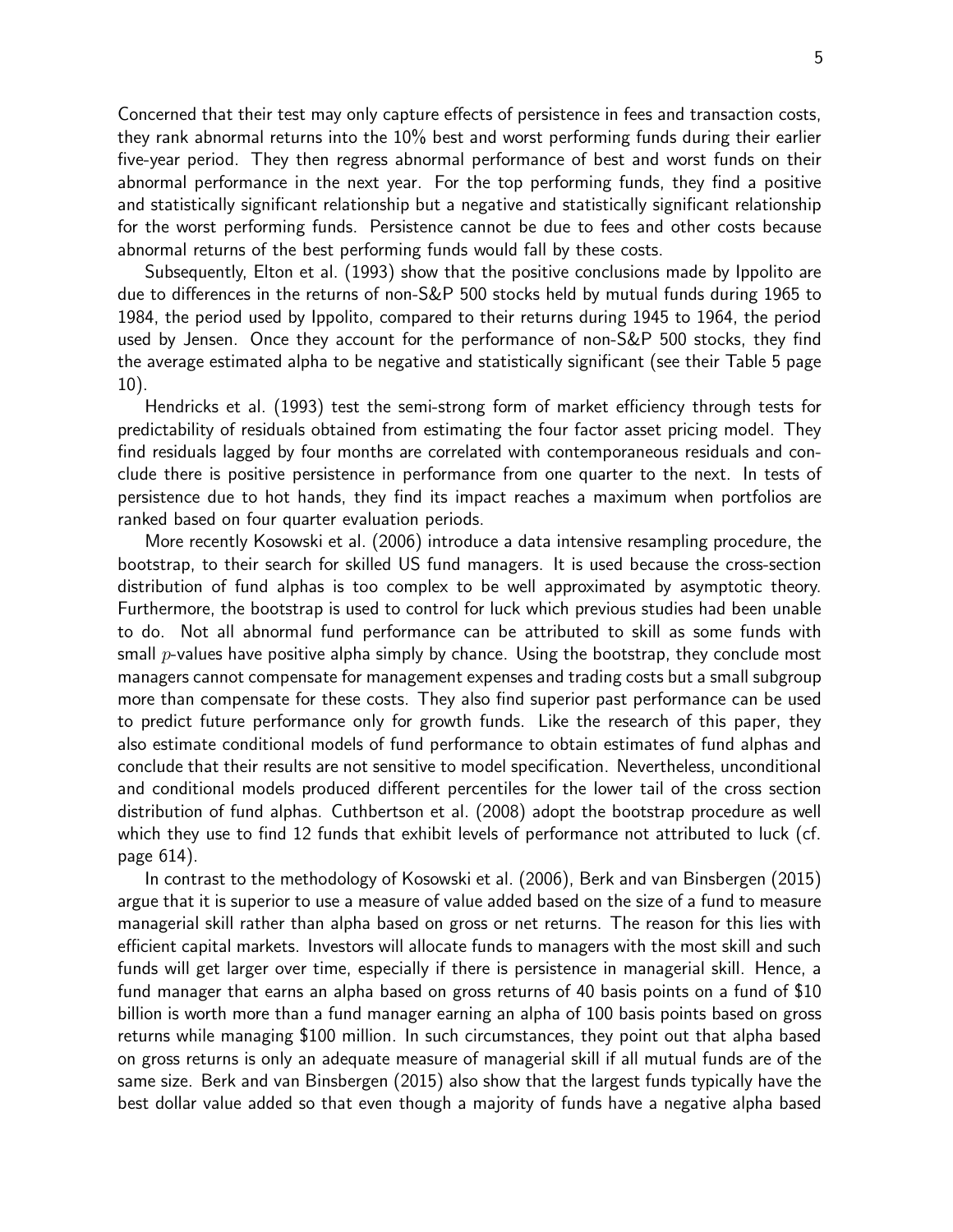on gross returns, the average fund nonetheless has a \$3.2 million value added. They find that since managers fees are related to the success in producing value added, that even when alpha based on gross returns is positive, the alpha based on net returns is not significantly different from zero. It appears that skilled mangers capture most of the alpha based on gross returns by increased management fees leaving no positive alpha for investors. This should be borne in mind when looking at our reported results, although the main focus of our study is correctly calculating the percentage of funds producing positive alpha based on gross and net returns.

## 3 Models to measure mutual fund performance

This section discusses four versions of a four factor capital asset pricing model, three of which are widely used in the literature to measure fund performance, while the fourth is our proposed non-linear extension of all three. The models cover constant parameters, time-varying parameters and non-linear parameters. According to Theorem 5 of Dybvig and Ross (1985), the alpha of these models can be used to capture a fund's abnormal performance. Since our estimates of the percentages of negative, zero and positive-alpha U.S. actively managed mutual funds are based on estimates of the intercept of the regressions it is crucial that they be estimated consistently. The literature on evaluating fund performance uses different versions of equilibrium asset pricing models to measure performance.

In the earliest studies, a one factor version of this model was employed where the beta was assumed to be constant through time. In his original study, Jensen (1968) had to make assumptions on a fund manager's behaviour to ensure that it would be constant. In particular, he assumed fund managers maintain a given level of portfolio risk. In practice, a mutual fund's level of risk is not constant because an active manager can switch between less and more risky equities or alter their weight within a fund (see Jensen (1968) p.394). Without this assumption, alpha cannot accurately measure a fund's excess return. Ippolito (1989) goes one step further and tests Jensen's assumption on returns of 143 mutual funds over the period 1965-1984. To do this, he separates the data on fund returns into two non-overlapping 10-year periods and then tests the constant beta assumption. He concludes for "15 out of 143 funds the hypothesis of stable betas could not be accepted". At a 5% significance level, seven funds would wrongly be concluded to have unstable betas over the twenty years. For the remaining eight, the beta would have changed from one period to the next.

More recently, papers by Barras et al. (2010) and Fama and French (2010) use a four factor version of this model which we refer to as the 4F-CAPM. Like Jensen, they use models in which the parameters are assumed to be constant throughout a fund's return history. Below, we discuss each of our four models used in this study.

#### 3.1 Model 1: Carhart with constant betas

This version of the CAPM model was developed by Carhart (1997) who used it to estimate alpha; his model is reproduced below:

$$
R_{i,t} - R_t^f = \alpha_i + \beta_{1,i}(R_t^m - R_t^f) + \beta_{2,i}SMB_t + \beta_{3,i}HML_t + \beta_{4,i}MOM_t + \varepsilon_{i,t}.
$$
 (1)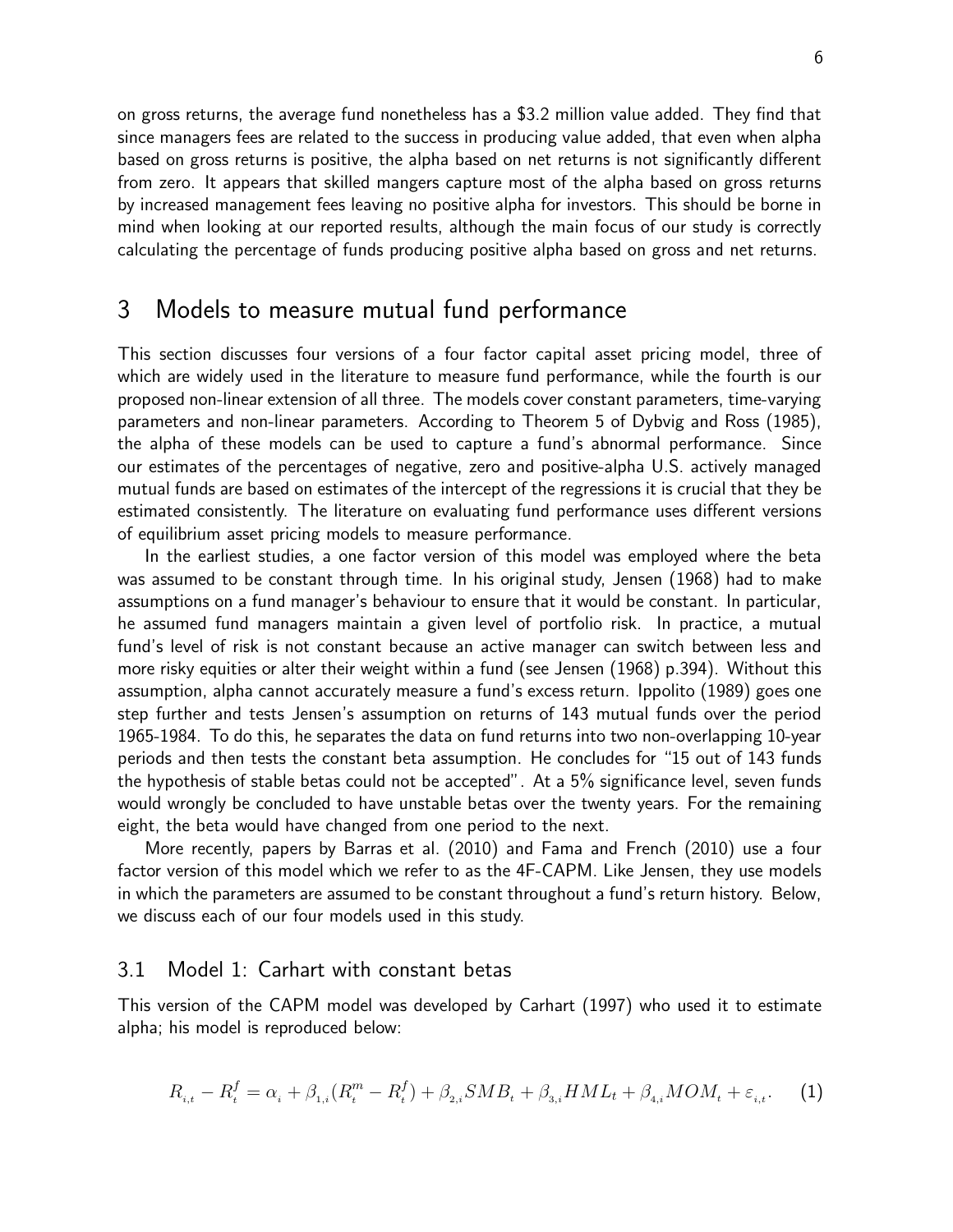Here  $R_{_{i,t}}$  is the month  $t$  return of fund  $i, \, R^f_{_t}$  is the risk free rate (proxied by the 30 day T-bill beginning-of-month yield);  $R_{_t}^m$  is the month  $t$  return on the CRSP (Center for Research in Security Prices) NYSE/AMEX/NASDAQ value-weighted market portfolio; and  $SMB_t$ ,  $HML_t$ and  $MOM_t$  are the month t returns on zero-investment factor mimicking portfolios for size, book-to-market and momentum obtained from Kenneth French's website. The three factor version of this model (referred to as the 3F-CAPM) removes the  $MOM_t$  from the regression.

#### 3.2 Model 2: Ferson and Schadt (1996) with time-varying betas

To rectify the problem of constant parameter models, time-varying parameters have been used to evaluate fund performance. One model satisfying this condition is the 4F-CAPM of Ferson and Schadt (1996), a model which is based on three assumptions: (i) the functional form of asset pricing models used to describe conditional expected returns of assets; (ii) the use of publicly available information; and (iii) the functional form for the portfolio beta. Regarding the first assumption, Ferson and Schadt (1996) use a multiple-factor asset pricing model. As to the second, it refers to the notion of market efficiency. Ferson and Schadt (1996) state that use of unconditional models to measure performance can lead to abnormal performance by fund managers who use publicly available information. To control for common variation in parameters as well as risk premia caused by the use of public information, the betas must be time-varying.

Ferson and Schadt (1996) model the combined effect of these factors on the betas as "reduced form". Justification for this assumption comes from Admati et al. (1986) who assumes fund managers maximize a constant absolute risk aversion expected utility function under which a fund's return, as well as public information variables, are jointly normally distributed. Under this specification, the portfolio weights are linear functions of the information variables. As long as the risks associated with the underlying equity are constant, their reduced form specification follows. If this specification is reasonably accurate and appropriate information variables are used, then it is well known that least squares estimates of the parameters are consistent. These estimates would remain consistent even when the 4F-CAPM of equation (1) correctly models returns. This is important to remember when constructing accurate estimates of percentages of truly negative, zero and positive-alpha funds, as we do here.

Imposing the three assumptions of Ferson and Schadt (1996) on the 4F-CAPM, they arrive at a linear form for their conditional factor model which is given below:

$$
R_{i,t} - R_t^f = \alpha_i + \beta_{1,i}(R_t^m - R_t^f) + \beta_{2,i}SMB_t + \beta_{3,i}HML_t + \beta_{4,i}MOM_t + B_{5,i}'(Z_{t-1} - \overline{Z})(R_t^m - R_t^f) + \varepsilon_{i,t}.
$$
\n(2)

Here  $Z_{t-1}$  denotes a  $J \times 1$  vector of predictive variables measured at the end of month  $t-1$ ,  $\overline{Z}$  is their mean and  $B_{5,i}$  is the  $J\times 1$  vector of coefficients. In equation (2), the intercept is assumed to be constant which is consistent with the model of manager skill developed by Berk and Green (2004). Our choice of conditioning variables follows BSW who use the 1-month Tbill yield; the dividend yield for the value-weighted NYSE/Amex stock index; the term spread; and the default spread.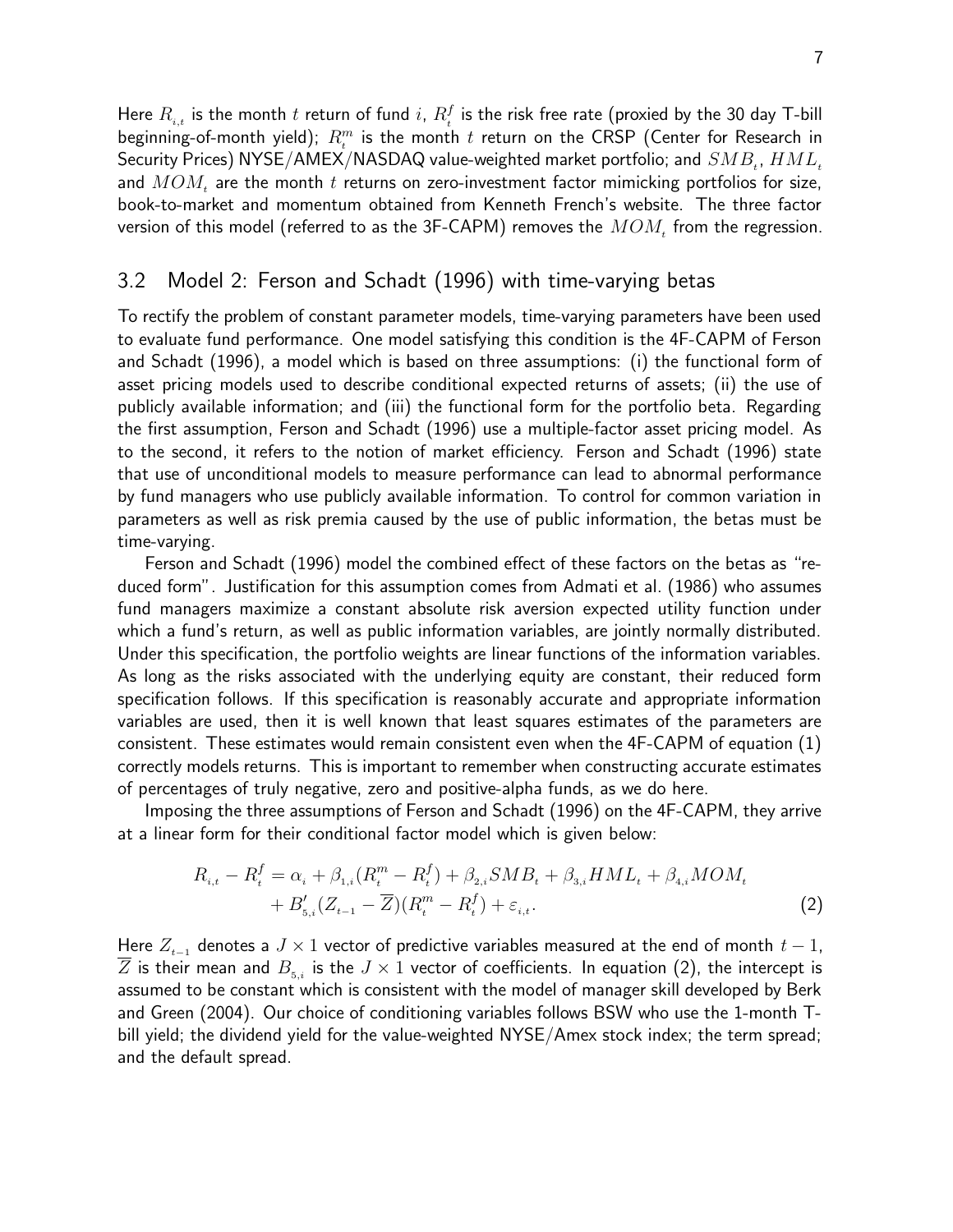#### 3.3 Model 3: Christopherson et al. (1998) with time-varying alpha and betas

Further work by Christopherson et al. (1998) change the assumption of constant manager performance to allow it to be time-varying. They argue that not only do the betas need adjusting for use of public information but the alpha as well. Following the reduced form specification of Ferson and Schadt (1996), they set  $\alpha=\alpha'+B'_{6,i}(Z_{t-1}\!-\!Z)$ . After substitution in (2), this yields equation (3).

$$
R_{i,t} - R_t^f = \alpha_i' + \beta_{1,i}(R_t^m - R_t^f) + \beta_{2,i}SMB_t + \beta_{3,i}HML_t + \beta_{4,i}MOM_t + B_{5,i}'(Z_{t-1} - \overline{Z})(R_t^m - R_t^f) + B_{6,i}'(Z_{t-1} - \overline{Z}) + \varepsilon_{i,t}
$$
\n(3)

#### 3.4 Model 4: A Nonlinear Regression Specification

While the conditional model of Christopherson et al. (1998) provides formal justification for the presence of time-varying alpha as well as betas in the 4F-CAPM there is additional empirical evidence of parameter instability. As previously discussed, Ippolito (1989) provides clear evidence of changing betas in enhanced versions of the CAPM. This is not without consequence for the CAPM estimated here because the reduced form specification used by Ferson and Schadt (1996) requires the risks of assets underlying the fund to be constant. Berndt (1991), who summarizes a large body of work on time-constant betas in these models, concludes the market risk beta is constant over five year spans only. Beyond this time frame, they may change. For example, the deregulation in the 1980s of the airline and telecommunication industries led to significant changes in the market risk of equity associated with these industries. In their study, Grout and Zalewska (2006) demonstrate empirically that there is a clear link between regulatory changes and market risk for a set of UK privatized companies over the period  $1993-2000$ .<sup>4</sup> Hendricks et al. (1993) also look at nonlinear models because they can arise from the nature and characteristics of equities held by funds and the market-timing ability of managers.<sup>5</sup> In their study, Mamaysky et al. (2008) show that while static models may be true for some funds but clearly not for all funds, this is because investors pay active fund managers to move funds between different sectors and companies as part of a dynamic optimising strategy. They argue that the use of a Kalman filter can help detect managers with positive-alpha because of the Kalman filter model's ability to adapt to a funds' current loading on market risk in a manner that simple OLS regressions cannot. In particular, they find that as much as 20% of active fund managers may have market-timing ability.

Correct specification of the equilibrium asset pricing model is important because, without it, estimates of the risk factors will be inconsistent and estimates of a fund's alpha will underestimate its performance. To obtain consistent estimates of all parameters in the 4F-CAPM, it should be considered nonlinear in all parameters. The simplest nonlinear model that one can consider could be constructed by testing for changes in the parameters of the 4F-CAPM of Carhart (1997) using well-known tests for structural breaks. The model we outline here

<sup>&</sup>lt;sup>4</sup>In particular they find that, other things being equal, a shift to profit sharing should reduce the risk of the regulated company to a fraction of the risk in the absence of the shift to profit sharing.

<sup>&</sup>lt;sup>5</sup>Hendricks et al. (1993) page 112.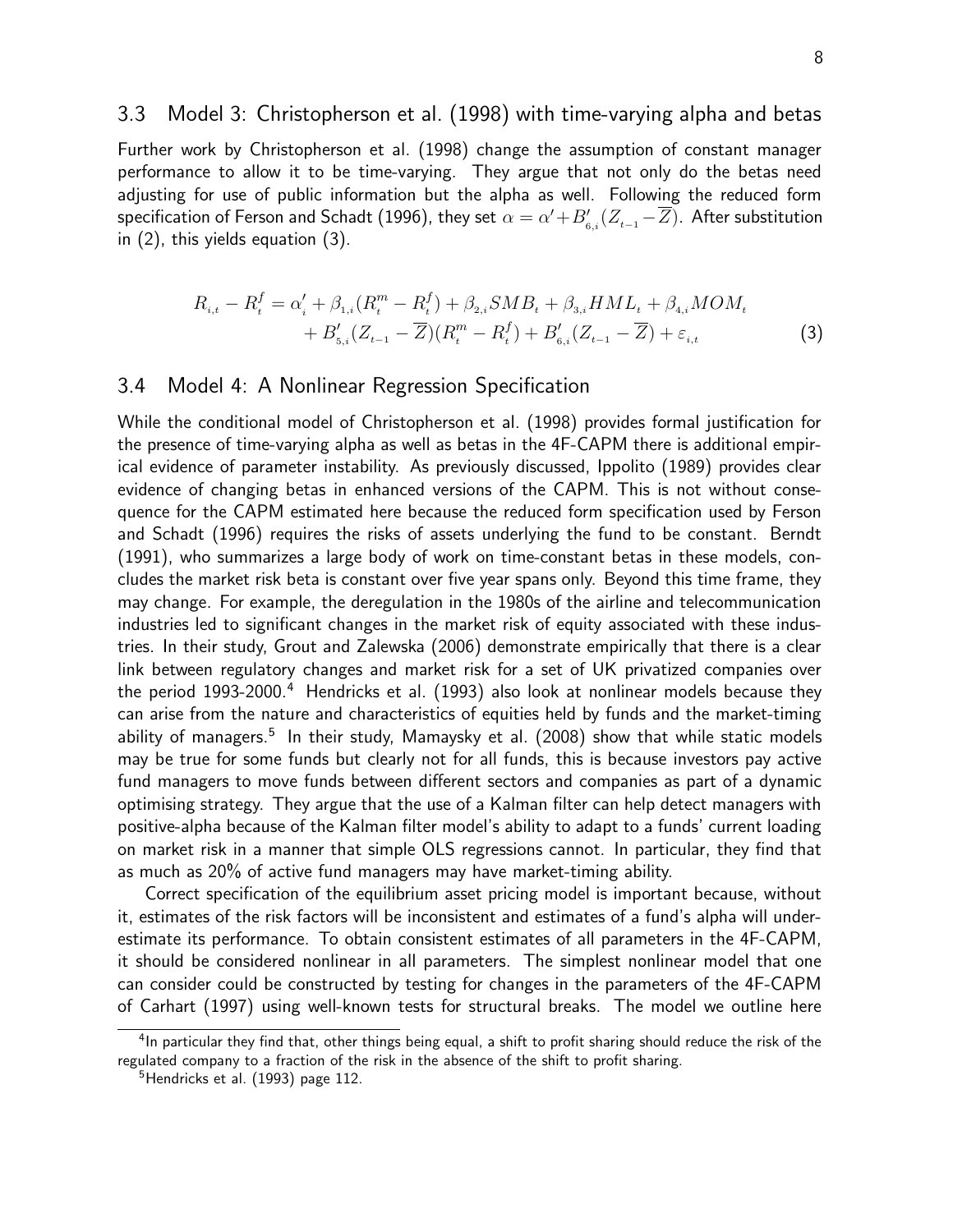exploits nonparametric tests developed by Pouliot  $(2016)^6$ . In the context of testing for a change only in the alpha of equation (1), the measure of fund performance, the CUSUM test is based on the residuals,  $\widehat{\varepsilon}_1, \ldots, \widehat{\varepsilon}_T$  from estimating this model. The statistic for a change in the alpha is given by equation (4):

$$
\max_{1 < k < T} \left| \frac{\sum_{t=1}^{k} \widehat{\varepsilon}_t}{\sqrt{k}} - \frac{\sum_{t=k+1}^{T} \widehat{\varepsilon}_t}{\sqrt{T-k}} \right|;
$$
\n(4)

and the test for change in betas of equation (1) is based on the statistic given by equation  $(5)$ :

$$
\max_{1 < k < T} \left| \frac{\sum_{t=1}^{k} \hat{\varepsilon}_t^2}{\sqrt{k}} - \frac{\sum_{t=k+1}^{T} \hat{\varepsilon}_t^2}{\sqrt{T-k}} \right|.
$$
\n
$$
\tag{5}
$$

The statistic in equation (4) must be made robust to a possible change in the betas of equation (1), while the statistic in equation (5) must be made robust to a change in the alpha of equation (1).  $^7$  The date of change,  $t^{\star}$ , must be estimated as well. $^8$ 

These CUSUM tests can also be implemented to detect multiple changes. To do this, we follow the hierarchic binary segmentation algorithm of Vostrikova (1981), which begins with a test statistic, like the CUSUM in this context, to detect one change in the parameters over the entire sample. If the null of no change cannot be rejected, we conclude no change has occurred. If the tests reject the null hypothesis of no change in parameters, then the date of the change is estimated. The sample is divided into two segments: one consisting of data up to the estimated date of change, and the second consisting of data after the estimated date of change. Then the tests are applied to these two segments to determine whether an additional change occurs in each segment. If no additional change is detected, then the algorithm stops. However, if the test rejects the null, we estimate the date of change within the segment, the data is separated further and tests are applied again. The test is implemented sequentially in this way until no further changes are found.

We now detail how the CUSUM test can be used, along with an estimate of the date of change, to construct a nonlinear model<sup>9</sup>. First, the CUSUM test for one change in the parameters is performed. If it does not reject the null hypothesis of no change, then equation (1) is estimated. If, however, the null hypothesis of no change is rejected, then based on the estimated date of the change, the sample is divided into two segments: one segment up to the estimated date of the change, and a second segment after this date. Hence, there would be two equations corresponding to equation (1) and the following regression model is estimated:

$$
R_{i,t} - R_t^f = \begin{cases} \alpha_i^{(1)} + \beta_{1i}(R_t^m - R_t^f) + \beta_{2i}SMB_t + \beta_{3i}HML_t + \beta_{4i}MOM_t + \varepsilon_{i,t} \\ t_0 \le t \le \hat{t}^* \\ \alpha_i^{(2)} + \beta_{1i}(R_t^m - R_t^f) + \beta_{2i}SMB_t + \beta_{3i}HML_t + \beta_{4i}MOM_t + \varepsilon_{i,t} \\ \hat{t}^* + 1 \le t \le t_T. \end{cases} \tag{6}
$$

<sup>&</sup>lt;sup>6</sup>Since that paper discusses the tests and modelling framework in detail, so we provide only a brief review.

 $7A$  more formal explanation of how this is achieved is provided in sections 4.1 and 4.2 of Pouliot (2016).

 ${}^{8}$ Equation (16) of Pouliot (2016) provides one such estimator.

 $9$ Throughout the CUSUM tests, the significance level is set to 5%.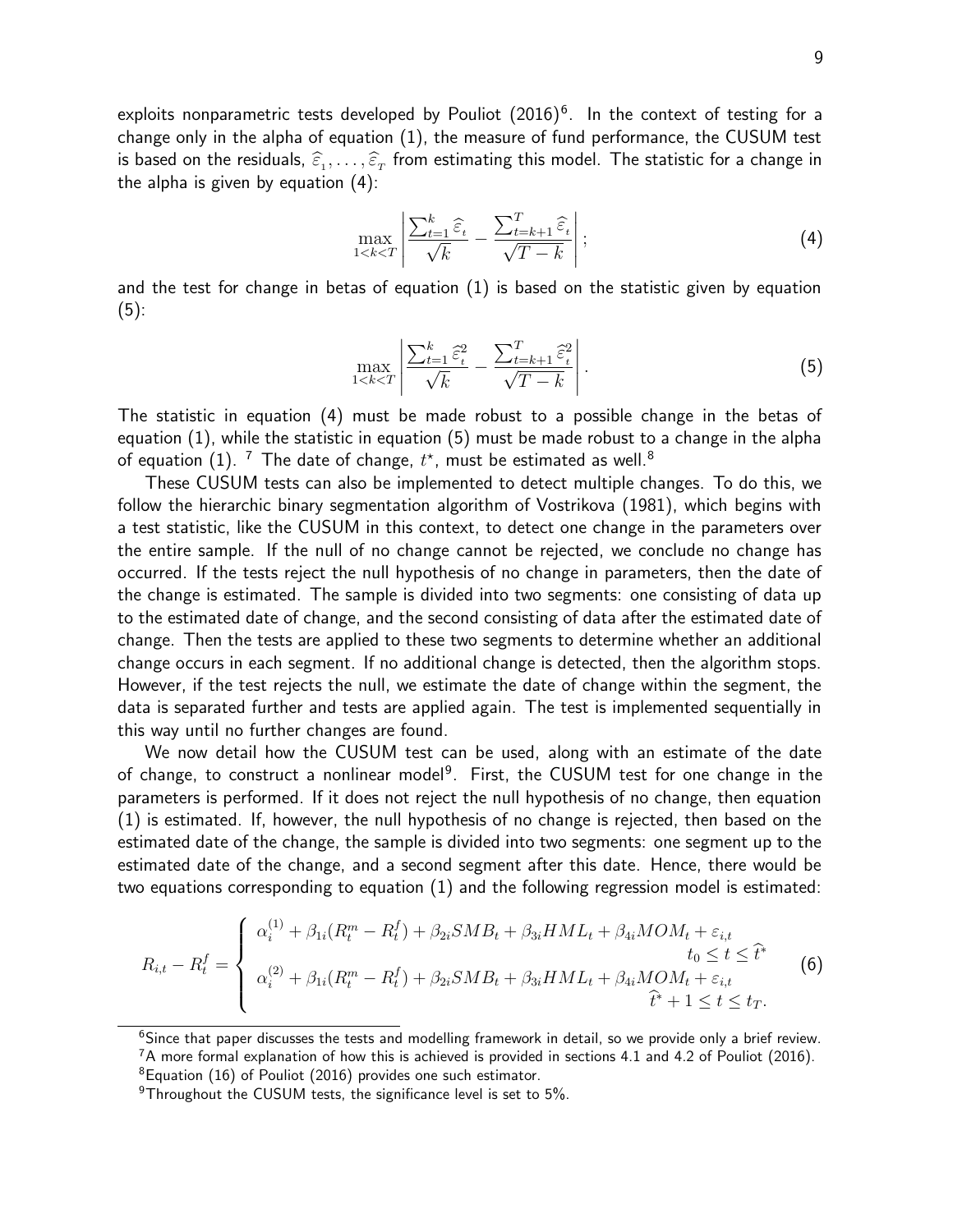Instead, if there is only one change in the slope and no change in intercept<sup>10</sup>, the following model is estimated:

$$
R_{i,t} - R_t^f = \begin{cases} \alpha_i + \beta_{1i}^{(1)}(R_t^m - R_t^f) + \beta_{2i}^{(1)}SMB_t + \beta_{3i}^{(1)}HML_t + \beta_{4i}^{(1)}MOM_t + \varepsilon_{i,t} \\ t_0 \le t \le \hat{t}^* \\ \alpha_i + \beta_{1i}^{(2)}(R_t^m - R_t^f) + \beta_{2i}^{(2)}SMB_t + \beta_{3i}^{(2)}HML_t + \beta_{4i}^{(2)}MOM_t + \varepsilon_{i,t} \\ \hat{t}^* + 1 \le t \le t_T. \end{cases}
$$
(7)

For more complicated cases, if there is one change in the intercept and one change in the slope, the following model is estimated:

$$
R_{i,t} - R_t^f = \begin{cases} \alpha_i^{(1)} + \beta_{1i}^{(1)}(R_t^m - R_t^f) + \beta_{2i}^{(1)}SMB_t + \beta_{3i}^{(1)}HML_t + \beta_{4i}^{(1)}MOM_t + \varepsilon_{i,t} \\ \alpha_i^{(2)} + \beta_{1i}^{(1)}(R_t^m - R_t^f) + \beta_{2i}^{(1)}SMB_t + \beta_{3i}^{(1)}HML_t + \beta_{4i}^{(1)}MOM_t + \varepsilon_{i,t} \\ \alpha_i^{(2)} + \beta_{1i}^{(2)}(R_t^m - R_t^f) + \beta_{2i}^{(2)}SMB_t + \beta_{3i}^{(2)}HML_t + \beta_{4i}^{(2)}MOM_t + \varepsilon_{i,t} \\ \hat{t}_1^* + 1 \le t \le \hat{t}_2^* \end{cases} \tag{8}
$$

A similar process is followed when we have more than two parameter changes. For brevity, we only list the above three cases. As can be seen, after a change point is detected, fund return history is divided into subsamples according to the estimated date of the change and one regression is estimated on each of these subsamples<sup>11</sup>. It should be noted that there might be changes very close to a previous change or located near the beginning or the end of the sample, leaving only a few observations in the subsamples. If the subsample contains too few observations to obtain accurate estimates, we assume there is no change.

Our proposed CUSUM tests have four main advantages in the context of our study. First, they are able to detect more than one parameter change within a linear regression model using binary segmentation. This is useful given that some funds may have multiple changes in their factor loadings and alpha. Second, the test allows us to distinguish a change in the slope parameters from a change in the intercept while remaining robust to each other. This is particularly important as the intercept and the slope have different interpretations in our context, in that it tells us which changes are due to time-varying alpha and which ones occurred because of shifts in the factor loadings. Third, the test has power against parameter

 $10$ It should be noted that although the test is able to distinguish a change in the alpha from one in the betas, it cannot tell which one of the regression betas has changed. Hence, when there is a change in the slope, we assume all the regression slopes change. This setting still gives us consistent estimates of the betas even when only a subset of the betas change but now the estimates are not efficient.

 $11$ The CUSUM tests implemented here do not control the experiment-wise error rate at the significance level of 5% which is the significance level used for these tests. We expect this to have little impact on our estimates of model parameters. Falsely concluding that parameters of the 4F-CAPM have changed means that the mutual fund returns series is split into two parts and two models are then estimated: one before the change and one after. Since the CUSUM tests have falsely rejected the null-hypothesis of no change, estimates produced from estimating two models remain unbiased and consistent for the parameters of the 4F-CAPM but are no longer efficient. The only consequence from our choice of one significance level is that the experiment-wise error rate will be large than 5% and therefore Table 4 will report more changes than the true number of changes that took place. Therefore the number of changes reported there represent an upper bound on the true number of changes.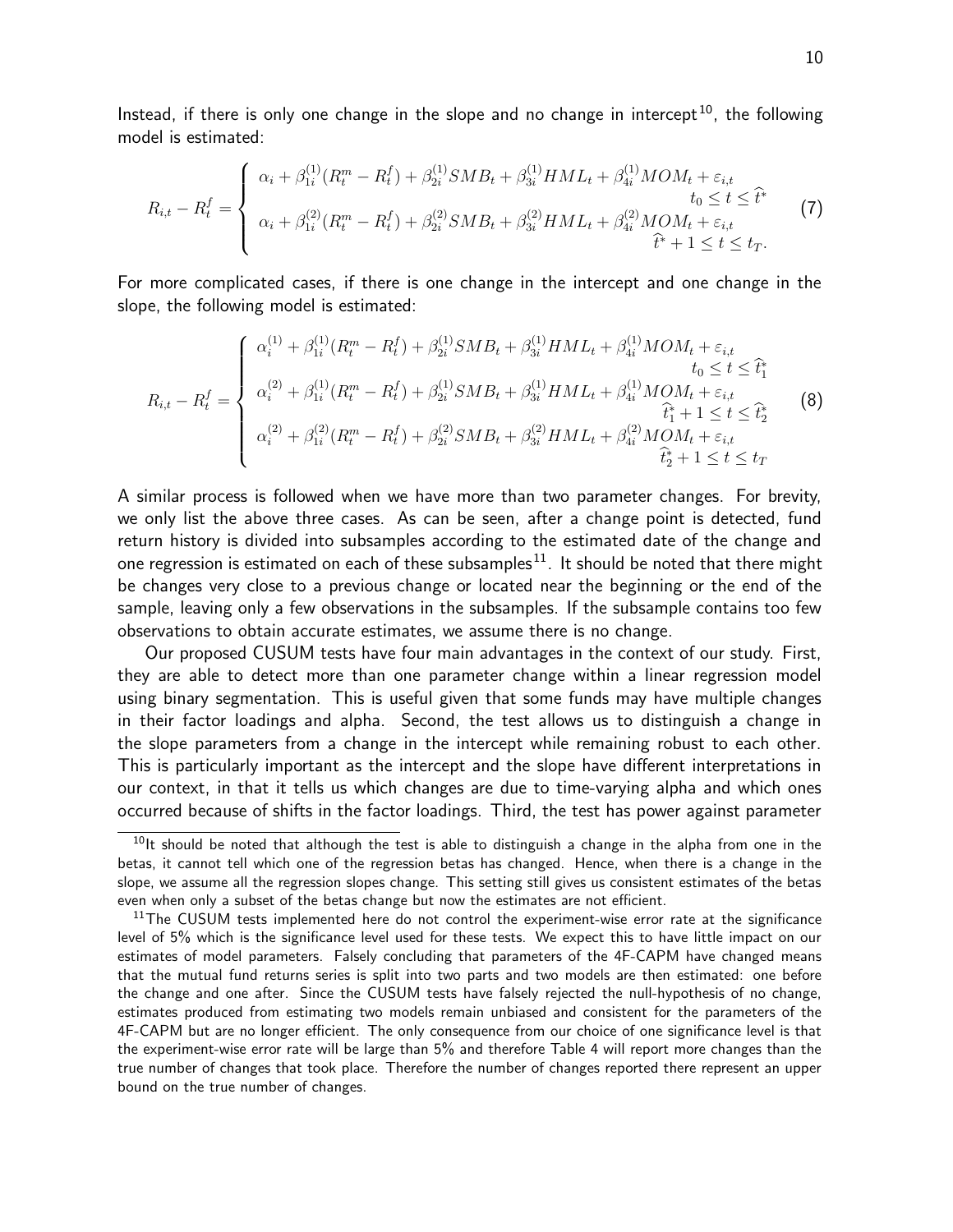changes that are located near the limits of the sample period, which implies that the tests can capture changes that occur early or late in the alpha and betas. Fourth, no assumption is made on how information variables may affect the betas and the alpha, or on the correct set of information variables to use. Hence, the nonlinear model produces estimates of all parameters that are consistent regardless of these two specifications. Moreover, should the 4F-CAPM of equation $(1)$  be correct, estimates of the parameters of the nonlinear model remain consistent.

## 4 Using the false discovery rate to estimate the proportions of negative, zero and positive alpha funds

We follow the statistical methodology proposed by Barras et al. (2010) to calculate the percentages of positive alpha producing funds. Correct evaluation of abnormal fund performance requires control for the possibility that a fund may be lucky or unlucky. There are funds that have no real alpha but are incorrectly classified as having either a positive or negative alpha. Incorrect classification arises because a fund's abnormal performance. These false rejections are called false discoveries which must be taken into account to obtain an accurate estimates of the percentages of positive and negative-alpha funds. To do this Barras et al. (2010) use the false discovery rate procedure.

Fund performance is based on the alpha of each fund in the population. A fund that performs well on a risk-return basis is a fund where the alpha is positive and poorly performing if it has a negative alpha, otherwise the fund has zero alpha. Since alpha is a parameter, it cannot be observed. An estimate is therefore needed which is obtained by estimating the 4F-CAPM using data on fund returns and the four factors. Using the estimated funds alphas we can construct a t-statistic and then choose a significance level and observe whether a fund's estimated alpha lies outside the critical value implied by that significance level. To assess the performance of a single fund, the null hypothesis is that the fund has a zero-alpha. versus the alternative that the fund provides either a positive or a negative alpha:

$$
H_0: \alpha_i = 0 \text{ versus } H_a: \alpha_i \neq 0;
$$
\n(9)

In the above case, the Type I error (false positive) is controlled at a predetermined significance level. To assess performance of  $N$  funds, this test should be simultaneously applied across all of them. This leads to a multiple hypothesis testing situation which is given in (10):

$$
H_{0,1}: \alpha_1 = 0 \text{ versus } H_{a,1}: \alpha_1 \neq 0,
$$
  
\n
$$
\vdots
$$
  
\n
$$
H_{0,N}: \alpha_N = 0 \text{ versus } H_{a,N}: \alpha_N \neq 0.
$$
\n(10)

To account for the false discoveries in their calculations, the process begins with the choice of a significance level  $\gamma$ . Then the probability of a true zero-alpha fund exhibiting luck equals  $\gamma/2$ . Given the symmetry of each test, it also implies that the probability of a true zero-alpha fund being unlucky is  $\gamma/2$ . The proportion of true zero-alpha funds in the population of N funds is  $\pi_0$ , an unknown parameter. This parameter is used to calculate the expected proportion of true zero-alpha funds being lucky  $(E(F_\gamma^+))$  or unlucky  $(E(F_\gamma^-))$  which is given by equation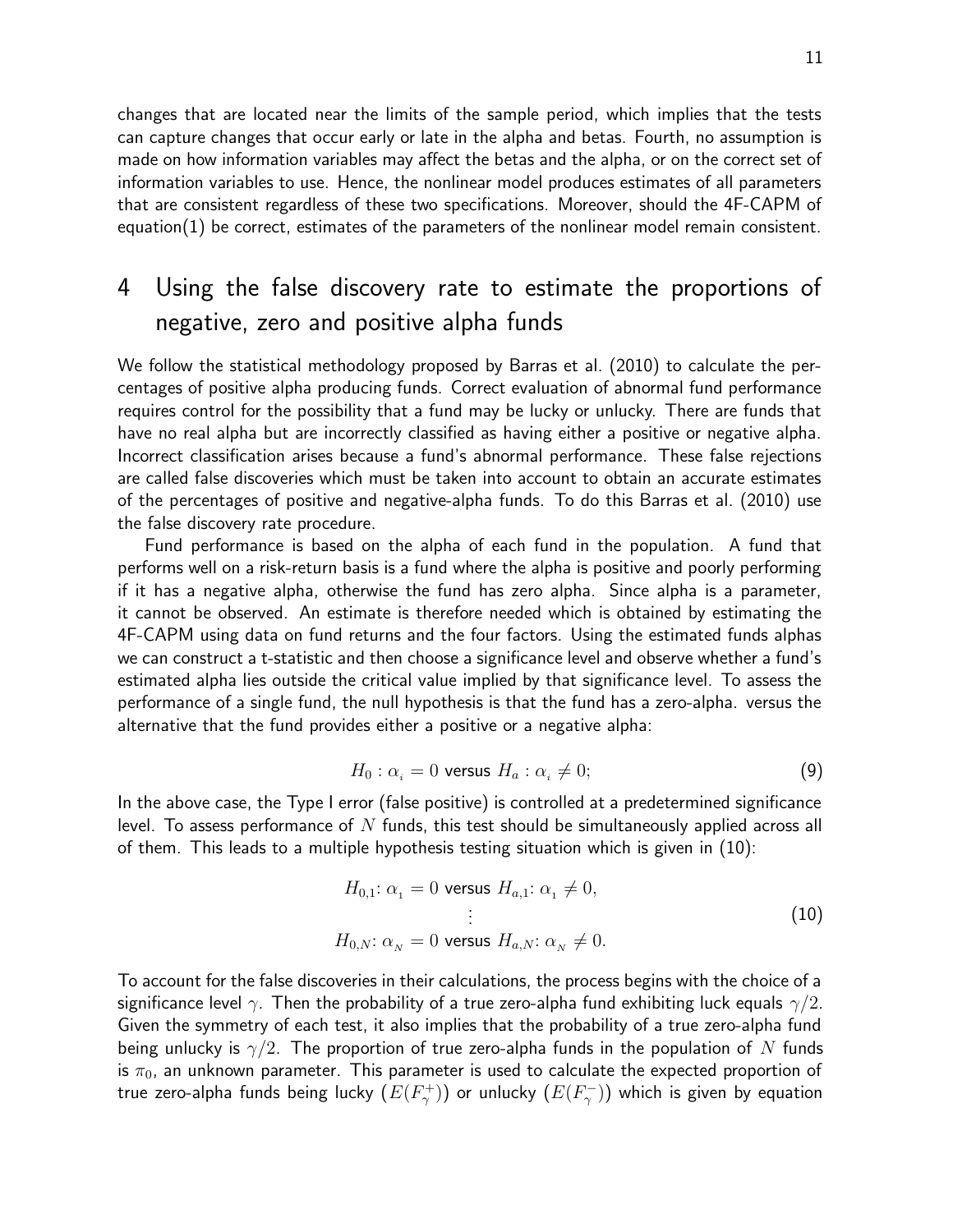(11):

$$
E(F_{\gamma}^{+}) = E(F_{\gamma}^{-}) = \pi_0 \cdot \gamma/2.
$$
 (11)

Knowledge of the expected proportion of lucky funds allows one to calculate the proportion of truly positive-alpha funds by subtracting the proportion of lucky funds from the expected proportion of significant positive alpha funds  $(E(S_{\gamma}^+))$ . A significant positive alpha fund is determined by the p-value of its test statistic: the p-value of a one sided test must be less than or equal  $\gamma/2$  and have a positive t-statistic. A similar definition applies to a significant negative alpha fund, except here the t-statistic is negative while the condition on the  $p$ -value remains the same. The expected proportion of positive-alpha funds, denoted by  $E(S_{\gamma}^+)$ , and negative-alpha funds, denoted by  $E(S_{\gamma}^{-})$ , must be adjusted according to equations (12) and (13), respectively, to obtain the expected proportions of truly positive-alpha funds,  $E(T_\gamma^+)$ , and truly negative-alpha funds,  $E(T_{_{\gamma}}^{-})$ :

$$
E(T_{\gamma}^{+}) = E(S_{\gamma}^{+}) - E(F_{\gamma}^{+}) = E(S_{\gamma}^{+}) - \pi_{0} \times \gamma/2,
$$
\n(12)

$$
E(T_{\gamma}^{-}) = E(S_{\gamma}^{-}) - E(F_{\gamma}^{-}) = E(S_{\gamma}^{-}) - \pi_{0} \times \gamma/2; \tag{13}
$$

Using different levels of  $\gamma$  allows us to see how dispersed or concentrated positive-alpha funds are in the extreme right tail of the cross-sectional distribution of alpha. For instance, if the expected proportion of positive-alpha funds  $(E(T_\gamma^+))$  increases slightly as we change the value of  $\gamma$  from 0.1 to 0.2, then most of the positive-alpha funds should lie in the extreme right tail since the majority of the additional significant funds are merely lucky. However, if positivealpha funds are dispersed randomly throughout the right tail, then we would expect to see a more significant increase in  $E(T_\gamma^+)$  as  $\gamma$  increases.

To understand some of the information and estimates that are reported in up coming tables, we provide the definition of the false discovery rate (hereafter  $FDR$ ) used widely in this literature. Storey et al. (2004) defines the  $FDR$  as is given by equation (14)

$$
FDR = E\left(\frac{F_{\gamma}}{S_{\gamma}}\right),\tag{14}
$$

where  $F_{\gamma}$  and  $S_{\gamma}$  represent the proportions of falsely rejected null-hypotheses and rejected null-hypotheses out of all tests. According to this definition, we are interested in the following hypothesis  $H_0$  :  $\alpha_i = 0$  versus the two-sided alternative hypothesis  $H_1$  :  $\alpha_i \neq 0$  for  $i =$  $1, \ldots, N$ . When testing for the presence of positive-alpha funds, the alternative becomes  $H_1: \alpha_i > 0$ . In this situation, we define  $FDR^+$  to be  $FDR^+ = E\left(\frac{F_1^+}{S_1^+}\right)$ ) where  $F_{\gamma}^{+}$  and  $S_{\gamma}^{+}$ are the proportions of falsely rejected and rejected null hypotheses from all tests respectively. When testing for the presence of negative-alpha funds the alternative hypothesis becomes  $H_1 : \alpha_i < 0$  and  $FDR^-$  is defined in a similar fashion.

#### 4.1 Estimation of the proportion of zero-alpha funds

To estimate the above population proportions, the key is to estimate the proportion of zeroalpha funds ( $\pi_0$ ) in the population of N funds. To estimate  $\pi_0$ , we use the fact that truly negative-alpha or truly positive-alpha funds should have small  $p$ -values since their estimated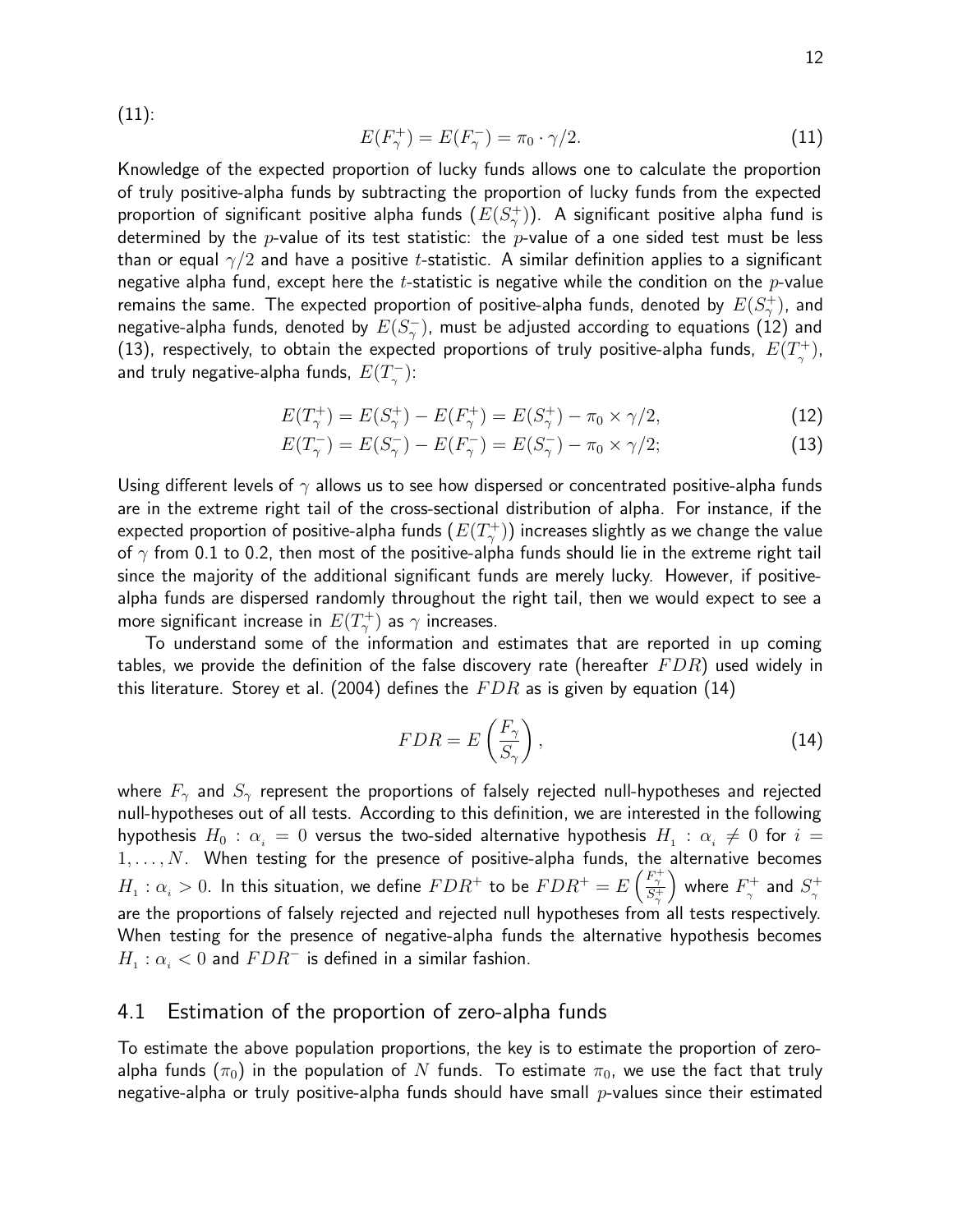

Figure 1: Histogram of Fund  $p$ -values

 $t$ -statistics tend to be very large which corresponds to the blue colour in Figure 1. Therefore,  $\pi_0$  is estimated as follows:

$$
\widehat{\pi}_0(\lambda^*) = \frac{\widehat{W}(\lambda^*)}{N} \times \frac{1}{(1 - \lambda^*)},\tag{15}
$$

where  $\lambda^*$  is a threshold (how to determine  $\lambda^*$  will be discussed later), after which the histogram of p-values as shown in Figure 1 becomes flat reflecting the fact that the p-values greater than the threshold (in grey) should all come from the group of truly zero-alpha funds whose  $p$ -value is uniformly distributed. Let  $W(\lambda^*)$  represent the number of funds whose p-value is greater than  $\lambda^*$ . Then  $\hat{W}(\lambda^*)/N$  is the area of the histogram after the threshold  $\lambda^*$ . To extrapolate the area  $(W(\lambda^*)/N)$  over the entire interval from zero to one, we divide by  $(1 - \lambda^*)$ . To estimate  $\pi_0$ , we have to compute the p-value associated with the null hypothesis in equation (9) for each fund. In fact, p-values of funds are the only inputs to estimate  $\pi_0$ . Given that the finite sample distribution of the  $t$ -statistic is more likely to be asymmetric, a bootstrap procedure is used to compute fund p-values. Specifically, we compute fund p-values following the approach proposed by Davidson and MacKinnon (2004):

$$
\widehat{p}_i = 2 \times \min\left(\frac{1}{B} \sum_{b=1}^B I\left\{\widehat{t_i^{*b}} > \widehat{t_i}\right\}, \frac{1}{B} \sum_{b=1}^B I\left\{\widehat{t_i^{*b}} < \widehat{t_i}\right\}\right). \tag{16}
$$

Where  $B$  is the number of bootstrap runs  $(B{=}1000)$ , and  $I\left\{\widehat{t_i^{*b}} > \widehat{t_i} \right\}$  $\}$  takes the value one if the bootstrapped *t*-statistic  $(t_i^{\ast b})$  is greater than the *t*-statistic  $(\hat{t_i})$ .

Once the bootstrapped  $p$ -values are calculated, we implement the bootstrap approach proposed by Storey (2002) to choose the optimal  $\lambda$  and then to estimate the proportion of truly zero-alpha funds in the population using equation (15). To select the optimal  $\lambda$ , first,  $\widehat{\pi}_0(\lambda)$  is computed for each of the  $\lambda$  values ( $\lambda$ =0.30, 0.35, 0.40, ..., 0.70). Then, we draw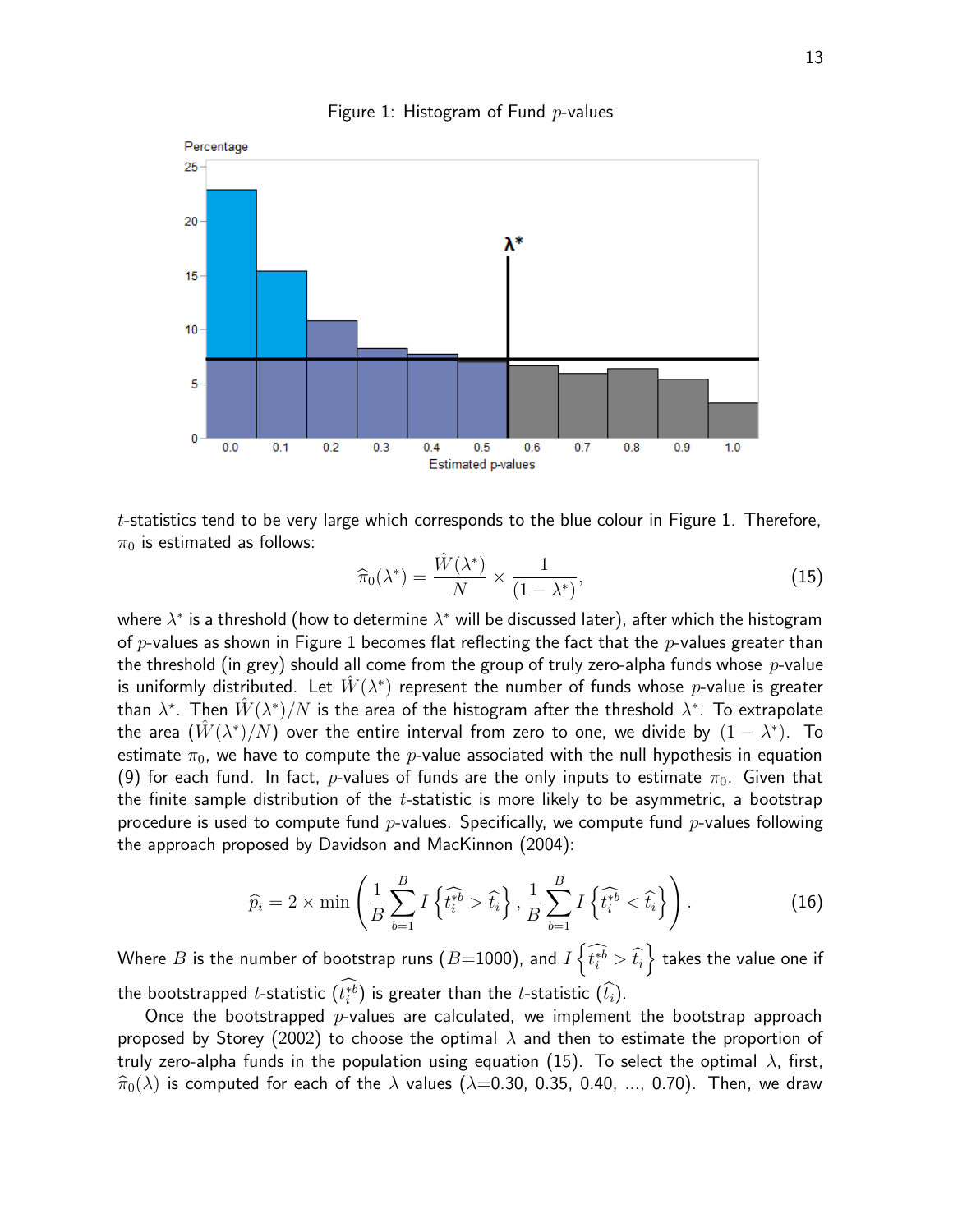$$
\widehat{MSE}(\lambda) = \frac{1}{1000} \sum_{b=1}^{1000} \left[ \widehat{\pi}_0^b(\lambda) - \min_{\lambda} \widehat{\pi}_0(\lambda) \right]^2.
$$
 (17)

Now that we have the estimated value of  $\pi_0$ , all the statistics listed below can be computed:

$$
\widehat{F}_{\gamma}^{+} = \widehat{F}_{\gamma}^{-} = \widehat{\pi}_0 \times \gamma/2.
$$
 (18)

Then the estimated proportion of truly negative-alpha  $(\hat{T}_{\gamma}^+)$  and truly positive-alpha  $(\hat{T}_{\gamma}^-)$ funds with respect to the significance level  $\gamma$  is:

$$
\widehat{T}_{\gamma}^{+} = \widehat{S}_{\gamma}^{+} - \widehat{F}_{\gamma}^{+} = \widehat{S}_{\gamma}^{+} - \widehat{\pi}_{0} \times \gamma/2, \tag{19}
$$

$$
\widehat{T}_{\gamma}^{-} = \widehat{S}_{\gamma}^{-} - \widehat{F}_{\gamma}^{-} = \widehat{S}_{\gamma}^{-} - \widehat{\pi}_0 \times \gamma/2.
$$
 (20)

Finally, the estimated proportion of truly positive-alpha and truly negative-alpha funds in the population of  $N$  funds is given by:

$$
\widehat{\pi}_A^+ = \widehat{T}_{\gamma^*}^+ \tag{21}
$$

$$
\widehat{\pi}_A^- = \widehat{T}_{\gamma^*},\tag{22}
$$

where  $\gamma^*$  is the optimal significance level chosen to have minimum MSE for  $\hat{\pi}_A^+$  and  $\hat{\pi}_A^-$ . The optimal value is selected using a bootstrap approach which is similar to the one used to choose the optimal value of  $\lambda$ . For a range of  $\gamma$  values ( $\gamma = 0.05, 0.10, ..., 0.50$ ), we calculate the proportion of positive-alpha funds  $(\hat{\pi}_A^+(\gamma))$ . Then, we resample with replacement from the  $N\times 1$  vector of  $p$ -values to produce 1000 bootstrap replications of  $\hat{\pi}_A^+(\gamma).$  Finally, the estimated MSE of  $\hat{\pi}^+_A(\gamma)$  is computed as:

$$
\widehat{MSE}^+(\gamma) = \frac{1}{1000} \sum_{b=1}^{1000} \left[ \widehat{\pi}_A^{b+}(\gamma) - \max_{\gamma} \widehat{\pi}_A^+(\gamma) \right]^2; \tag{23}
$$

We choose optimal  $\gamma^+$  to minimize  $\widehat{MSE}^+(\gamma).$  Accordingly, we also compute  $\widehat{MSE}^-(\gamma)$ for each significance level  $\gamma.$  If  $\min_\gamma \widehat{MSE}^+(\gamma) \ < \ \min_\gamma \widehat{MSE}^-(\gamma).$  then we choose  $\gamma$ to minimize  $\widehat{MSE}^+(\gamma)$  and set  $\widehat{\pi}^-_A(\gamma^*) = 1 - \widehat{\pi}_0 - \widehat{\pi}^+_A(\gamma^*)$  to preserve the equality  $1 =$  $\widehat{\pi}_0 + \widehat{\pi}_A^+ + \widehat{\pi}_A^-$ . Otherwise, we choose the optimal  $\gamma$  to minimizes  $\widehat{MSE}^-(\gamma)$  and set  $\widehat{\pi}_A^+(\gamma^*) =$  $1-\widehat{\pi}_0-\widehat{\pi}_A^-(\gamma^*)$ . Estimation of standard errors of the above mentioned estimates are calculated<br>began as the formula erroristed are now 2 of the laternat American in to Berres at al. (2010) based on the formula provided on page 2 of the Internet Appendix to Barras et al. (2010).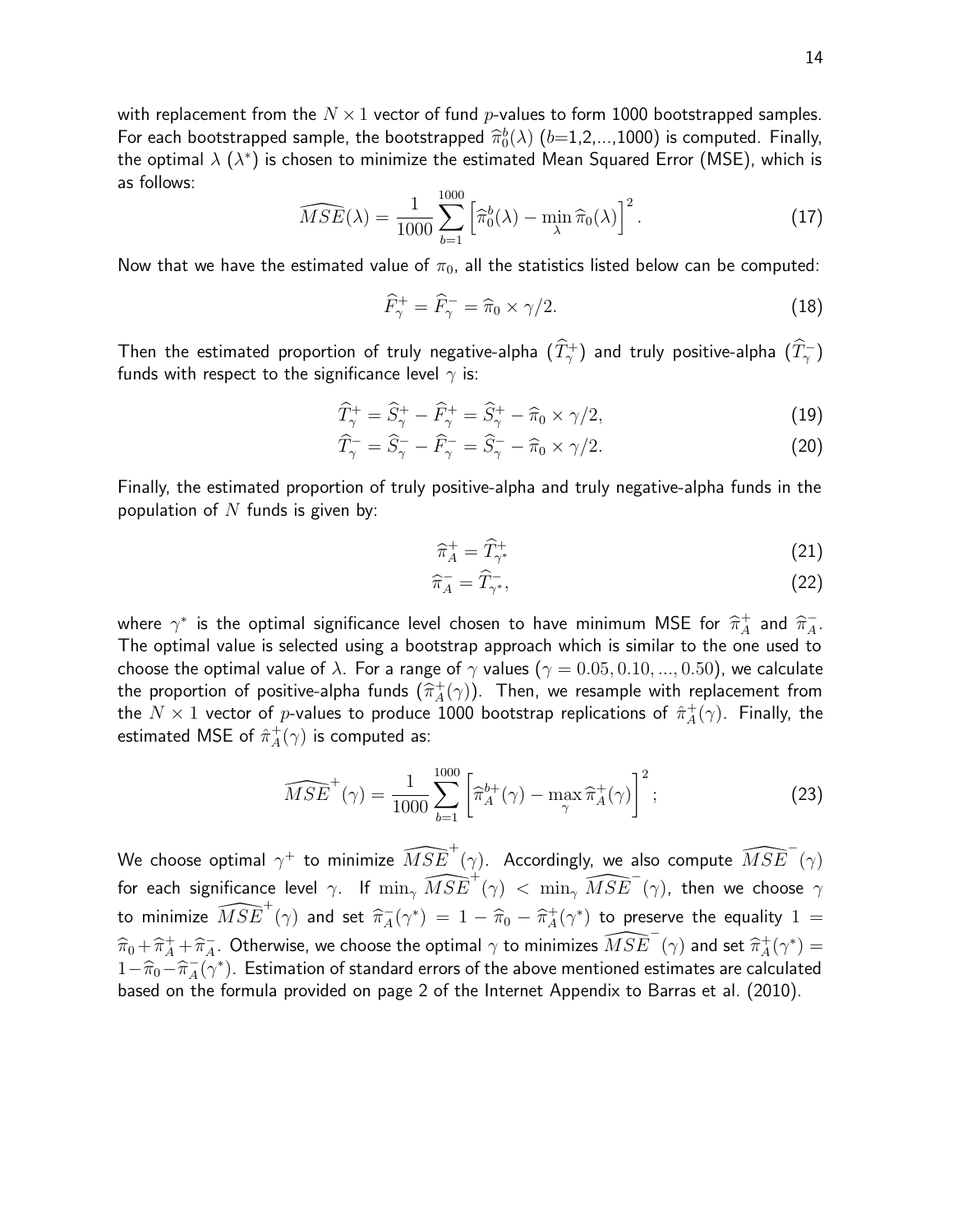## 5 Measurement of positive-alpha fund returns on a net and gross basis and the mutual fund data

Following BSW, the mutual fund data used here is separated into different categories according to whether fund returns (gross or net), and also along fund investment styles. When funds returns are measured on a net basis, a positive alpha tells us that a fund has generated excess returns sufficient to cover all management expenses and trading costs, whereas a positive alpha based on gross returns indicates a fund's excess returns are not necessarily sufficient to cover management expenses. A fund can then be classified into one of three categories depending on a fund's performance as follows:

- 1. A fund with negative alpha on a net basis: does not cover trading costs and management expenses  $(\alpha_{net} < 0);$
- 2. A fund with a zero-alpha on a net basis: just covers trading costs and management expenses  $(\alpha_{net} = 0);$
- 3. Fund with positive alpha on a net basis: more than covers trading costs and management fees  $(\alpha_{net} > 0)$ .

On the other hand, when only trading costs, but not management expenses, are used they are referred to as gross returns. these categories become defined as:

- 1. A fund with negative alpha on a gross basis: does not cover trading costs $(\alpha_{\rm{aross}} < 0);$
- 2. A fund with a zero-alpha on a gross basis: just covers trading costs  $(\alpha_{gross} = 0)$ ;
- 3. A fund with a positive-alpha on a gross basis: more covers trading costs ( $\alpha_{cross} > 0$ ).

The monthly U.S. open-ended domestic equity mutual fund return data used in this study comes from the Center for Research in Security Prices (CRSP) mutual fund survivor-bias free database. It covers the period from January 1984 to March 2015 and includes funds that existed at any time during this period. To focus on the performance of actively managed mutual funds, we follow BSW and include mutual funds as long as they are actively managed and invest primarily in U.S. common stocks. Passively managed funds like bond and money market as well as sector specific funds are therefore excluded from our study. To construct monthly fund returns, data was collected on beginning-of-month month fund returns by share class, assets under management (AUM), expense ratio and fund type. Monthly fund return was calculated by multiplying the return in each share class by its value weight and then adding these value-weighted returns to form net or gross fund returns. Gross fund returns are obtained by adding to net returns the expense ratio divided by 12. As in BSW, we require funds to have at least 60 months of return history to be included in our analysis.

Our data is survivor-bias free like that of BSW; however we do not go back to 1975 as in their study. During the period 1962 to 1983, 15% of funds on CRSP report annual returns rather than monthly returns. The average annual equal weight return for these funds is 5.29% lower than for funds that report monthly returns. Due to this issue, we follow Fama and French (2010) and use data that begins in 1984 rather than follow BSW who begin in January 1975. As in BSW, we investigate the performance of mutual funds with different investment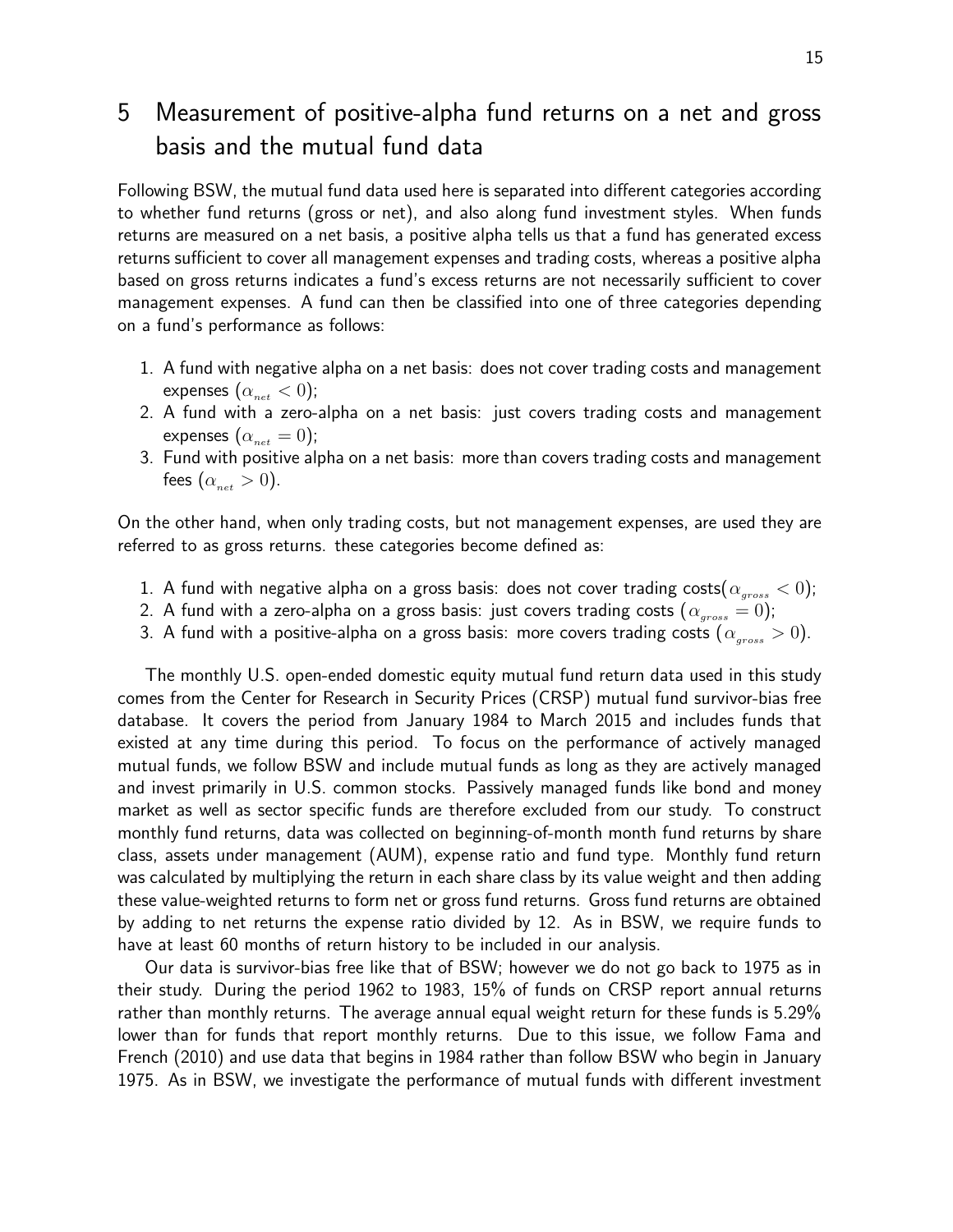styles. For this purpose we split our data into three categories according to their self-declared investment styles $^{12}$ .

- 1. Aggressive growth funds are funds that aim to achieve the highest capital gains and generally have the greatest risk; they usually hold investments with high growth potential as well as great price volatility.
- 2. Growth funds are funds that aim to achieve capital appreciation and often have above average risks; by investing in growth stocks instead of those paying dividends, they gain the benefit of large capital increases.
- 3. Growth & income funds are funds that value both capital growth and dividend income; they invest in a range of products that are able to provide investors income through dividends as well as capital gains.

There are 3,673 funds in our sample of which 306 of our funds are classified as aggressive growth funds, 2458 are classified as growth funds and a further 1419 funds are classified as growth  $\&$  income funds<sup>13</sup>.

## 6 Measuring fund performance using traditional and time-varying 4F-CAPM

This section estimates the percentages of negative, zero and positive-alpha funds using the false discovery rate (hereafter FDR). These estimates are recorded in the Tables 1, 2 and 3 that follow. Panel A of each table lists estimates based on net returns, while Panel B lists them based on gross returns. Results obtained in each of these tables are based on one of three models: Carhart (1997) is used for Table 1, Ferson and Schadt (1996) is used for Table 2 and Christopherson et al. (1998) is used for Table 3.

We now discuss the main results presented in these tables. Panel A of Table 1 shows the percentages of funds having negative, zero and positive-alpha on a net return basis, and reveals that only 0.8% have positive-alpha, 32% have negative-alpha and 67.2% of funds have zeroalpha. These rather damming results are similar to those of BSW who report 0.6% of funds have positive-alpha, 75.4% have zero-alpha and 24% have negative-alpha. Our estimates of the percentages of positive alpha funds of 0.8%, while similar to the 0.6% report by BSW, differs in that our estimate is statistically significant while their estimate is not.

When these percentages are estimated using gross returns in Panel B, the percentages of positive alpha funds is now much larger than the corresponding estimate based on net returns: 12.6% of funds have a positive-alpha, 80.3% of funds have zero-alpha and 7.1% of funds

 $12$ The CRSP dataset permits us to identify the investment objective of a fund for a certain year. If, however, we find a change in the style for a fund in a certain year, we split the fund's return history into two separate records according to the date their objective changed. Hence, we may have more funds when we divide the universe of sample into different investment categories.

<sup>&</sup>lt;sup>13</sup>The number of funds from all three categories in total more than the number of funds in our full sample. This is because funds can change their investment style/objective during their fund history. When the whole universe of funds is split into different investment categories there are some funds that may have parts of their return history in two or even three different investment categories.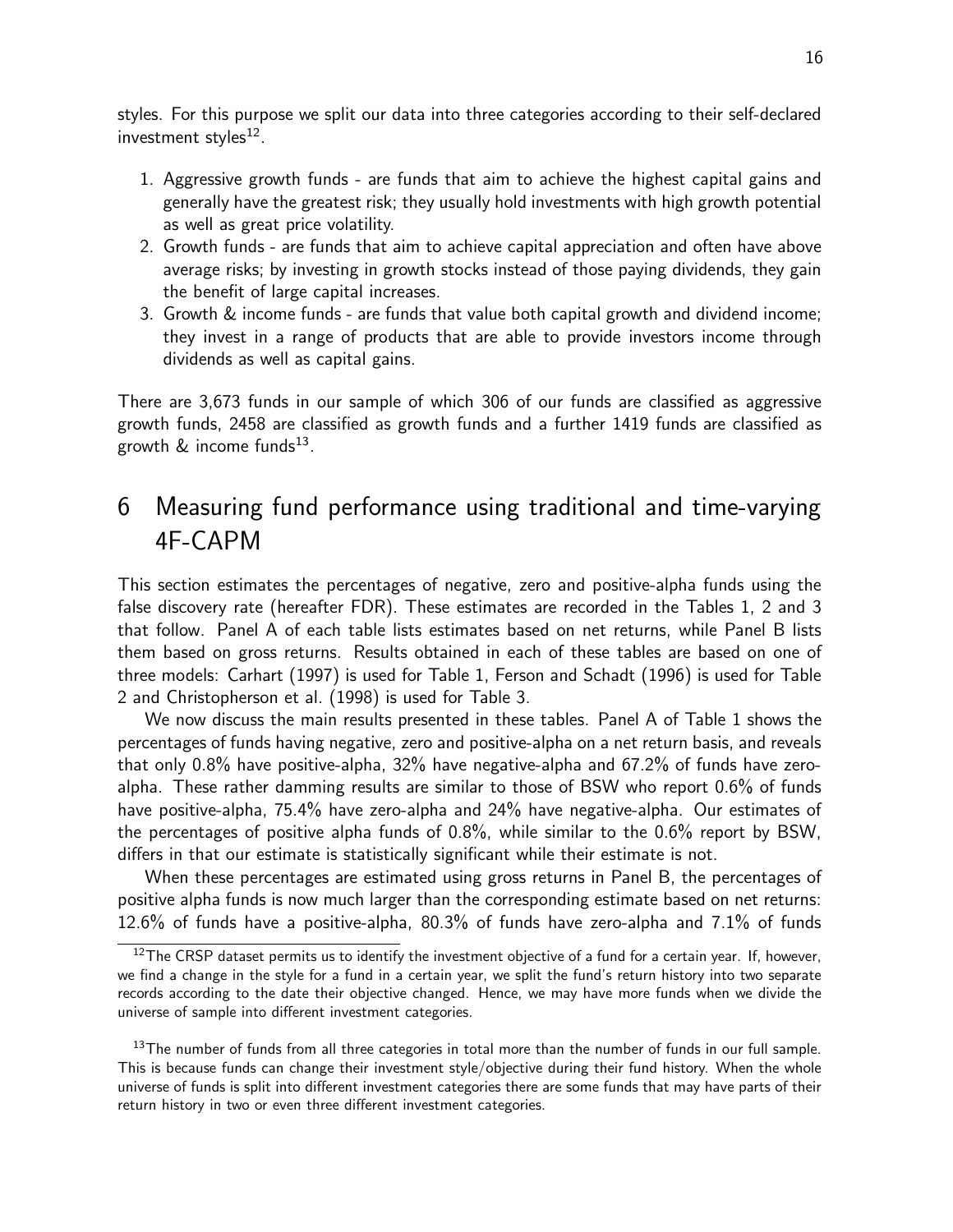#### Table 1:

#### Percentages of Negative-, Zero- and Positive-Alpha Funds: 1984-2015 (Constant Parameter 4F-CAPM; Net and Gross Returns)

Performance of funds is estimated using the 4F-CAPM using equation (1) of Carhart (1997). Panel A (net returns) and Panel B (gross returns) show the estimated proportions of zero-alpha ( $\hat{\pi_0}$ ), negative alpha ( $\hat{\pi}_A^-$ ) and positive alpha  $(\hat{\pi}_A^+)$  funds using the FDR approach based on a dataset of 3,673 funds for net returns and gross returns. Each panel also shows significant funds  $(\hat{S}_\gamma^-,\,\hat{S}_\gamma^+)$  across the distribution of funds in the left tail and right tail using four different significance levels  $(\gamma = 0.05, 0.1, 0.15, 0.2)$ . Furthermore, significant funds are decomposed into unlucky (  $\hat{F}^-_\gamma)$  and negative alpha  $(\hat{T}_\gamma^-)$  funds in the left tail, and lucky ( $\tilde{F}^+_\gamma)$  and positive alpha  $(\hat{T}_\gamma^+)$  funds in the right tail. At the bottom of each panel, we show the FDR in the left and right tail at different significance levels. The sample covers the period from January 1984 to March 2015. Standard errors are indicated by parentheses and located below the estimate<sup>14</sup>.

| Panel A: net returns, constant parameter model   |                                            |                            |                |                |                                            |                |                                  |                |                                          |  |  |
|--------------------------------------------------|--------------------------------------------|----------------------------|----------------|----------------|--------------------------------------------|----------------|----------------------------------|----------------|------------------------------------------|--|--|
|                                                  |                                            | Zero alpha $(\hat{\pi_0})$ |                |                | Negative alpha $(\hat{\pi}_A^-)$           |                | Positive alpha $(\hat{\pi}_A^+)$ |                |                                          |  |  |
| Percentage                                       |                                            | 67.2                       |                |                | 32.0                                       |                | 0.8                              |                |                                          |  |  |
| Number of funds                                  |                                            | (0.02)<br>2469             |                |                | (0.02)<br>1176                             |                | (0.00)<br>28                     |                |                                          |  |  |
|                                                  | Impact of Luck in the Left and Right Tails |                            |                |                |                                            |                |                                  |                |                                          |  |  |
|                                                  |                                            |                            | Left Tail      |                |                                            | Right Tail     |                                  |                |                                          |  |  |
| Signif.Level( $\gamma$ )                         | 0.05                                       | 0.10                       | 0.15           | 0.20           | 0.20                                       | 0.15           | 0.10                             | 0.05           | Signif.Level( $\gamma$ )                 |  |  |
| Signif. $\hat{S}_{\gamma}^{-}(\%)$               | 14.0<br>(0.01)                             | 19.5<br>(0.01)             | 24.6<br>(0.01) | 28.5<br>(0.01) | 7.3<br>(0.00)                              | 5.9<br>(0.00)  | 4.3<br>(0.00)                    | 2.5<br>(0.00)  | (%)Signif. $S^+_\gamma$                  |  |  |
| Unlucky $\hat{F}_{\gamma}^{-}(\%)$               | 1.7                                        | 3.4                        | 5.0            | 6.7            | 6.7                                        | 5.0            | 3.4                              | 1.7            | (%)Lucky $\hat{F}_{\gamma}^{+}$          |  |  |
|                                                  | (0.00)                                     | (0.00)                     | (0.00)         | (0.00)         | (0.00)                                     | (0.00)         | (0.00)                           | (0.00)         |                                          |  |  |
| Negative alpha $\hat{T}_{\gamma}^{-}(\%)$        | 12.3                                       | 16.1                       | 19.6           | 21.8           | 0.6                                        | 0.9            | 1.0                              | 0.8            | (%)Positive alpha $\hat{T}_{\gamma}^{+}$ |  |  |
| $FDR-$                                           | (0.01)<br>12.0                             | (0.01)<br>17.2             | (0.01)<br>20.5 | (0.01)<br>23.6 | (0.01)<br>91.8                             | (0.00)<br>85.3 | (0.00)<br>77.6                   | (0.00)<br>68.6 | $FDR$ <sup>+</sup>                       |  |  |
| Panel B: gross returns, constant parameter model |                                            |                            |                |                |                                            |                |                                  |                |                                          |  |  |
|                                                  |                                            | Zero alpha $(\hat{\pi_0})$ |                |                | Negative alpha $(\hat{\pi}_A^-)$           |                | Positive alpha $(\hat{\pi}_A^+)$ |                |                                          |  |  |
| Percentage                                       |                                            | 80.3                       |                |                | 7.1                                        |                |                                  |                |                                          |  |  |
| Number of funds                                  |                                            | (0.01)<br>2951             |                |                | (0.01)<br>261                              |                |                                  |                |                                          |  |  |
|                                                  |                                            |                            |                |                | Impact of Luck in the Left and Right Tails |                |                                  |                |                                          |  |  |
|                                                  |                                            |                            | Left Tail      |                |                                            | Right Tail     |                                  |                |                                          |  |  |
| Signif.Level( $\gamma$ )                         | 0.05                                       | 0.10                       | 0.15           | 0.20           | 0.20                                       | 0.15           | 0.10                             | 0.05           | Signif. Level( $\gamma$ )                |  |  |
| Signif. $\hat{S}_{\gamma}^{-}(\%)$               | 4.1                                        | 6.6                        | 9.3            | 11.1           | 19.6                                       | 16.1           | 12.9                             | 8.3            | (%)Signif. $\hat{S}^+_{\gamma}$          |  |  |
|                                                  | (0.00)                                     | (0.00)                     | (0.00)         | (0.01)         | (0.01)                                     | (0.01)         | (0.01)                           | (0.00)         |                                          |  |  |
| Unlucky $\hat{F}_{\gamma}^{-}(\%)$               | 2.0                                        | 4.0                        | 6.0            | 8.0            | 8.0                                        | 6.0            | 4.0                              | 2.0            | (%)Lucky $\hat{F}_{\gamma}^{+}$          |  |  |
|                                                  | (0.00)                                     | (0.00)                     | (0.00)         | (0.00)         | (0.00)                                     | (0.00)         | (0.00)                           | (0.00)         |                                          |  |  |
| Negative alpha $\hat{T}_{\gamma}^{-}(\%)$        | 2.1<br>(0.00)                              | 2.5<br>(0.00)              | 3.2<br>(0.01)  | 3.1<br>(0.01)  | 11.6<br>(0.01)                             | 10.1<br>(0.01) | 8.9<br>(0.01)                    | 6.3<br>(0.00)  | (%)Positive alpha $\hat{T}_{\gamma}^{+}$ |  |  |
| $FDR^-$                                          | 48.9                                       | 61.2                       | 65.1           | 72.1           | 40.9                                       | 37.3           | 31.1                             | 24.1           | $FDR$ <sup>+</sup>                       |  |  |

have negative alpha. All of these estimates are statistically significant. BSW estimate of the percentage of positive-alpha funds is 9.6% which is smaller than ours by 3 percentage points, while 85.9% have zero-alpha which is larger by 5.2% than our estimate. They estimate the percentage of negative-alpha funds at 4.5% which is smaller than our 7.1% estimate.

In Table 2, using the conditional model of Ferson and Schadt (1996), we estimate the percentage of positive-alpha funds on a net basis to be 3.2% (25.1% for gross returns) and find it to statistically significant. This is larger than the 0.8% (12.6% for gross returns) reported in Table 1 and larger than the 0.6% percentage reported by BSW. The percentage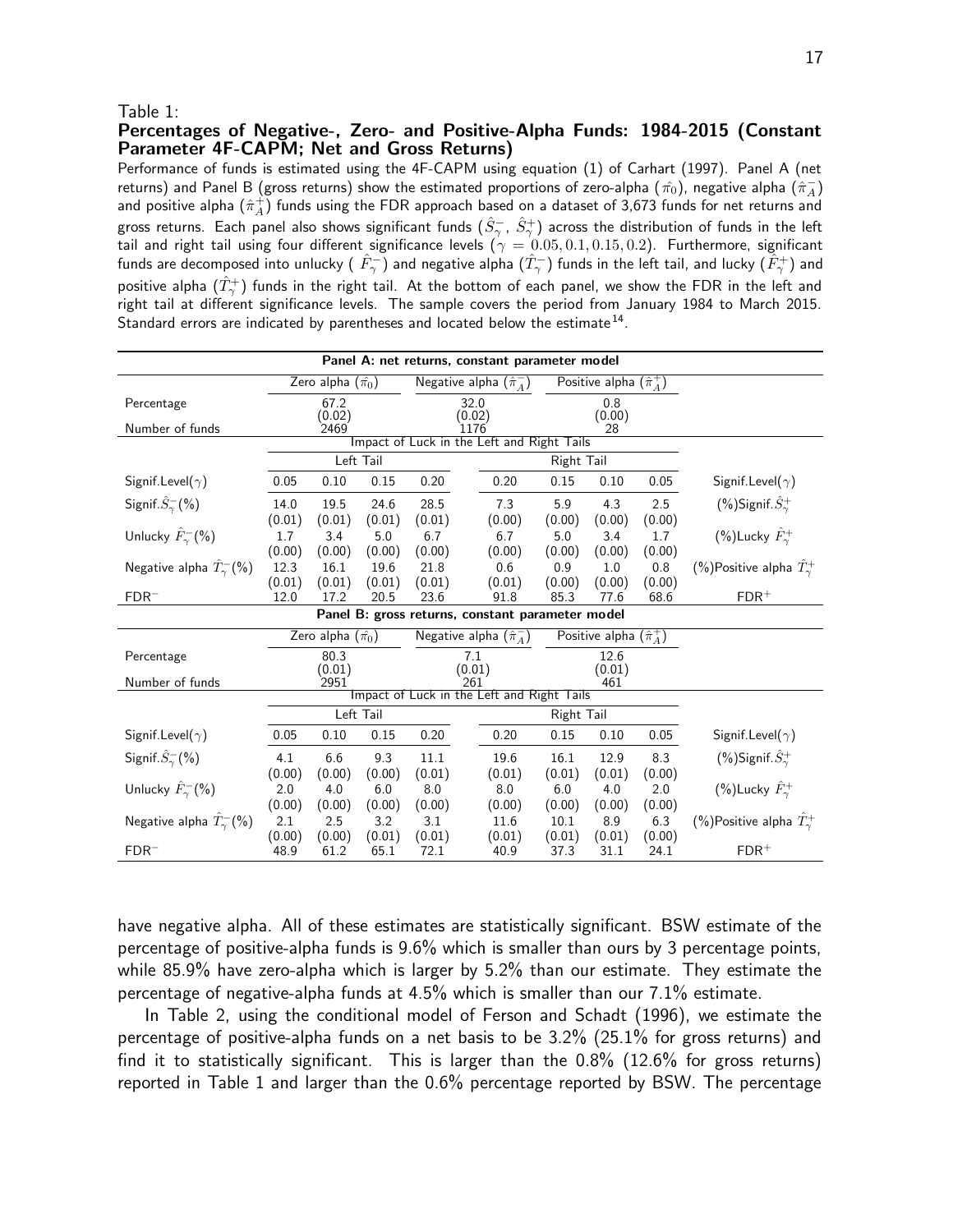#### Table 2:

Negative alpha  $\hat{T}_{\gamma}^{-}(\%)$ 

#### Percentages of Negative, Zero, and Positive-Alpha Funds: 1984-2015 (Conditional Model)

Performance of funds is estimated using the conditional 4F-CAPM of Ferson-Schadt. Panel A (net returns) and Panel B (gross returns) show the estimated proportions of zero alpha ( $\hat{\pi_0}$ ), negative alpha  $(\hat{\pi}^-_A)$  and positive alpha  $(\hat{\pi}^+_A)$  funds using the FDR approach based on a dataset of 3,673 funds using net and gross returns. Each panel also shows significant funds  $(\hat{S}^-_\gamma,\,\hat{S}^+_\gamma)$  across the distribution of funds in the left and right tail using four different significance levels ( $\gamma = 0.05, 0.1, 0.15, 0.2$ ). Furthermore, significant funds are decomposed into unlucky (  $\hat{F}^-_\gamma)$  and negative alpha  $(\hat{T}^-_\gamma)$  funds in the left tail, and lucky  $(\hat{F}^+_\gamma)$  and positive alpha  $(\hat{T}_\gamma^+)$  funds in the right tail. At the bottom of each panel, we show the FDR in the left and right tail at different significance levels. The sample covers the period from January 1984 to March 2015. Standard errors are indicated by parentheses and located below the estimate.

| Panel A: net returns                      |                |                            |                |                |               |                                            |                |                                  |                |                                          |  |
|-------------------------------------------|----------------|----------------------------|----------------|----------------|---------------|--------------------------------------------|----------------|----------------------------------|----------------|------------------------------------------|--|
|                                           |                | Zero alpha $(\hat{\pi_0})$ |                |                |               | Negative alpha $(\hat{\pi}_A^-)$           |                | Positive alpha $(\hat{\pi}_A^+)$ |                |                                          |  |
| Percentage                                |                | 66.9                       |                | 29.9           |               |                                            |                | 3.2                              |                |                                          |  |
| Number of funds                           |                | (0.02)<br>2458             |                | (0.02)<br>1097 |               |                                            |                | (0.00)<br>118                    |                |                                          |  |
|                                           |                |                            |                |                |               | Impact of Luck in the Left and Right Tails |                |                                  |                |                                          |  |
|                                           |                |                            | Left Tail      |                |               |                                            | Right Tail     |                                  |                |                                          |  |
| Signif.Level( $\gamma$ )                  | 0.05           | 0.10                       | 0.15           | 0.20           |               | 0.20                                       | 0.15           | 0.10                             | 0.05           | Signif.Level( $\gamma$ )                 |  |
| Signif. $\hat{S}_{\gamma}^{-}(\%)$        | 13.9           | 19.3                       | 24.1           | 27.9           |               | 9.5                                        | 7.8            | 5.8                              | 3.8            | (%)Signif. $S^+_\gamma$                  |  |
|                                           | (0.01)         | (0.01)                     | (0.01)         | (0.01)         |               | (0.00)                                     | (0.00)         | (0.00)                           | (0.00)         |                                          |  |
| Unlucky $\hat{F}_{\gamma}^{-}(\% )$       | 1.7            | 3.3                        | 5.0            | 6.7            |               | 6.7                                        | 5.0            | 3.3                              | 1.7            | (%)Lucky $\hat{F}_{\gamma}^{+}$          |  |
|                                           | (0.00)         | (0.00)                     | (0.00)         | (0.00)         |               | (0.00)                                     | (0.00)         | (0.00)                           | (0.00)         |                                          |  |
| Negative alpha $\hat{T}_{\gamma}^{-}(\%)$ | 12.2           | 15.9                       | 19.0           | 21.2           |               | 2.8                                        | 2.8            | 2.5                              | 2.2            | (%)Positive alpha $\hat{T}_{\gamma}^{+}$ |  |
| $FDR^-$                                   | (0.01)<br>12.0 | (0.01)<br>17.4             | (0.01)<br>20.8 | (0.01)<br>24.0 |               | (0.01)<br>70.2                             | (0.00)<br>64.0 | (0.00)<br>57.4                   | (0.00)<br>43.6 | $FDR$ <sup>+</sup>                       |  |
|                                           |                |                            |                |                |               |                                            |                |                                  |                |                                          |  |
|                                           |                |                            |                |                |               | Panel B: gross returns                     |                |                                  |                |                                          |  |
|                                           |                | Zero alpha $(\hat{\pi_0})$ |                |                |               | Negative alpha $(\hat{\pi}_A^-)$           |                | Positive alpha $(\hat{\pi}_A^+)$ |                |                                          |  |
| Percentage                                |                | 69.8                       |                |                | 5.1           |                                            |                | 25.1                             |                |                                          |  |
| Number of funds                           |                | (0.02)<br>2565             |                |                | (0.01)<br>187 |                                            |                | (0.01)<br>921                    |                |                                          |  |
|                                           |                |                            |                |                |               | Impact of Luck in the Left and Right Tails |                |                                  |                |                                          |  |
|                                           |                |                            | Left Tail      |                |               |                                            | Right Tail     |                                  |                |                                          |  |
| Signif.Level( $\gamma$ )                  | 0.05           | 0.10                       | 0.15           | 0.20           |               | 0.20                                       | 0.15           | 0.10                             | 0.05           | Signif.Level( $\gamma$ )                 |  |
| Signif. $\hat{S}_{\gamma}^{-}(\%)$        | 4.3            | 6.6                        | 8.8            | 11.0           |               | 22.7                                       | 19.5           | 15.9                             | 11.1           | $%$ Signif. $\hat{S}_{\gamma}^{+}$       |  |
|                                           | (0.00)         | (0.00)                     | (0.00)         | (0.01)         |               | (0.01)                                     | (0.01)         | (0.01)                           | (0.01)         |                                          |  |
| Unlucky $\hat{F}_{\gamma}^{-}(\%)$        | 1.7            | 3.5                        | 5.2            | 7.0            |               | 7.0                                        | 5.2            | 3.5                              | 1.7            | (%)Lucky $\hat{F}_{\gamma}^{+}$          |  |
|                                           | (0.00)         | (0.00)                     | (0.00)         | (0.00)         |               | (0.00)                                     | (0.00)         | (0.00)                           | (0.00)         |                                          |  |

of negative-alpha funds is reported to be 29.2% (5.1% for gross returns) which is statistically significant and smaller than  $32\%$  (7.1% for gross returns) estimated using equation (1) but is larger than the percentage reported by BSW.

(0.00) (0.00) (0.01) (0.01) (0.01) (0.01) (0.01) (0.01) FDR<sup>−</sup> 40.3 53.0 59.2 63.5 30.8 26.9 21.9 15.7 FDR<sup>+</sup>

 $\hat{\gamma}_{\gamma}^-(\%)$   $\left[2.6\right]$   $\left[3.1\right]$   $\left[3.6\right]$   $\left[4.0\right]$   $\left[15.7\right]$   $\left[14.3\right]$   $\left[12.4\right]$   $\left[9.4\right]$   $\left(\% \right)$ Positive alpha  $\hat{T}_{\gamma}^+$ 

In Table 3, we present the results using the conditional model of Christopherson et al. (1998). Our estimate of the percentage of positive-alpha funds on a net return basis is 2.9% (20.4% for gross returns) which is statistically significant. The percentage of zero-alpha funds is 66.5% (76.1% for gross returns) while the percentage of negative-alpha funds is 30.6% on a net basis (3.5% on a gross basis).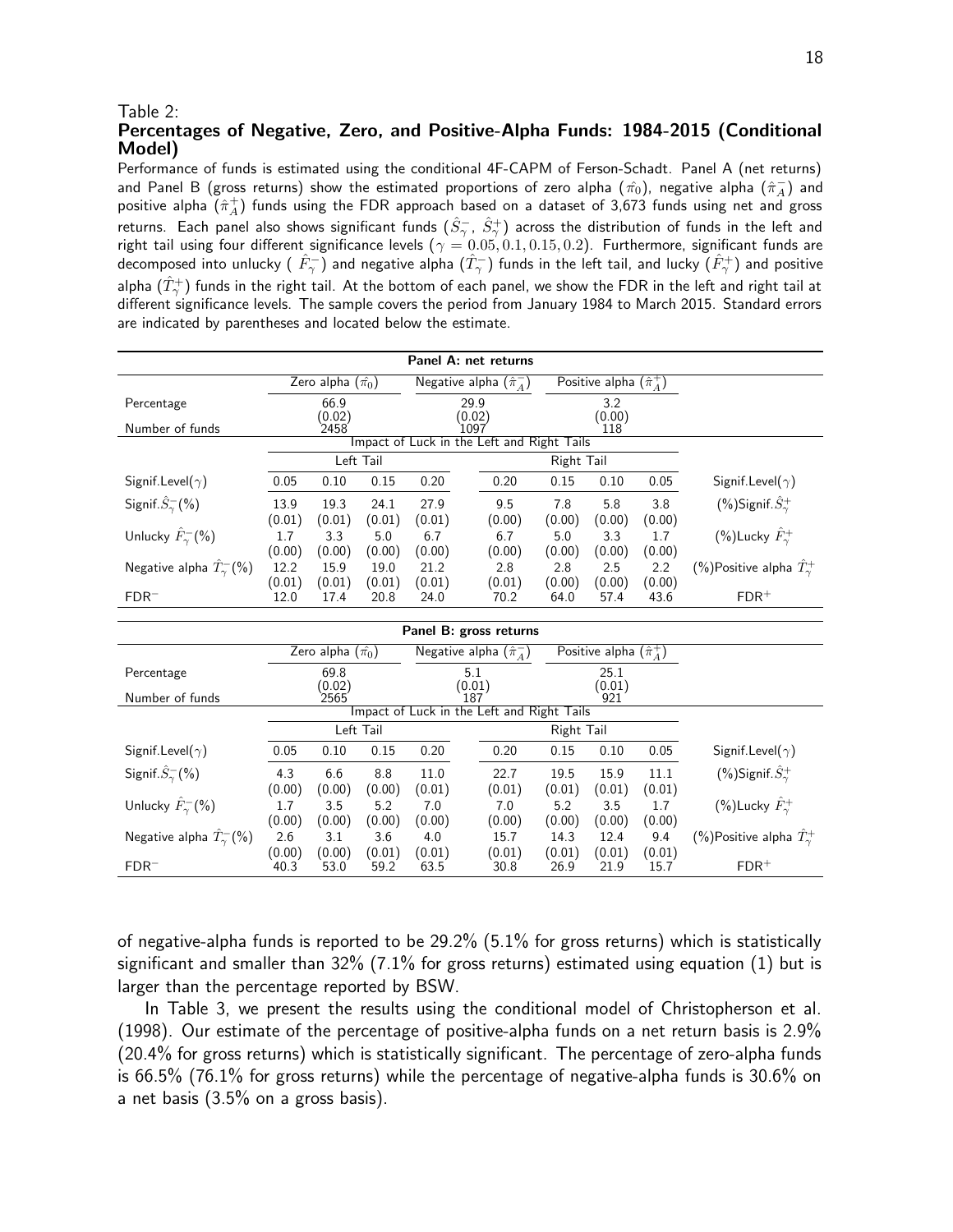#### Table 3:

#### Percentage of Negative, Zero and Positive-Alpha Funds: 1984-2015 (Conditional Alpha-beta Model)

Performance of funds is estimated using the conditional alpha-beta model Christopherson et al. (1998) using net and gross returns. Panel A (net returns) and Panel B (gross returns) show the estimated proportions of zero alpha  $(\hat{\pi_0})$ , negative alpha  $(\hat{\pi}^-_A)$  and positive alpha  $(\hat{\pi}^+_A)$  funds using the FDR approach. Each panel also shows significant funds  $(\hat S^-_\gamma,\,\hat S^+_\gamma)$  across the distribution of funds in the left and right tail using four different significance levels ( $\gamma = 0.05, 0.1, 0.15, 0.2$ ). Furthermore, significant funds are decomposed into unlucky (  $\hat{F}^-_\gamma$ ) and negative alpha  $(\hat{T}_\gamma^-)$  funds in the left tail, and lucky  $(\hat{F}_\gamma^+)$  and positive alpha  $(\hat{T}_\gamma^+)$  funds in the right tail. At the bottom of each panel, we show the FDR in the left and right tail at different significance levels. The sample covers the period from January 1984 to March 2015. Standard errors are indicated by parentheses and located below the estimate.

| Panel A: net returns              |                                                                              |                                                                                                          |                                                                                                                                                                    |                                                                                        |      |                                                                                                                                                                                            |                                                                              |                                                                                                                                                                                                                                           |                                                                                                                                                               |  |  |
|-----------------------------------|------------------------------------------------------------------------------|----------------------------------------------------------------------------------------------------------|--------------------------------------------------------------------------------------------------------------------------------------------------------------------|----------------------------------------------------------------------------------------|------|--------------------------------------------------------------------------------------------------------------------------------------------------------------------------------------------|------------------------------------------------------------------------------|-------------------------------------------------------------------------------------------------------------------------------------------------------------------------------------------------------------------------------------------|---------------------------------------------------------------------------------------------------------------------------------------------------------------|--|--|
|                                   |                                                                              |                                                                                                          |                                                                                                                                                                    |                                                                                        |      |                                                                                                                                                                                            |                                                                              |                                                                                                                                                                                                                                           |                                                                                                                                                               |  |  |
|                                   | 66.5                                                                         |                                                                                                          |                                                                                                                                                                    |                                                                                        |      |                                                                                                                                                                                            | 2.9                                                                          |                                                                                                                                                                                                                                           |                                                                                                                                                               |  |  |
| 2443                              |                                                                              |                                                                                                          |                                                                                                                                                                    | 1124                                                                                   |      |                                                                                                                                                                                            | 106                                                                          |                                                                                                                                                                                                                                           |                                                                                                                                                               |  |  |
|                                   |                                                                              |                                                                                                          |                                                                                                                                                                    |                                                                                        |      |                                                                                                                                                                                            |                                                                              |                                                                                                                                                                                                                                           |                                                                                                                                                               |  |  |
|                                   |                                                                              |                                                                                                          |                                                                                                                                                                    |                                                                                        |      |                                                                                                                                                                                            |                                                                              |                                                                                                                                                                                                                                           |                                                                                                                                                               |  |  |
| 0.05                              | 0.10                                                                         | 0.15                                                                                                     | 0.20                                                                                                                                                               |                                                                                        | 0.20 | 0.15                                                                                                                                                                                       | 0.10                                                                         | 0.05                                                                                                                                                                                                                                      | Signif. Level( $\gamma$ )                                                                                                                                     |  |  |
| 13.5                              | 19.4                                                                         | 24.4                                                                                                     | 28.3                                                                                                                                                               |                                                                                        | 9.5  | 7.7                                                                                                                                                                                        | 5.7                                                                          | 3.8                                                                                                                                                                                                                                       | (%)Signif. $\hat{S}_{\gamma}^{+}$                                                                                                                             |  |  |
|                                   |                                                                              |                                                                                                          |                                                                                                                                                                    |                                                                                        |      |                                                                                                                                                                                            |                                                                              |                                                                                                                                                                                                                                           |                                                                                                                                                               |  |  |
|                                   |                                                                              |                                                                                                          |                                                                                                                                                                    |                                                                                        |      |                                                                                                                                                                                            |                                                                              |                                                                                                                                                                                                                                           | (%)Lucky $\hat{F}_{\gamma}^{+}$                                                                                                                               |  |  |
|                                   |                                                                              |                                                                                                          |                                                                                                                                                                    |                                                                                        |      |                                                                                                                                                                                            |                                                                              |                                                                                                                                                                                                                                           |                                                                                                                                                               |  |  |
|                                   |                                                                              |                                                                                                          |                                                                                                                                                                    |                                                                                        |      |                                                                                                                                                                                            |                                                                              |                                                                                                                                                                                                                                           | (%)Positive alpha $\hat{T}_{\gamma}^{+}$                                                                                                                      |  |  |
|                                   |                                                                              |                                                                                                          |                                                                                                                                                                    |                                                                                        |      |                                                                                                                                                                                            |                                                                              |                                                                                                                                                                                                                                           | $FDR$ <sup>+</sup>                                                                                                                                            |  |  |
| $FDR^-$<br>Panel B: gross returns |                                                                              |                                                                                                          |                                                                                                                                                                    |                                                                                        |      |                                                                                                                                                                                            |                                                                              |                                                                                                                                                                                                                                           |                                                                                                                                                               |  |  |
|                                   |                                                                              |                                                                                                          |                                                                                                                                                                    |                                                                                        |      |                                                                                                                                                                                            |                                                                              |                                                                                                                                                                                                                                           |                                                                                                                                                               |  |  |
|                                   | 76.1                                                                         |                                                                                                          |                                                                                                                                                                    | 3.5<br>20.4                                                                            |      |                                                                                                                                                                                            |                                                                              |                                                                                                                                                                                                                                           |                                                                                                                                                               |  |  |
|                                   |                                                                              |                                                                                                          |                                                                                                                                                                    |                                                                                        |      |                                                                                                                                                                                            |                                                                              |                                                                                                                                                                                                                                           |                                                                                                                                                               |  |  |
|                                   |                                                                              |                                                                                                          |                                                                                                                                                                    |                                                                                        |      |                                                                                                                                                                                            |                                                                              |                                                                                                                                                                                                                                           |                                                                                                                                                               |  |  |
|                                   |                                                                              |                                                                                                          |                                                                                                                                                                    |                                                                                        |      |                                                                                                                                                                                            |                                                                              |                                                                                                                                                                                                                                           |                                                                                                                                                               |  |  |
| 0.05                              | 0.10                                                                         | 0.15                                                                                                     | 0.20                                                                                                                                                               |                                                                                        | 0.20 | 0.15                                                                                                                                                                                       | 0.10                                                                         | 0.05                                                                                                                                                                                                                                      | Signif. Level( $\gamma$ )                                                                                                                                     |  |  |
| 4.2                               | 6.7                                                                          | 8.9                                                                                                      | 10.9                                                                                                                                                               |                                                                                        | 22.8 | 19.6                                                                                                                                                                                       | 15.6                                                                         | 11.1                                                                                                                                                                                                                                      | $(\%)$ Signif. $\hat{S}^+_\gamma$                                                                                                                             |  |  |
| (0.00)                            | (0.00)                                                                       | (0.00)                                                                                                   |                                                                                                                                                                    |                                                                                        |      | (0.01)                                                                                                                                                                                     |                                                                              |                                                                                                                                                                                                                                           |                                                                                                                                                               |  |  |
| 1.9                               | 3.8                                                                          | 5.7                                                                                                      | 7.6                                                                                                                                                                |                                                                                        | 7.6  | 5.7                                                                                                                                                                                        | 3.8                                                                          | 1.9                                                                                                                                                                                                                                       | (%)Lucky $\hat{F}_{\gamma}^{+}$                                                                                                                               |  |  |
|                                   |                                                                              |                                                                                                          |                                                                                                                                                                    |                                                                                        |      |                                                                                                                                                                                            |                                                                              |                                                                                                                                                                                                                                           |                                                                                                                                                               |  |  |
|                                   |                                                                              |                                                                                                          |                                                                                                                                                                    |                                                                                        |      |                                                                                                                                                                                            |                                                                              |                                                                                                                                                                                                                                           | (%)Positive alpha $\hat{T}_{\gamma}^{+}$                                                                                                                      |  |  |
| 45.7                              | 57.0                                                                         | 63.9                                                                                                     | 69.5                                                                                                                                                               |                                                                                        | 33.4 | 29.1                                                                                                                                                                                       | 24.3                                                                         | 17.1                                                                                                                                                                                                                                      | $FDR$ <sup>+</sup>                                                                                                                                            |  |  |
|                                   | (0.01)<br>1.7<br>(0.00)<br>11.9<br>(0.01)<br>12.3<br>(0.00)<br>2.3<br>(0.00) | (0.02)<br>(0.01)<br>3.3<br>(0.00)<br>16.1<br>(0.01)<br>17.1<br>(0.02)<br>2794<br>(0.00)<br>2.9<br>(0.00) | Zero alpha $(\hat{\pi_0})$<br>Left Tail<br>(0.01)<br>5.0<br>(0.00)<br>19.5<br>(0.01)<br>20.4<br>Zero alpha $(\hat{\pi_0})$<br>Left Tail<br>(0.00)<br>3.2<br>(0.01) | (0.01)<br>6.7<br>(0.00)<br>21.6<br>(0.01)<br>23.5<br>(0.01)<br>(0.00)<br>3.3<br>(0.01) | 129  | Negative alpha $(\hat{\pi}_A^-)$<br>30.6<br>(0.01)<br>(0.00)<br>6.7<br>(0.00)<br>2.9<br>(0.01)<br>69.8<br>Negative alpha $(\hat{\pi}_A^-)$<br>(0.01)<br>(0.01)<br>(0.00)<br>15.2<br>(0.01) | (0.00)<br>5.0<br>(0.00)<br>2.7<br>(0.00)<br>64.5<br>(0.00)<br>13.9<br>(0.01) | (0.02)<br>Impact of Luck in the Left and Right Tails<br>Right Tail<br>(0.00)<br>3.3<br>(0.00)<br>2.4<br>(0.00)<br>57.9<br>(0.01)<br>750<br>Impact of Luck in the Left and Right Tails<br>Right Tail<br>(0.01)<br>(0.00)<br>11.8<br>(0.01) | Positive alpha $(\hat{\pi}_A^+)$<br>(0.00)<br>1.7<br>(0.00)<br>2.1<br>(0.00)<br>43.6<br>Positive alpha $(\hat{\pi}_A^+)$<br>(0.01)<br>(0.00)<br>9.2<br>(0.01) |  |  |

It is important to provide some explanation for the difference in estimates of the percentage of positive-alpha funds produced here compared to those of BSW. This is be done with reference to Table 4. Following Cuthbertson et al.  $(2008)^{14}$ , we document in Table 4 the results obtained from fund level regressions of different versions of 3F- and 4F-CAPM models discussed in Section 3. Estimates of parameters are obtained by averaging estimates produced from fund level regressions. We also report t-statistics associated with tests of significance for

<sup>14</sup>see Table 2 on page 620 of Cuthbertson et al. (2008)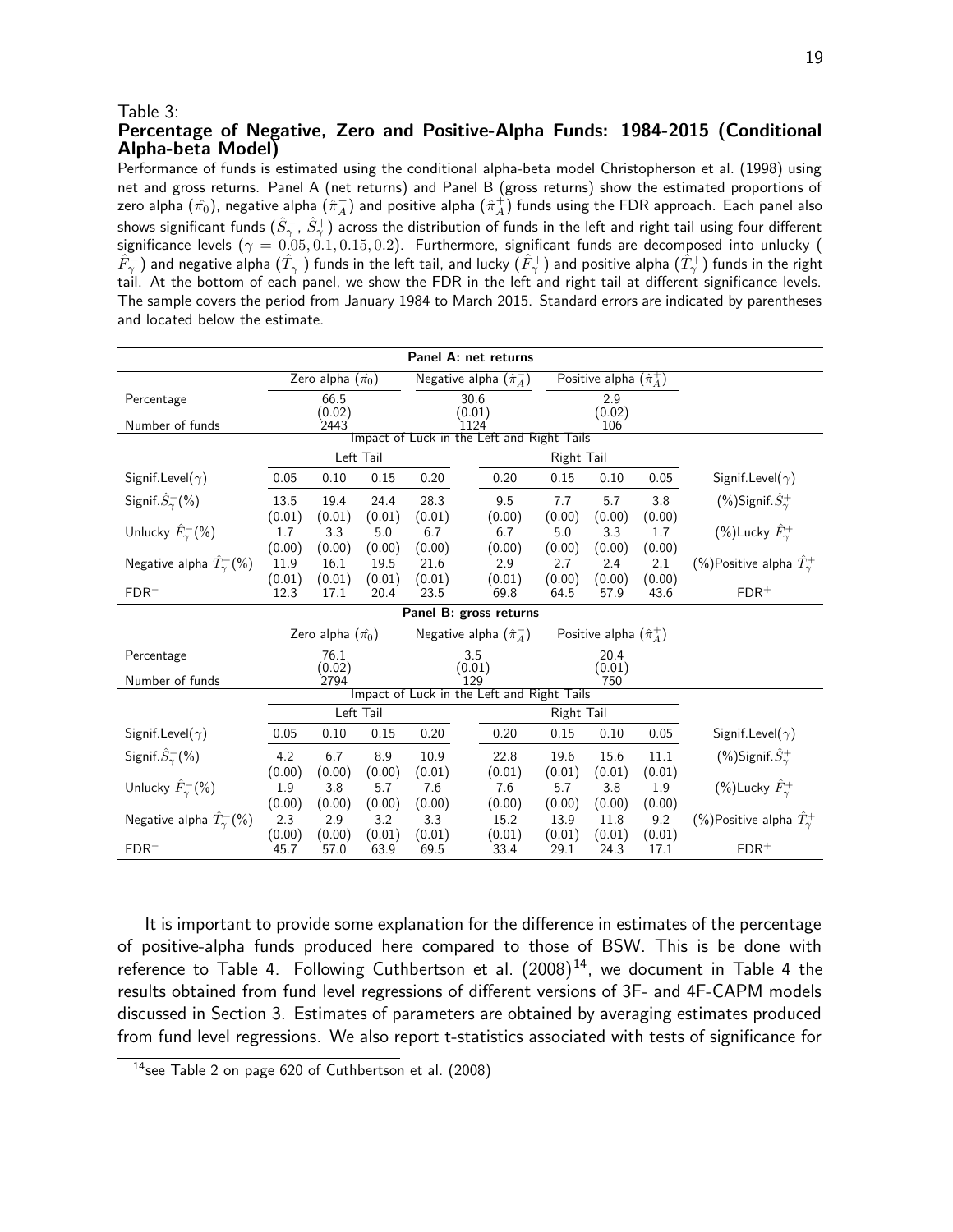these averaged estimates including those associated with each information variable.

Also reported there are results from testing for joint significance of the information variables on fund level regressions using the heteroskedastic robust Wald statistic. More specifically, two tests of this type are performed on the fund level regressions; PW1 records the proportion of Wald statistics that reject the joint null hypothesis that the lagged information variables had no effect on fund level parametres in equations (2) or (3). PW2 details the proportion of Wald-statistics that reject the joint null hypothesis that some of the lagged information variables do not affect the alpha in equation (3) given that some of these variables were found to affect the parameters in equation (2). The last three lines of this table report the proportion of  $LM$  tests that reject the null hypotheses of no first-, second- or third-order serial correlation in the errors.

Our first comment involves the  $t$ -statistics for the averaged estimated betas of the information variables. In aggregate, these variables do not affect the risk factors. In their studies Cuthbertson et al. (2008) and Cuthbertson et al. (2012), using UK investment trust data obtain similar results to us. Comparing the information measures, AIC (Akiake Information Criteria) and SBIC (Schwarz Bayesian Information Criteria), both indicate that the preferred model is the 4F-CAPM of Ferson and Schadt (1996) and not that of Carhart (1997). In this respect, our results are different from Cuthbertson et al. (2008) who find the unconditional model to have the smallest AIC and SBIC.

Results from tests of significance of the averaged estimated betas and alpha do not accurately reflect the importance of these variables in fund level regressions. For example, when the model of Ferson and Schadt (1996) is estimated on individual fund returns, the Wald-test rejects, in 57% of fund level regression, the joint null hypothesis that all parameters associated with the information variables are zero. So at least one of the lagged information variables affects the market risk factor in the majority of fund level regressions. When the model of Christopherson et al. (1998) is estimated using fund level returns, the Wald-statistic rejects, in 67.8% of the regressions, the joint null hypothesis that the lagged information variables affect alpha or the market risk factor. This test does not indicate the percentage of the regressions in which the information variables affect the alpha. To answer this question, an additional test was performed using the Wald statistic. This test found that, in 32.6% of fund level regressions where the information variables affect either alpha or the market risk factor, the information variables affected the alpha of these regressions.

The  $LM$  test for first-order serial correlation indicates that the proportion of regressions in which the residuals were correlated of first order ranged from 12.7% for the Christopherson et al. (1998) model to 14.7% for the unconditional 3F-CAPM. Tests for second-order serial correlation indicate that about 14.8% to 16% of the models had errors correlated of this order. A similar statement can be made regarding the errors of the regression models when tested for third-order correlation. These tests provide support for the use of the block bootstrap used here as well as by BSW, as the block bootstrap allows resampling without loss of serial

 $15$  Many of the standard errors that are reported in the tables are zero because they are based on asymptotic theory of Genovese and Waserman (2004) which requires the number of funds to go to infinity. Due to this theory, the larger the number of funds used the smaller the standard error. Because 3,673 funds were used, which is much larger than the 2076 funds used by Barras et al. (2010), many of the standard errors were 0 to two decimal places. Hence we report (0.00) in Tables 1, 2, 3, 6 , 7 and 10 rather than report standard errors accurate to four decimal places.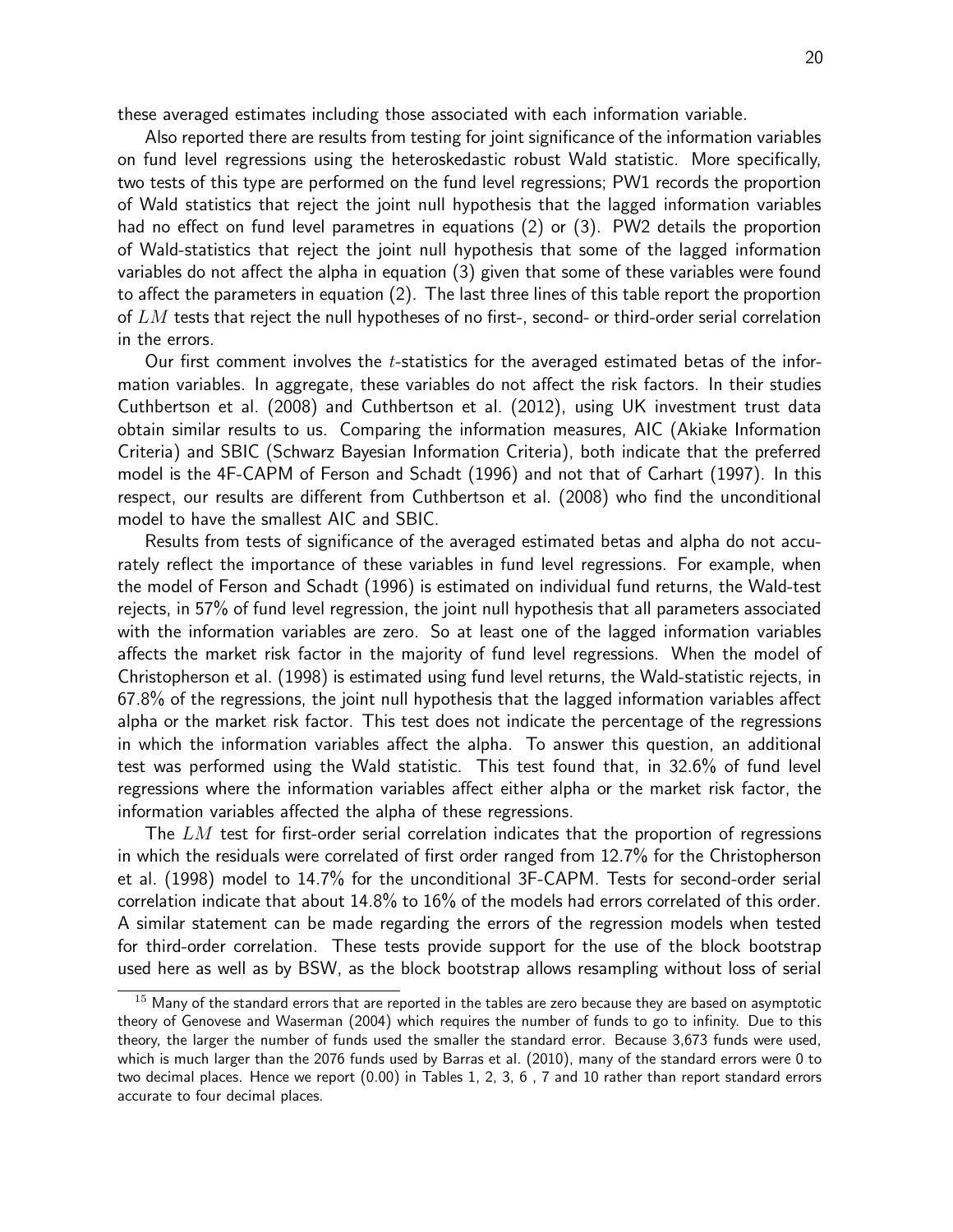correlation.

The fact that versions of the 4F-CAPM with time-varying parameters are more appropriate models of fund returns, as shown by the Wald-tests, is not without consequence for consistent estimation of the alpha and the percentages of negative, zero and positive-alpha mutual funds. In fact if one were to use the model of Carhart (1997) to estimate funds' alpha when this model is not appropriate for a large proportion of fund returns, this would lead to underestimation of funds' alpha and therefore an underestimation of these percentages. However, our approach to estimating the alphas is to use the encompassing model, either Ferson and Schadt (1996) only or Christopherson et al. (1998) only, for all funds to produce the results listed in Tables 2 or 3, even though one of these models will be the appropriate model of returns for only a large proportion but not all the funds in our sample. The encompassing model will nevertheless produce consistent estimates of fund alphas and also consistent estimates of these percentages.

Both asset pricing models model the relationship between betas and alpha as a reduced form. This is unlikely to hold for reasons mentioned in Section 3.4. In the next section, we determine whether a nonlinear version of the 4F-CAPM is more consistent with the mutual fund data used here rather than the linear versions estimated in this section.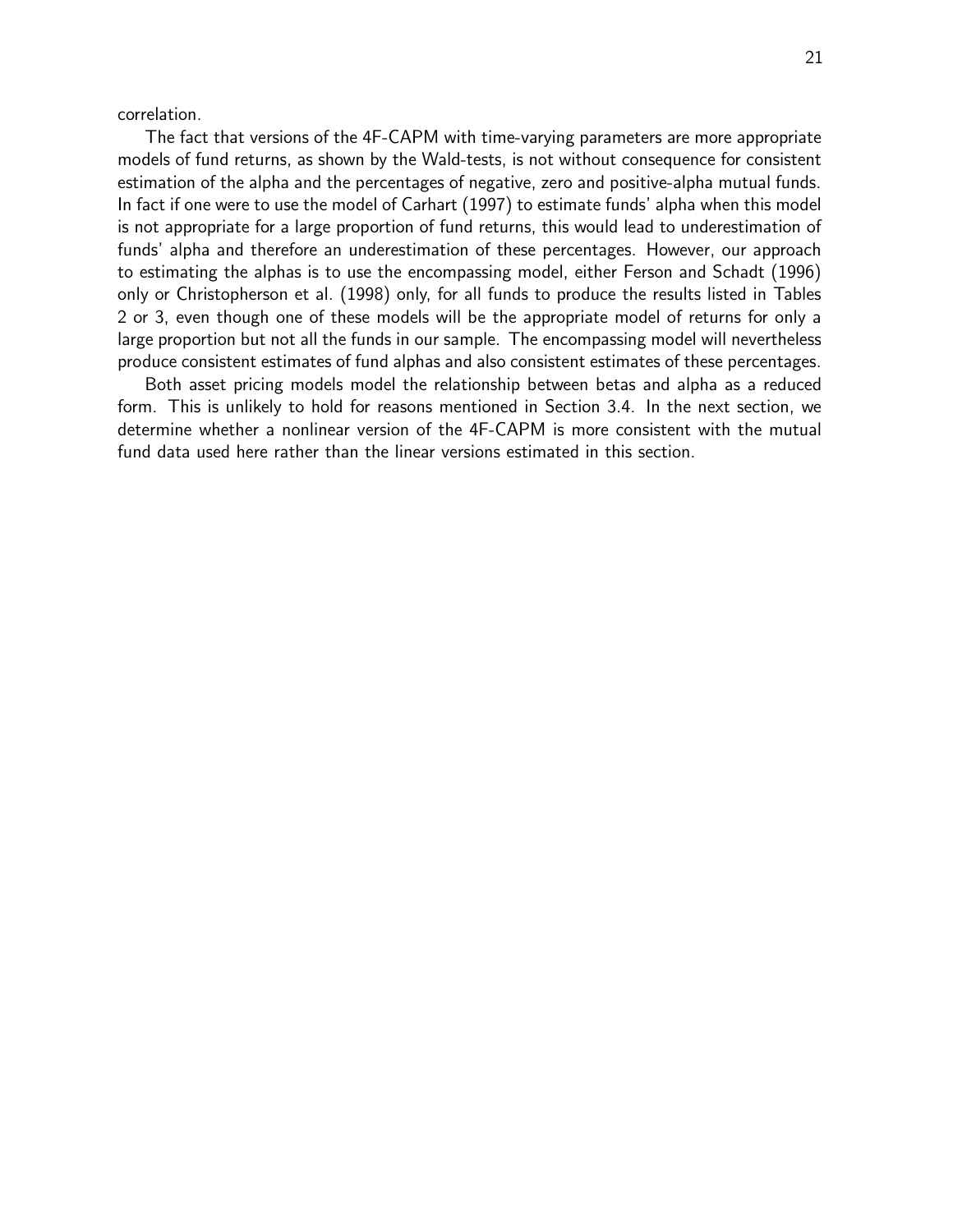#### Table 4: Summary Statistics and Model Performance

The table provides the summary statistics for various factor models, including Fama-French three-factor model, Carhart's four factor model, conditional beta model, and conditional alpha-beta model. Reported statistics include estimates for fund's alpha, betas, adjusted R-squared, Schwartz Bayesian Information Criterion (SBIC) and Akaike Information Criterion (AIC).  $PW_{\rm 1}$  records the proportion of Wald-tests of joint significance of the lagged informational variables (info1: 1-month T-Bill rate, info2: Dividend rate, info3: Term spread, info4: Default Spread) in the 4F-CAPM of Ferson and Schadt (1996).  $\ P{W_2}$  records the proportion of Wald-tests of joint significance of lagged information variables that affect the alpha in the 4F-CAPM of Christopherson et al. (1998) <sup>g</sup>iven these variables affect the betas in the 4F-CAPM. Results from Lagrange Multiplier tests for first-, second- and third-order serial correlation of the errors are reported in the last three rows of this table. Each of these rows lists the proportion of the tests that reject the null hypothesis of no serial correlation of lag one (LM\_lag1), lag two (LM\_lag2) and lag three (LM\_lag3) respectively. The sample consists of 3673 funds with at least 60 months of observations over the period from January 1984 to March 2015.

|                     | 3F-CAPM    |         | 4F-CAPM     |         | Conditional  |         | Conditional  |         | Conditional        |         | Conditional        |         |
|---------------------|------------|---------|-------------|---------|--------------|---------|--------------|---------|--------------------|---------|--------------------|---------|
|                     |            |         |             |         | Beta 3F-CAPM |         | Beta 4F-CAPM |         | Alpha-Beta 3F-CAPM |         | Alpha-Beta 4F-CAPM |         |
|                     | Coeff.     | t-stat  | Coeff.      | t-stat  | Coeff.       | t-stat  | Coeff.       | t-stat  | Coeff.             | t-stat  | Coeff.             | t-stat  |
| Alpha               | $-0.0008$  | $-0.55$ | $-0.0008$   | $-0.58$ | $-0.0005$    | $-0.43$ | $-0.0006$    | $-0.42$ | $-0.0015$          | $-0.12$ | $-0.0003$          | $-0.05$ |
| $(R_m-R_f)$         | 0.9758     | 31.92   | 0.9785      | 31.30   | 0.8996       | 9.77    | 0.8794       | 9.63    | 0.8751             | 9.23    | 0.8669             | 9.24    |
| SMB                 | 0.2061     | 2.85    | 0.2054      | 2.93    | 0.2060       | 2.83    | 0.2052       | 2.91    | 0.2071             | 2.83    | 0.2065             | 2.90    |
| <b>HML</b>          | 0.0049     | 0.84    | 0.0004      | 0.78    | 0.0016       | 0.62    | 0.0053       | 0.59    | 0.0076             | 0.75    | 0.0019             | 0.70    |
| <b>MOM</b>          |            |         | $-0.0030$   | $-0.10$ |              |         | $-0.0040$    | $-0.30$ |                    |         | $-0.0011$          | $-0.12$ |
| info $1^*(R_m-R_f)$ |            |         |             |         | $-0.4738$    | $-0.12$ | $-2.7482$    | $-0.06$ | $-1.9045$          | $-0.01$ | $-3.5429$          | $-0.04$ |
| info $2^*(R_m-R_f)$ |            |         |             |         | $-69.6511$   | $-0.35$ | $-73.1611$   | $-0.43$ | $-86.8971$         | $-0.50$ | $-80.8266$         | $-0.51$ |
| info3* $(R_m-R_f)$  |            |         |             |         | 1.7759       | 0.48    | 2.1262       | 0.56    | 1.4233             | 0.41    | 1.8130             | 0.48    |
| info4* $(R_m-R_f)$  |            |         |             |         | $-0.0043$    | $-0.11$ | $-0.0002$    | $-0.14$ | $-0.0108$          | $-0.07$ | $-0.0075$          | $-0.10$ |
| info1               |            |         |             |         |              |         |              |         | $-0.2757$          | $-0.15$ | $-0.1199$          | $-0.11$ |
| info <sub>2</sub>   |            |         |             |         |              |         |              |         | 1.1692             | 0.14    | 1.7175             | 0.16    |
| info3               |            |         |             |         |              |         |              |         | $-0.0631$          | $-0.33$ | $-0.0792$          | $-0.38$ |
| info4               |            |         |             |         |              |         |              |         | 0.0012             | 0.41    | 0.0009             | 0.32    |
| Adj. Rsqd           | 0.8756     |         | 0.8836      |         | 0.8828       |         | 0.8898       |         | 0.8856             |         | 0.8920             |         |
| <b>AIC</b>          | $-1219.46$ |         | $-1227.601$ |         | $-1223.748$  |         | $-1231.574$  |         | $-1223.119$        |         | $-1230.37$         |         |
| <b>SBIC</b>         | $-1217.17$ |         | $-1225.141$ |         | $-1220.528$  |         | $-1228.012$  |         | $-1218.238$        |         | $-1224.945$        |         |
| $PW_1$              |            |         |             |         | 0.587        |         | 0.568        |         | 0.698              |         | 0.678              |         |
| $PW_{2}$            |            |         |             |         |              |         |              |         | 0.356              |         | 0.326              |         |
| $LM$ lag $1$        | 0.147      |         | 0.144       |         | 0.133        |         | 0.138        |         | 0.127              |         | 0.131              |         |
| $LM$ lag2           | 0.160      |         | 0.157       |         | 0.155        |         | 0.152        |         | 0.150              |         | 0.148              |         |
| $LM$ lag3           | 1.167      |         | 0.159       |         | 0.165        |         | 0.158        |         | 0.168              |         | 0.163              |         |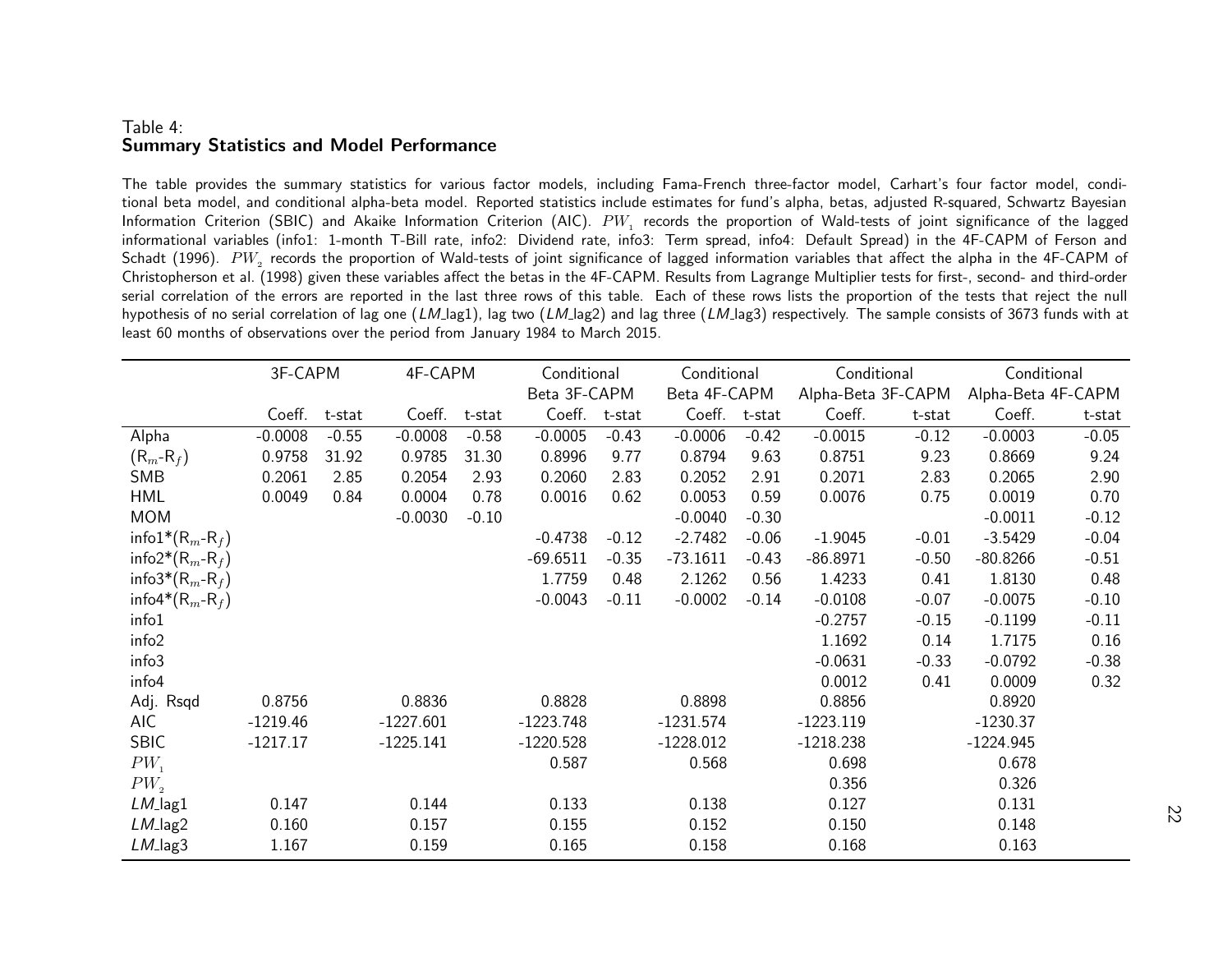## 7 Measuring fund performance using a nonlinear 4F-CAPM

Developing a nonlinear 4F-CAPM involves first testing for parameter changes in this model using the tests discussed in Section 3.4. Table 5 summarizes results from applying our CUSUM tests first to net and then to gross returns.

Our tests find a maximum of three changes in each of alpha or betas in the model of Carhart (1997) and no more than five changes are found in total in both alpha or betas. In Table 5, the first two blocks list the number of and proportion of changes in parameters of the 4F-CAPM detected by the CUSUM tests when the model is estimated using net returns. The third and fourth block also list the number and proportion of changes only when the model is alternatively estimated using gross returns. In the first application of the CUSUM tests to detect a change in the alpha or betas, we first estimate 3,673 regressions using net returns. The residuals from each estimated model are then used in the CUSUM tests to detect parameter changes. 302 of the fund level regressions are found to have a change in their alpha only, 204 are found to have a change in the betas only and 307 are found to have changes to both parameters. In the 2,860 remaining fund level regressions, our tests found no parameters had changed. For funds in which the tests found a change, the date of change is estimated and then the returns series separated into two parts; the first part consists of returns up to this date and the second part includes returns after it. To detect additional changes, the tests are applied to the residuals from models estimated on returns corresponding to one of the subparts.

In Table 5, the column headed "Forward tests" details the results from testing for additional changes after the date of break, while the column headed "Backward tests" applies the tests before this date. When the tests are applied forwards, a further 127 of the estimated models that had one change in alpha had a second change, 57 of these models had an additional change in betas and 45 have additional changes to both of them. Applying the CUSUM tests forwards and backwards for a second time, further changes in these parameters are found. Applying the tests both forwards and backwards for a third time found a small number of changes, while applying them forwards and backwards for a fourth time found no additional changes in parameters. We also find similar results when using gross rather than net returns with an additional 26 funds are found to have parameter changes in the 4F-CAPM that were not found using net returns. Such similarity in results from applying the CUSUM tests is to be expected as long as a fund does not alter their expense ratio.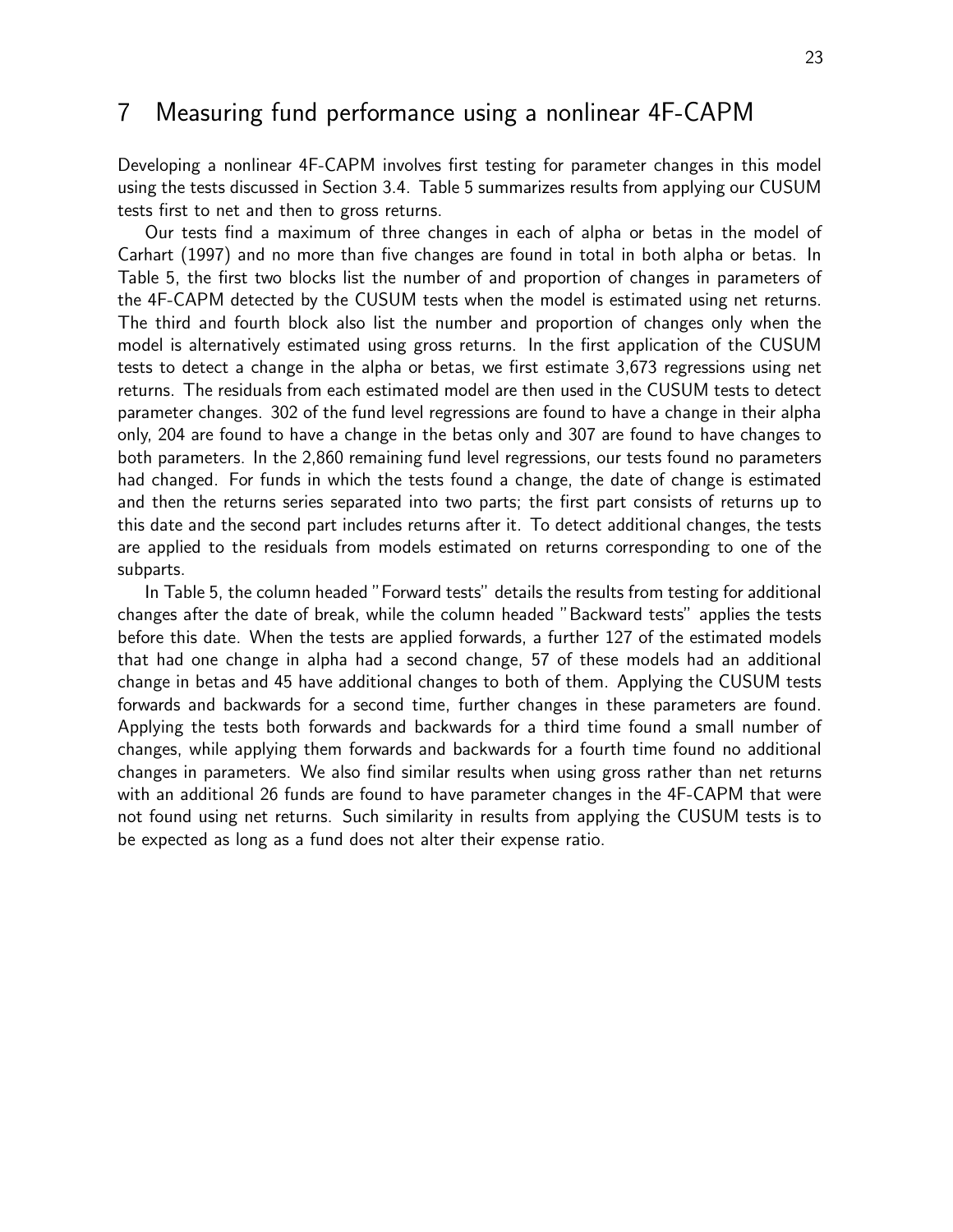|                                                                            | First test                                         |                               | Forward tests                 |                                            |                               | Backward tests                |                                  |  |  |
|----------------------------------------------------------------------------|----------------------------------------------------|-------------------------------|-------------------------------|--------------------------------------------|-------------------------------|-------------------------------|----------------------------------|--|--|
|                                                                            |                                                    | 1st                           | 2nd                           | 3rd                                        | 1st                           | 2nd                           | 3rd                              |  |  |
| Net returns                                                                |                                                    |                               |                               |                                            |                               |                               |                                  |  |  |
| Change in alpha & betas<br>Change in betas<br>Change in alpha<br>No change | Number<br>of<br>funds<br>307<br>204<br>302<br>2860 | 45<br>57<br>127<br>3444       | 4<br>14<br>32<br>3623         | 0<br>$\mathbf 1$<br>$\overline{7}$<br>3665 | 12<br>36<br>56<br>3569        | $\frac{3}{2}$<br>11<br>3657   | 0<br>0<br>$\overline{2}$<br>3671 |  |  |
| Percentage                                                                 |                                                    |                               |                               |                                            |                               |                               |                                  |  |  |
| Change in alpha & betas<br>Change in betas<br>Change in alpha<br>No change | 8.36<br>5.56<br>8.22<br>77.86                      | 1.22<br>1.55<br>3.46<br>93.76 | 0.11<br>0.38<br>0.87<br>97.17 | 0.00<br>0.03<br>0.19<br>99.78              | 0.33<br>0.98<br>1.52<br>99.17 | 0.09<br>0.05<br>0.30<br>99.56 | 0.00<br>0.00<br>0.05<br>99.95    |  |  |
| Gross returns                                                              |                                                    |                               |                               |                                            |                               |                               |                                  |  |  |
| Change in alpha & betas<br>Change in betas<br>Change in alpha<br>No change | Number<br>of<br>funds<br>317<br>202<br>320<br>2834 | 52<br>52<br>133<br>3436       | 5<br>12<br>32<br>3624         | 0<br>1<br>8<br>3664                        | 15<br>37<br>52<br>3569        | $\frac{2}{3}$<br>11<br>3657   | 0<br>0<br>$\overline{1}$<br>3672 |  |  |
| Percentage                                                                 |                                                    |                               |                               |                                            |                               |                               |                                  |  |  |
| Change in alpha & beta<br>Change in beta<br>Change in alpha<br>No change   | 8.63<br>5.50<br>8.72<br>77.16                      | 1.42<br>1.42<br>3.62<br>93.54 | 0.14<br>0.33<br>0.87<br>98.66 | 0<br>0.03<br>0.22<br>99.75                 | 0.41<br>1.00<br>1.42<br>97.17 | 0.05<br>0.08<br>0.30<br>99.56 | 0<br>0<br>0.03<br>99.97          |  |  |

Table 5: Summary of Results on Tests for Change Points in the Slopes and the Intercept: 1984-2015 (4F-CAPM)

### 7.1 Net Returns

When net returns are used to estimate alpha, a fund that generates a positive alpha more than covers all management expenses and trading costs. Table 6 provides estimates of the percentage of negative, zero and positive-alpha funds obtained from the FDR using alpha estimated from the nonlinear 4F-CAPM where parameters are found to have changed. The estimated percentage of positive-alpha funds is now 8.4%, and statistically significant, 34.1% have a negative-alpha and 57.5% have a zero-alpha. In comparison to BSW's estimates, our estimate of positive-alpha funds is far greater than their small estimate of 0.6%. Our estimate of zero-alpha funds is much smaller than the 75% they find. They also find 24% of funds have a negative-alpha, a significantly smaller number than our finding of 57.5% we find. In sum, our estimates of negative, zero and positive-alpha funds derived from the nonlinear models are significantly different from estimates produced using the model of Carhart (1997) (cf. Table 1) which produces estimates of these percentages similar to those of BSW.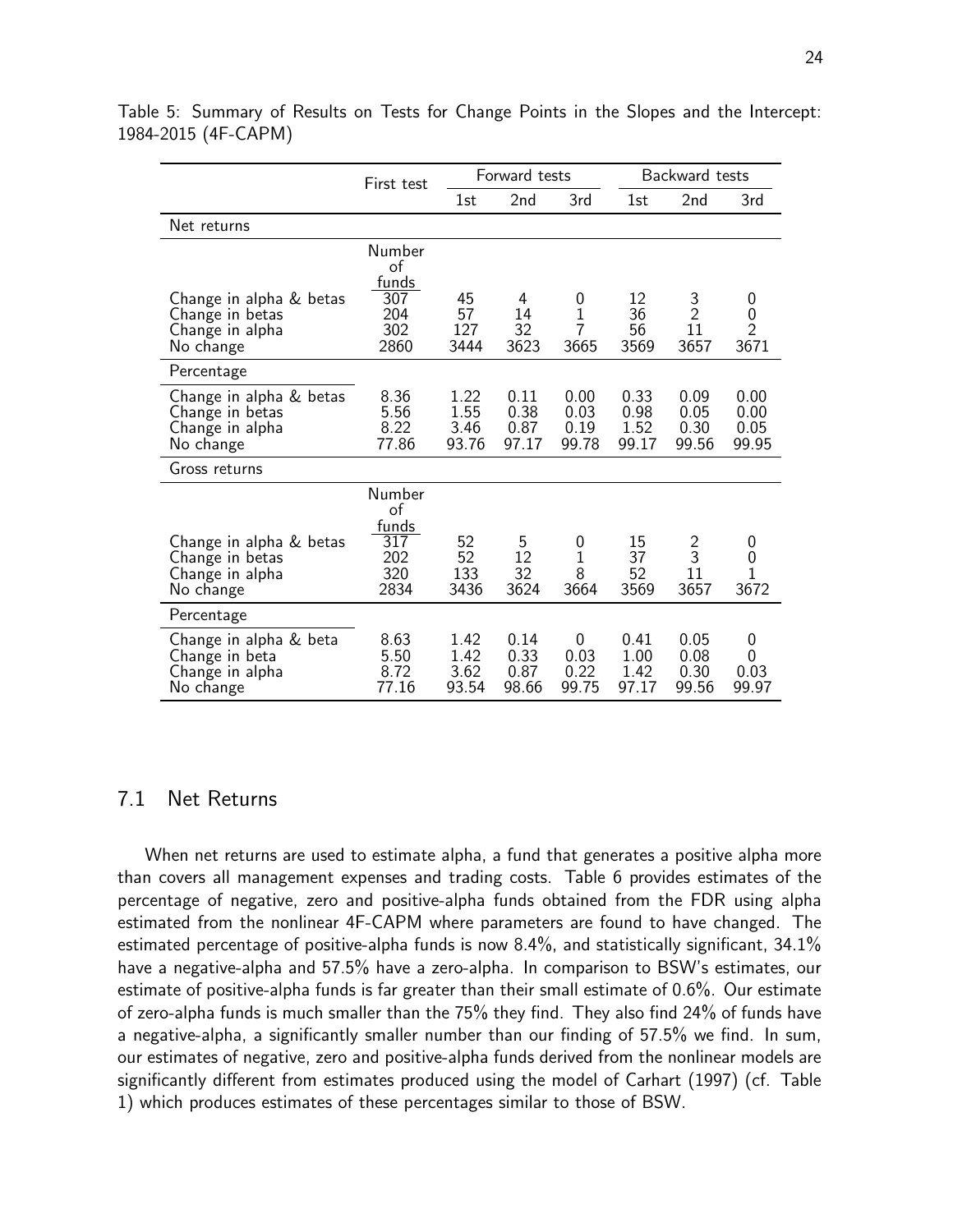#### Table 6:

#### Percentages of Negative, Zero and Positive-Alpha Funds: 1984-2015 (Nonlinear 4F-CAPM)

Performance of funds is estimated using the 4F-CAPM over the entire sample period from January 1984 to March 2015. Provides estimated percentages of zero alpha  $(\hat{\pi_0})$ , negative alpha  $(\hat{\pi}^-_A)$  and positive alpha  $(\hat{\pi}^+_A)$ funds using the FDR approach based on the entire sample of 3673 funds and on net returns. This also includes significant funds  $(\hat S^-_\gamma,\,\hat S^+_\gamma)$  across the distribution of funds in the left tail and right tail using four different significance levels ( $\gamma=0.05,0.1,0.15,0.2$ ). Furthermore, significant funds are decomposed into unlucky ( $\hat{F}_{\gamma}^{-}$ ) and negative alpha  $(\hat T_\gamma^-)$  funds in the left tail, and lucky  $(\hat F_\gamma^+)$  and positive alpha  $(\hat T_\gamma^+)$  funds in the right tail. At the bottom of this table, we show the FDR in the left and right tail at different significance levels. Standard errors are indicated by parentheses and located below the estimate.

| Proportion of Negative Alpha and Positive Alpha Funds |                |                            |           |        |                                  |                                            |            |                                  |        |                                     |  |
|-------------------------------------------------------|----------------|----------------------------|-----------|--------|----------------------------------|--------------------------------------------|------------|----------------------------------|--------|-------------------------------------|--|
|                                                       |                | Zero alpha $(\hat{\pi_0})$ |           |        | Negative alpha $(\hat{\pi}_A^-)$ |                                            |            | Positive alpha $(\hat{\pi}_A^+)$ |        |                                     |  |
| Percentage                                            | 57.5<br>(0.01) |                            |           |        | 34.1<br>8.4<br>(0.02)<br>(0.01)  |                                            |            |                                  |        |                                     |  |
|                                                       |                |                            |           |        |                                  | Impact of Luck in the Left and Right Tails |            |                                  |        |                                     |  |
|                                                       |                |                            | Left Tail |        |                                  |                                            | Right Tail |                                  |        |                                     |  |
| Signif.Level( $\gamma$ )                              | 0.05           | 0.10                       | 0.15      | 0.20   |                                  | 0.20                                       | 0.15       | 0.10                             | 0.05   | Signif.Level( $\gamma$ )            |  |
| Signif. $\hat{S}_{\gamma}^{-}(\% )$                   | 19.0           | 24.5                       | 29.1      | 32.6   |                                  | 14.2                                       | 12.5       | 10.5                             | 7.9    | (%)Signif. $\hat{S}_{\gamma}^{+}$   |  |
|                                                       | (0.01)         | (0.01)                     | (0.01)    | (0.01) |                                  | (0.01)                                     | (0.00)     | (0.00)                           | (0.00) |                                     |  |
| Unlucky $\hat{F}_{\gamma}^{-}(\% )$                   | 1.4            | 2.9                        | 4.3       | 5.7    |                                  | 5.7                                        | 4.3        | 2.9                              | 1.4    | $(\%)$ Lucky $\hat{F}_{\gamma}^{+}$ |  |
|                                                       | (0.00)         | (0.00)                     | (0.00)    | (0.00) |                                  | (0.00)                                     | (0.00)     | (0.00)                           | (0.00) |                                     |  |
| Negative alpha $\hat{T}_{\gamma}^{-}(\%)$             | 17.6           | 21.6                       | 24.7      | 26.8   |                                  | 8.4                                        | 8.2        | 7.7                              | 6.5    | (%)Positive alpha $\hat T_\sim^+$   |  |
|                                                       | (0.01)         | (0.01)                     | (0.01)    | (0.01) |                                  | (0.01)                                     | (0.01)     | (0.00)                           | (0.00) |                                     |  |
| $FDR^{-}$                                             | 7.5            | 11.7                       | 14.8      | 17.7   |                                  | 40.6                                       | 34.5       | 27.3                             | 18.1   | $FDR$ <sup>+</sup>                  |  |

As a robustness check to determine how sensitive our estimate of 8.4% is to different significance levels, we look at the percentages of significant funds in the left and right tails of the alpha distribution  $(\hat{S}^-_\gamma$  and  $\hat{S}^+_\gamma)$ , percentages of unlucky and lucky  $(\hat{F}^-_\gamma$  and  $\hat{F}^+_\gamma)$ and percentages of truly negative-alpha or truly positive-alpha  $(\hat{T}_{\gamma}^-$  and  $\hat{T}_{\gamma}^+$  ) funds. These estimates and how they change with the significance level can be found in Table 6. One would like estimates of the percentage of positive-alpha funds at each significant level to be similar because it shows that returns of positive-alpha funds are concentrated in the extreme right tail of the performance distribution and not distributed throughout the right tail<sup>16</sup>. The percentage of lucky funds ranges from a high of 5.7% to low of 1.4%, while the percentage of positive-alpha funds ranges from a high of 8.4% to a low of 6.5%. Each of our estimates is statistically significant whereas BSW find their estimates of truly positive-alpha funds to be statistically insignificant.

The reduction in the  $FDR$  follows from the large proportion of funds that report at least one change in their parameters. To see this, Table 5 reports that 8.36% of the funds experienced a change in alpha as well as the betas, while 5.56% and 8.22% reported changes in the betas or alpha respectively. This represents 22.14% of the funds which is a large percentage of the them. Using an estimate of the date that these parameters changed allowed for separate models to be estimated within each fund. According to this model, parameters can change in an arbitrary fashion and could be more accurately estimated. This produced larger  $t$ -statistics and led to smaller bootstrapped  $p$ -values. This reduced the number of false discoveries when

<sup>&</sup>lt;sup>16</sup>For more explanation on this we refer to page 186 of BSW.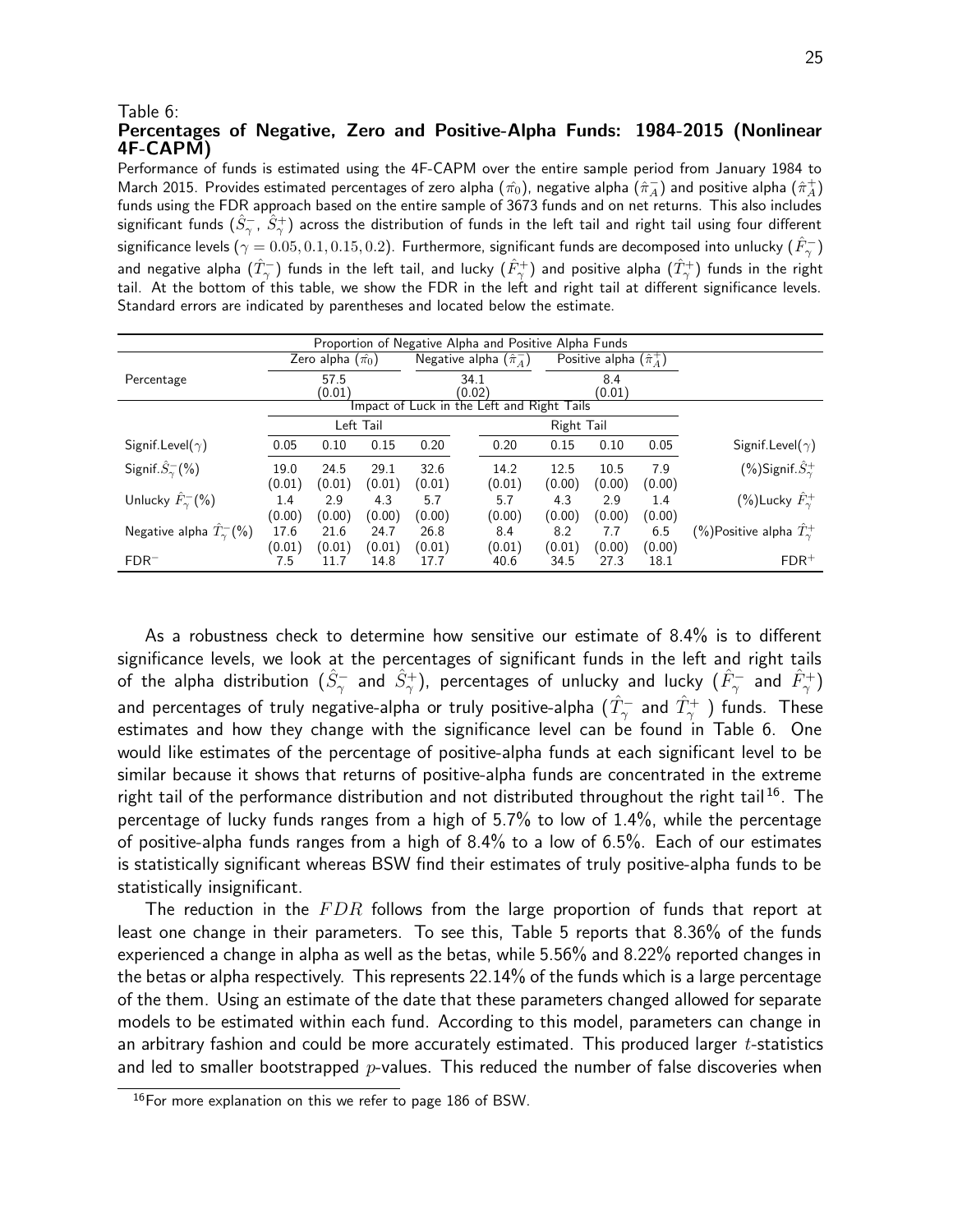testing the null-hypothesis  $H_0 : \alpha_{net,i} = 0$  versus  $H_1 : \alpha_{net,i} > 0$  and therefore to a larger estimates in the percentages of zero- and positive-alpha funds. This led to the smaller  $FDRs$ reported in Table 6 when compared the Tables 2 and 3, and also to the increase in these percentages.

#### 7.2 Gross Returns

When gross returns are used to estimate the percentage of negative, zero and positive-alpha funds, interpretation of the results is that the fund is able to cover trading costs. Fund managers have little control over fund expenses because management companies set these with the approval of fund directors. Not subtracting fund management expenses from returns separates a fund's expense policy from the abnormal returns it generates. It is interesting, then, to re-examine these percentages by adding management expenses back to net returns producing gross returns. Here, we estimate the percentages of negative, zero and positivealpha funds using the FDR technique but now returns are gross of management expenses. Table 7 details these estimates.

Table 7:

#### Percentages of Negative, Zero and Positive-Alpha Funds: 1984-2015 (Gross Returns, Nonlinear 4F-CAPM)

Performance of funds is measured using the 4F-CAPM over the entire sample period from January 1984 to March 2015. Estimated proportions of zero alpha  $(\hat{\pi_0})$ , negative alpha  $(\hat{\pi}^-_A)$  and positive alpha  $(\hat{\pi}^+_A)$  funds using the FDR approach based on the entire sample of 3673 funds and on gross returns. It also includes significant funds  $(\hat S^-_\gamma,\ \hat S^+_\gamma)$  across the distribution of funds in the left tail and right tail using four different significance levels ( $\gamma = 0.05, 0.1, 0.15, 0.2$ ). Furthermore, significant funds are decomposed into unlucky (  $\hat{F}^-_\gamma$ ) and negative alpha  $(\hat{T}^-_\gamma)$  funds in the left tail, and lucky  $(\hat{F}^+_\gamma)$  and positive alpha  $(\hat{T}^+_\gamma)$  funds in the right tail. At the bottom of this table, we show the FDR in the left and right tail at different significance levels. Standard errors are indicated by parentheses and located below the estimate.

|                                           |                | Zero alpha $(\hat{\pi_0})$ |                |        |  | Negative alpha $(\hat{\pi}_A^-)$ |                                            | Positive alpha $(\hat{\pi}_A^+)$ |        |                                          |
|-------------------------------------------|----------------|----------------------------|----------------|--------|--|----------------------------------|--------------------------------------------|----------------------------------|--------|------------------------------------------|
| Percentage                                | 68.3<br>(0.01) |                            | 11.9<br>(0.01) |        |  | 19.8<br>(0.01)                   |                                            |                                  |        |                                          |
|                                           |                |                            |                |        |  |                                  | Impact of Luck in the Left and Right Tails |                                  |        |                                          |
|                                           | Left Tail      |                            |                |        |  |                                  | Right Tail                                 |                                  |        |                                          |
| Signif.Level( $\gamma$ )                  | 0.05           | 0.10                       | 0.15           | 0.20   |  | 0.20                             | 0.15                                       | 0.10                             | 0.05   | Signif.Level( $\gamma$ )                 |
| Signif. $\hat{S}_{\gamma}^{-}(\% )$       | 9.0            | 12.3                       | 15.1           | 17.6   |  | 24.6                             | 21.8                                       | 18.7                             | 14.5   | (%)Signif. $S^+_{\gamma}$                |
|                                           | (0.00)         | (0.00)                     | (0.01)         | (0.01) |  | (0.01)                           | (0.01)                                     | (0.01)                           | (0.01) |                                          |
| Unlucky $\hat{F}_{\gamma}^{-}(\% )$       | 1.7            | 3.4                        | 5.1            | 6.8    |  | 6.8                              | 5.1                                        | 3.4                              | 1.7    | (%)Lucky $\hat{F}_{\gamma}^{+}$          |
|                                           | (0.00)         | (0.00)                     | (0.00)         | (0.00) |  | (0.00)                           | (0.00)                                     | (0.00)                           | (0.00) |                                          |
| Negative alpha $\hat{T}_{\gamma}^{-}(\%)$ | 7.3            | 8.8                        | 10.0           | 10.7   |  | 17.7                             | 16.7                                       | 15.3                             | 12.8   | (%)Positive alpha $\hat{T}_{\gamma}^{+}$ |
|                                           | (0.00)         | (0.00)                     | (0.01)         | (0.01) |  | (0.01)                           | (0.01)                                     | (0.01)                           | (0.01) |                                          |
| $FDR^{-}$                                 | 19.0           | 27.8                       | 33.9           | 38.9   |  | 27.8                             | 23.5                                       | 18.2                             | 11.8   | $FDR$ <sup>+</sup>                       |

Estimated percentages of negative, zero and positive-alpha funds reported in Table 7 change significantly compared to those produced on net returns using the same version of the 4F-CAPM. The estimated percentage of positive-alpha fund managers is 19.8% rather than 8.4% as it was for net returns. The percentage of negative-alpha funds is estimated to be 11.9%, whereas it was 34.1% for net returns. 68.3% of funds have zero-alpha which is much larger 57.8% estimated for net returns. Comparing results in Table 7 to estimates of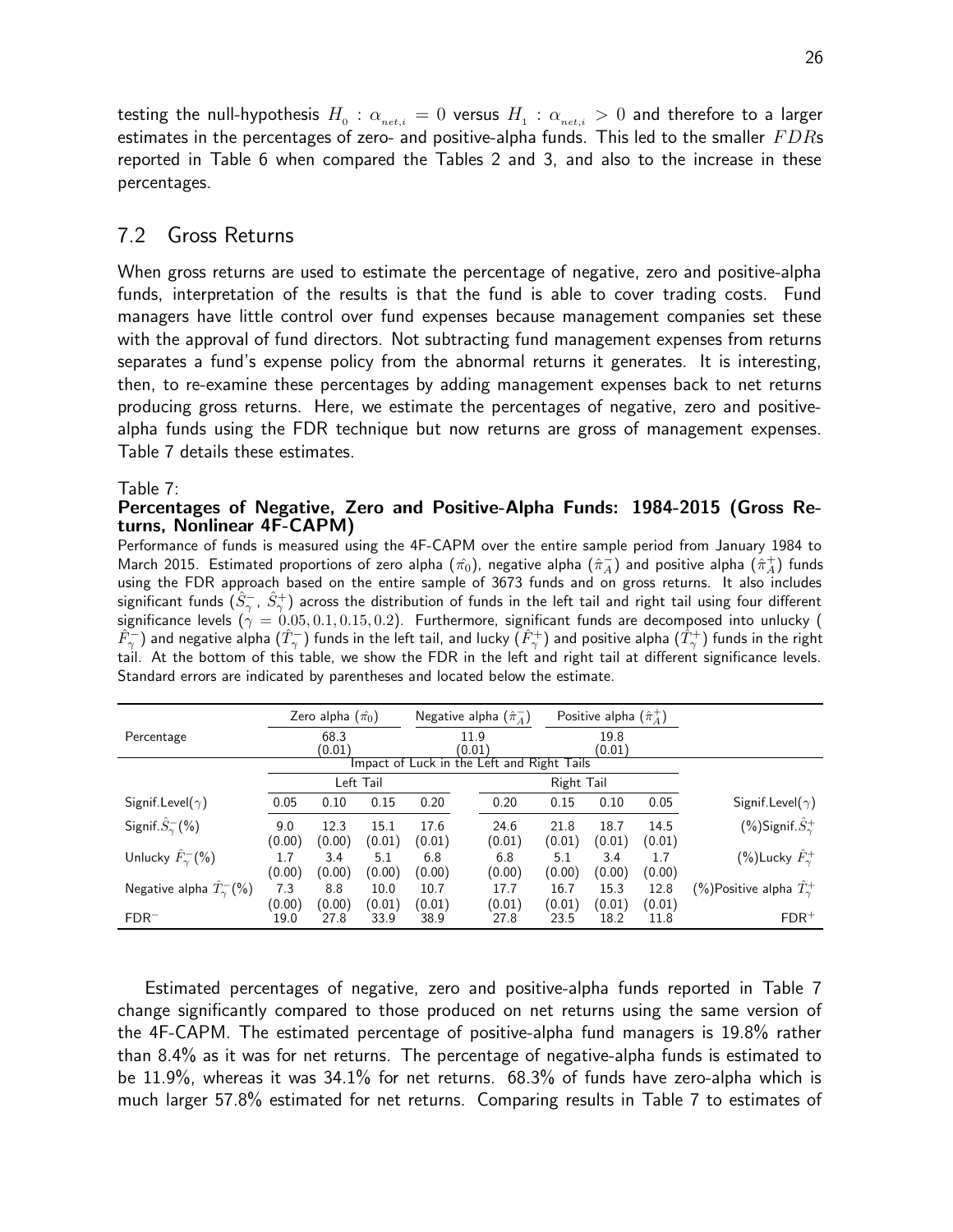these percentages produced using the constant parameter 4F-CAPM, 12.6% (cf. Table 1) are positive-alpha funds, 7.1% and 80.3% (cf. Table 1) are estimated to be negative-alpha and zero-alpha funds respectively.

For the model of Christopherson et al. (1998), on the other hand, the estimates of these percentages, as reported in Table 3, are 20.4% positive-alpha, 3.5% negative-alpha and 76.1% zero-alpha funds respectively. For the most part, these percentages are similar across the three models. There is one interesting exception. The percentage of truly positive-alpha funds is estimated to be 25% for Ferson and Schadt (1996) rather than 20.4% for Christopherson et al. (1998). One would expect this because the model of Christopherson et al. (1998) allows the information variables to affect the alpha of this model. The effect of this on alpha would be to reduce its size because this version of the CAPM deducts from alpha any return that can be attributed to the use of publicly available information by the fund. BSW estimate these percentages as 9.6% positive-alpha, 4.5% negative-alpha, and 85.9% zero-alpha fund. Where BSW estimates differ from the corresponding estimates of the nonlinear model is in the percentage of positive alpha funds. Their estimate of positive-alpha funds is half as large as estimate produced using the models of Ferson and Schadt (1996), Christopherson et al. (1998) and the nonlinear 4F-CAPM models.

## 8 Performance of funds by investment styles

While we have been able to identify a somewhat higher proportion of funds with a positivealpha than the existing studies. This begs the question as to whether the higher positive-alpha rate that we detect is related to the investment style of the Mutual Fund. To attract investors with different risk-return preferences, mutual funds follow different investment styles. The existing literature has come to differing views on the success rates of Mutual Funds. For example, Grinblatt and Titman (1989), Elton et al. (1996) show that aggressive growth and growth funds generate on average a positive-alpha and also have the highest percentage of positive-alpha funds. Hendricks et al. (1993), Daniel et al. (1997), Wermers (2000), Kosowski et al. (2006) and Huij and Verbeek (2007) support the view that both aggressive and growth funds have the highest percentage of positive-alpha funds. By contrast, Becker et al. (1999) argue that there is little difference in average returns between growth and income oriented funds. To investigate this matter in the light of our existing results, we estimate percentages of negative, zero and positive-alpha funds for the following three groups of funds: aggressive growth, growth and growth & income by using the false discovery rate technique.

Table 8 reports our estimates by investment style of the percentages of negative, zero and positive-alpha funds using the constant and unconditional 4F-CAPM on both net and gross returns. Looking at net returns using the constant parameters model, aggressive growth funds have the highest percentage of positive-alpha at 6.3%; for growth funds only 0.9% have positive alpha; and for growth & income funds we find 3.4% have positive alpha. However when we use the non-linear model there is a significant increase in the percentage of positivealpha funds with 12.8% aggressive growth funds having positive alpha, 8.8% of growth funds having positive-alpha and 11% of growth & income having positive-alpha. Our estimates differ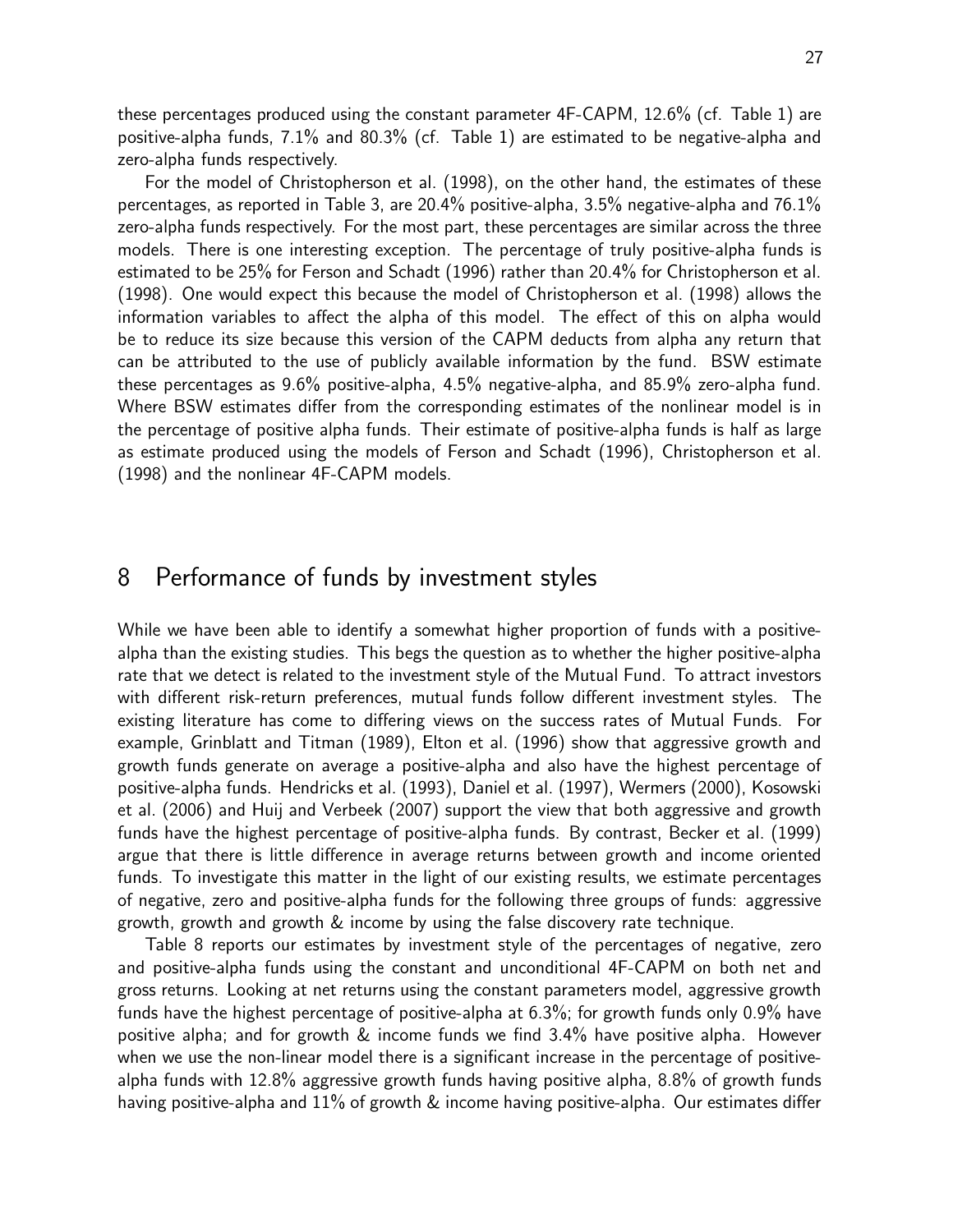significantly from the estimates of the existing literature; for example, when we use the model of Carhart (1997), 6.3% of aggressive growth funds are positive-alpha whereas BSW find only  $3.9\%$  are positive-alpha funds<sup>17</sup>. Our results confirm studies such as Hendricks et al. (1993) and Daniel et al. (1997) in showing that aggressive growth funds have the highest percentage of positive-alpha funds. From the results reported in Table 8, it should be noted that some funds change their style over their return history so funds can appear under two styles. This leads to a larger number of funds than those used to calculate the aggregate percentages reported in our earlier tables $^{18}$ .

When we look at gross returns, the percentages of positive and zero-alpha funds increases for all three categories of investment styles and consequently the percentage of negativealpha funds falls. Growth & income funds have the highest percentage of positive-alpha at 22.1% followed by aggressive growth at 17.3% and growth funds at 16.1%. This may be partly explained by the fact that aggressive growth funds have substantially higher trading costs than the other two categories<sup>19</sup> due to their trading activities. Consequently, on a gross returns basis, growth & income funds should have better performance than aggressive growth or growth-oriented funds.

<sup>&</sup>lt;sup>17</sup>BSW in their analysis of different investment styles based on net returns find 75.5% of aggressive growth Funds are zero-alpha, 20.6% have a negative-alpha and 3.9% have a positive alpha.

 $18$ The difference number of funds (Table 8) between the constant model and nonlinear model is not due to the change in style because here funds are double counted for both models when they change styles. The larger number of funds for the nonlinear model compared to the number of funds used for to calculate the percentages for the constant parameter model arises because the change-point method (nonlinear model) when it locates a change-point breaks the funds in to two funds at the change-point so increasing the number of funds. The estimate of the parameter(s) that don't change is consistent but no longer efficient.

<sup>&</sup>lt;sup>19</sup>See footnote Table 5 Grinblatt and Titman (1989).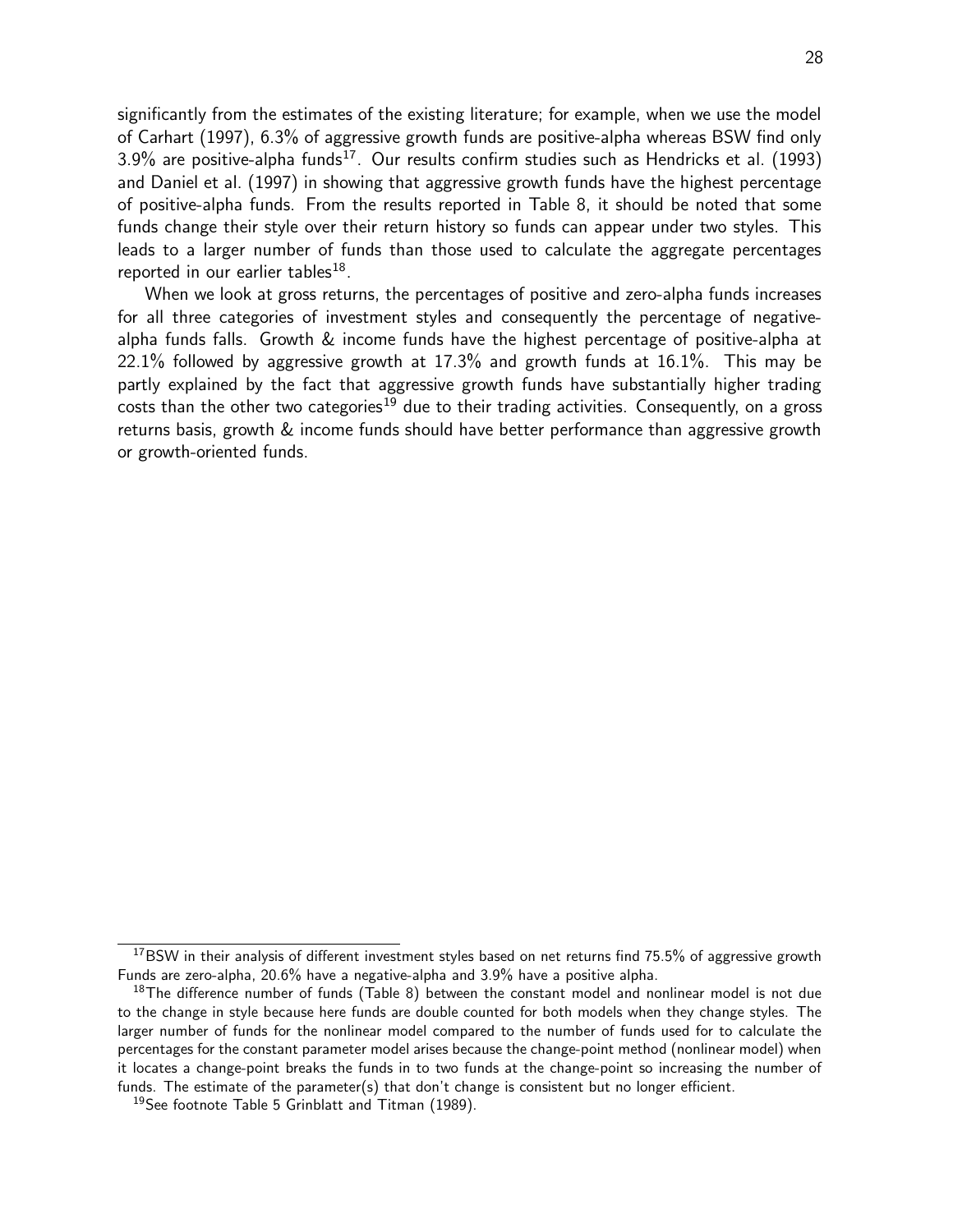#### Table 8:

#### Percentages of Negative, Zero, and Positive-alpha Funds: 1984-2015 (Different Investment Styles, Nonlinear vs. Time-invariant Parameters)

Performance of funds is measured using the 4F-CAPM with constant parameters and the nonlinear regression mmodel with time-varying parameters, over the entire sample period from January 1984 to March 2015. The table shows the estimated proportions of zero alpha  $(\hat{\pi_0})$ , negative alpha  $(\hat{\pi}^-_A)$  and positive alpha  $(\hat{\pi}^+_A)$  funds on net and gross returns using the FDR approach for each category of funds, namely aggressive growth, growth, growth & income funds.

|                               |                        |                 |                 | Net returns                    |                    |                 | Gross returns                  |                        |                 |                                |                    |                 |  |
|-------------------------------|------------------------|-----------------|-----------------|--------------------------------|--------------------|-----------------|--------------------------------|------------------------|-----------------|--------------------------------|--------------------|-----------------|--|
| Investment styles             | Constant<br>parameters |                 |                 |                                | Nonlinear<br>model |                 |                                | Constant<br>parameters |                 |                                | Nonlinear<br>model |                 |  |
|                               | $\hat{\pi_0}$          | $\hat{\pi}_A^-$ | $\hat{\pi}_A^+$ | $\hat{\phantom{a}}$<br>$\pi_0$ | $\hat{\pi}_A^-$    | $\hat{\pi}_A^+$ | $\hat{\phantom{a}}$<br>$\pi_0$ | $\hat{\pi}_A^-$        | $\hat{\pi}_A^+$ | $\hat{\phantom{a}}$<br>$\pi_0$ | $\hat{\pi}_A^-$    | $\hat{\pi}_A^+$ |  |
| <b>Aggressive Growth</b>      |                        |                 |                 |                                |                    |                 |                                |                        |                 |                                |                    |                 |  |
| Percentage<br>Number of funds | 68.1<br>209            | 25.6<br>78      | 6.3<br>19       | 59.6<br>217                    | 27.6<br>100        | 12.8<br>47      | 73.7<br>226                    | 15.3<br>47             | 11.0<br>33      | 59.6<br>217                    | 23.1<br>84         | 17.3<br>63      |  |
| Growth                        |                        |                 |                 |                                |                    |                 |                                |                        |                 |                                |                    |                 |  |
| Percentage<br>Number of funds | 64.5<br>1586           | 34.6<br>851     | 0.9<br>21       | 58.1<br>1809                   | 33.1<br>1030       | 8.8<br>274      | 85.1<br>2091                   | 3.0<br>74              | 11.9<br>293     | 72.9<br>2287                   | 11.0<br>315        | 16.1<br>505     |  |
| <b>Growth &amp; Income</b>    |                        |                 |                 |                                |                    |                 |                                |                        |                 |                                |                    |                 |  |
| Percentage<br>Number of funds | 66.7<br>947            | 29.9<br>424     | 3.4<br>48       | 59.9<br>1060                   | 30.1<br>533        | 10.0<br>177     | 80.2<br>1138                   | 2.0<br>28              | 17.8<br>253     | 70.0<br>1247                   | 7.9<br>140         | 22.1<br>394     |  |

## 9 Conclusions

In this paper we have provided up-to-date estimates of the percentage of positive-alpha producing funds according to the unconditional model of Carhart (1997). The model estimates only 0.8% of funds produce a positive-alpha which corresponds closely to the existing literature. However, when estimating the conditional models of Ferson and Schadt (1996) or Christopherson et al. (1998), we find in 66.5% and 67.2% respectively of fund level regressions that some of the estimates of the parameters associated with the information variables turn out to be statistically significant. Using conditional or our non-linear four-factor model, we estimate that between 2.9% and 8.4% of funds have positive-alpha on a net return basis. These estimates are significantly larger than the corresponding estimate of BSW and Fama and French (2010), who use the 4F-CAPM of Carhart (1997) and our own unconditional estimates of the percentage of positive-alpha producing funds. The estimated percentage of zero-alpha managers ranged from a low of 57.5% (Table 6) to a high of 67.2% (Table 1), while the percentage of negative-alpha funds ranged from a low of 29.9% (Table 2) to a high of 32.0% (Table 1).

We compare the three versions of the 4F-CAPM with our non-linear model which makes fewer assumptions than these models. The conditional model of Christopherson et al. (1998) nests the model of Ferson and Schadt (1996) which in turn nests the model of Carhart (1997). To develop our non-linear four factor model, novel CUSUM tests were used to detect possible changes in the parameters of the model of Carhart (1997). We found 22.14% of the funds in our sample experienced at least one change in either their alpha or the beta parameters; the model was then adapted to incorporate these changes. Our findings proved robust when using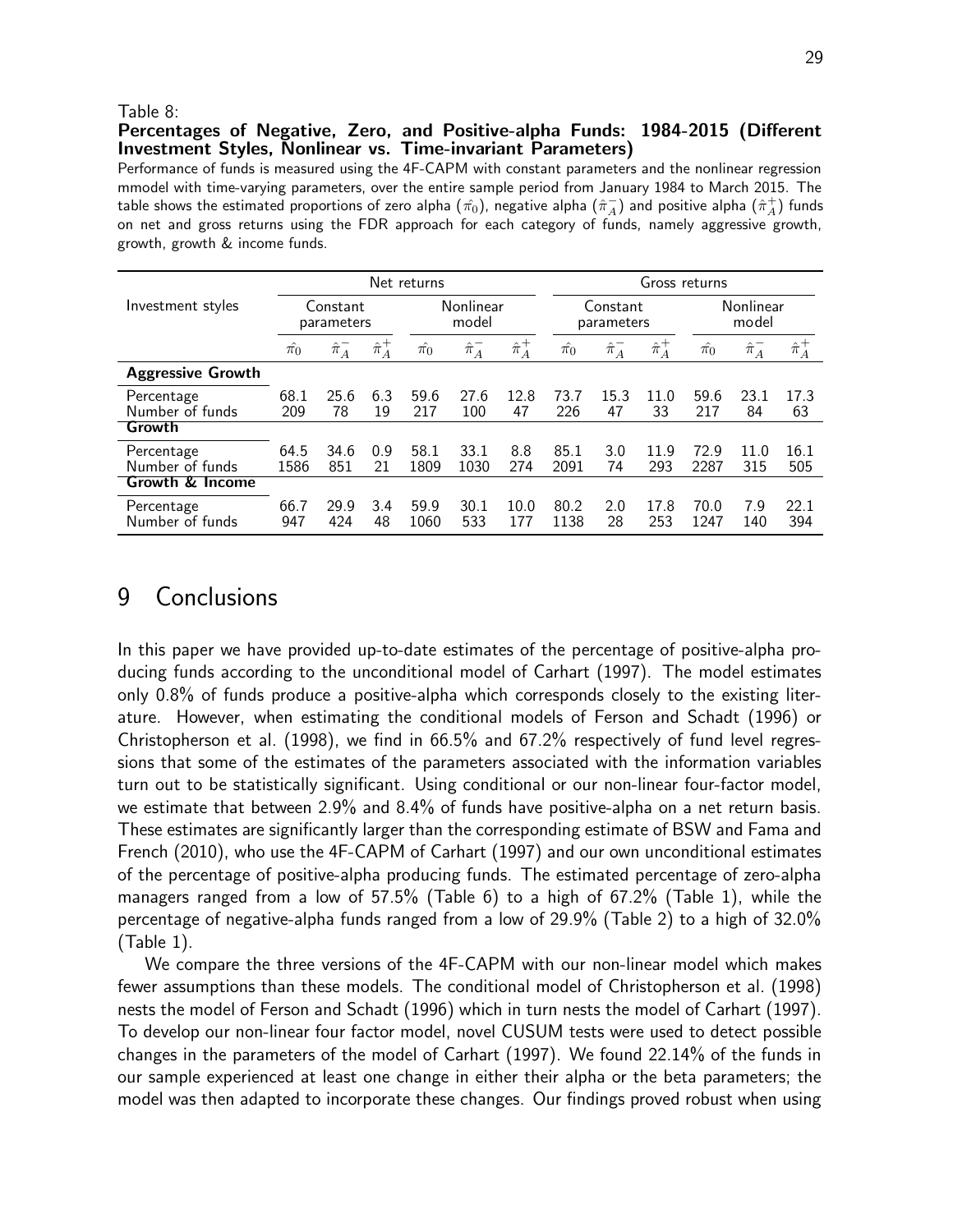nonlinear versions of the 3F-CAPM instead of nonlinear versions of the  $4F-CAPM^{20}$ .

To provide further insights into our positive-alpha findings we also provide estimates of these percentages within different mutual fund investment styles. We find that aggressive growth funds have the highest percentage of positive-alpha funds at 12.8% on a net return basis, while 8.8% and 10.0% of growth and growth & income funds, respectively, produce positive-alpha. When returns are measured on a gross basis, this ordering changes. Growth & income funds, rather than aggressive growth funds, have the highest percentage of positivealpha funds at 22.1%. This could be justified by the fact that aggressive growth funds aim to achieve the highest capital gains through active trading. Active trading implies high turnover and trading costs. Hence, for gross returns, aggressive growth funds have the lowest percentage of positive-alpha compared to growth and growth & income ones. The results are of direct relevance for investors who want to make informed decisions when choosing funds with different investment styles.

Our study contributes to the literature by showing that conditional models, especially ones that encompass a large subset of these models such as Christopherson et al. (1998), produce consistent estimates, on both a gross and net returns basis, of the proportions of negative-, zero- and positive-alpha funds should a nested model be more appropriate. Unlike Berk and van Binsbergen (2015), who use a different methodology than ours, we are still able to find some positive-alpha funds even after deduction of managerial expenses. However, we also agree with their finding that there are more negative-alpha funds than positive-alpha funds on both a gross and a net returns basis which suggests that investors need to be very careful when allocating their funds to active fund managers, and this can be partly done by looking at the investment style of the fund along with their suggestion of looking for persistence in performance.

Even though the estimates produced here of the proportion of actively managed mutual funds with positive alphas ranged from 2.9% to 8.4%, are larger than BSW, they still tell a cautionary tale. Both percentages are small and do not provide much hope to mutual fund investors, especially those saving for their retirement or looking for returns better than those offered by Exchange Traded Funds. Nevertheless, investors who wish to invest in actively managed mutual funds would be advised to restrict their search to funds having an aggressive growth style, as 12.8% are estimated to be positive-alpha funds on a net returns basis.

<sup>20</sup>See Appendix A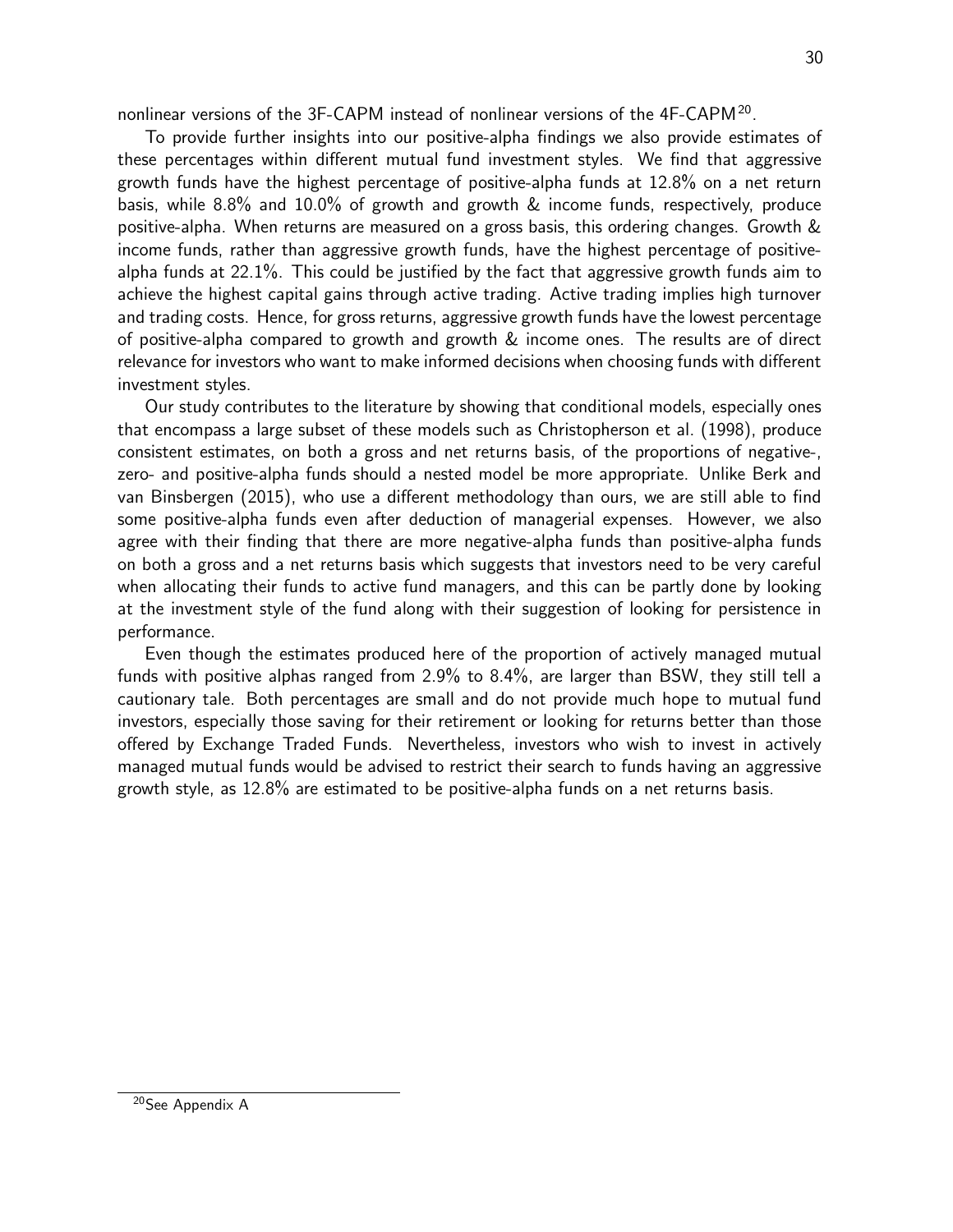## Appendix A Robustness check

Table 9 calculates the percentages of negative-, zero-, and positive-alpha funds by estimating the alpha of the 4F-CAPM of Carhart (1997) using the 90 day T-bill rate rather than the 30 day T-bill rate. Comparing results reported here to those in Table 1, on a net returns bases, 67.2% (Table 1) of funds have zero-alpha compared to 66.7%, 32.0% (Table 1) have negative alpha compared to 32.4% and 0.8% (Table 1) are positive alpha compared to 0.9%. On a gross-returns basis, the results reported in these two tables are again very close. From this, we see that there is little change in the corresponding percentages regardless of the T-bill rate used to estimate this version of the 4F-CAPM. Results similar to this also apply when the 90 day T-bill rate is used in estimating these percentages via the conditional models. These tables are available from the authors upon request.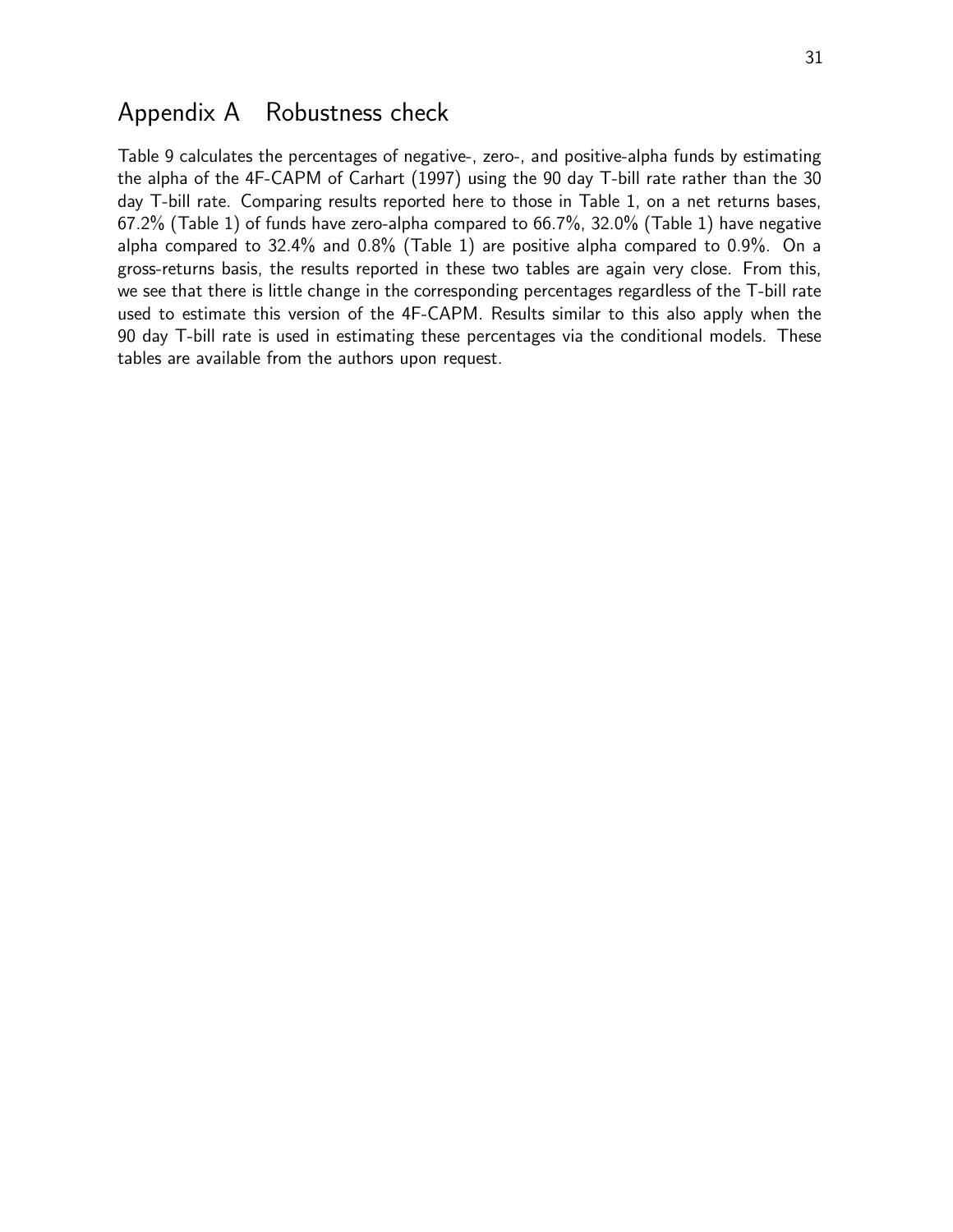#### Table 9:

Percentages of Negative-, Zero- and Positive-Alpha Funds: 1984-2015 (Constant Parameter 4F-CAPM; Net and Gross Returns using 90 day treasury bill rate)

Performance of funds is estimated using the 4F-CAPM using equation (1) of Carhart (1997). Panel A (net returns) and Panel B (gross returns) show the estimated proportions of zero-alpha ( $\hat{\pi_0}$ ), negative alpha ( $\hat{\pi}_A^-$ ) and positive alpha  $(\hat{\pi}_A^+)$  funds using the FDR approach based on a dataset of 3,673 funds using the 4F-CAPM, for net returns and gross returns. Each panel also shows significant funds  $(\hat S^-_\gamma,\,\hat S^+_\gamma)$  across the distribution of funds in the left tail and right tail using four different significance levels ( $\gamma = 0.05, 0.1, 0.15, 0.2$ ). Furthermore, significant funds are decomposed into unlucky (  $\hat F_\gamma^-$ ) and negative alpha  $(\hat T_\gamma^-)$  funds in the left tail, and lucky  $(\hat{F}_\gamma^+)$  and positive alpha  $(\hat{T}_\gamma^+)$  funds in the right tail. At the bottom of each panel, we show the FDR in the left and right tail at different significance levels. The sample covers the period from January 1984 to March 2015. Standard errors are indicated by parentheses and located below the estimate.

| Panel A: net returns, constant parameter model   |                    |                            |               |               |                     |                                            |               |                                  |               |                                          |  |  |
|--------------------------------------------------|--------------------|----------------------------|---------------|---------------|---------------------|--------------------------------------------|---------------|----------------------------------|---------------|------------------------------------------|--|--|
|                                                  |                    | Zero alpha $(\hat{\pi_0})$ |               |               |                     | Negative alpha $(\hat{\pi}_A^-)$           |               | Positive alpha $(\hat{\pi}_A^+)$ |               |                                          |  |  |
| Percentage<br>Number of funds                    | 66.7(0.02)<br>2450 |                            |               |               | 32.4 (0.02)<br>1190 |                                            |               | $0.9(0.00)$<br>33                |               |                                          |  |  |
|                                                  |                    |                            |               |               |                     | Impact of Luck in the Left and Right Tails |               |                                  |               |                                          |  |  |
|                                                  | Left Tail          |                            |               |               |                     |                                            | Right Tail    |                                  |               |                                          |  |  |
| Signif.Level( $\gamma$ )                         | 0.05               | 0.10                       | 0.15          | 0.20          |                     | 0.20                                       | 0.15          | 0.10                             | 0.05          | Signif. Level( $\gamma$ )                |  |  |
| Signif. $\hat{S}_{\gamma}^{-}(\% )$              | 13.4               | 19.3                       | 24.2          | 28.1          |                     | 7.4                                        | 5.8           | 4.4                              | 2.6           | (%)Signif. $S^+_{\gamma}$                |  |  |
|                                                  | (0.01)             | (0.01)                     | (0.01)        | (0.01)        |                     | (0.00)                                     | (0.00)        | (0.00)                           | (0.00)        |                                          |  |  |
| Unlucky $\hat{F}_{\gamma}^{-}(\% )$              | 1.7<br>(0.00)      | 3.3<br>(0.00)              | 5.0<br>(0.00) | 6.7<br>(0.00) |                     | 6.7<br>(0.00)                              | 5.0<br>(0.00) | 3.3<br>(0.00)                    | 1.7<br>(0.00) | $(\%)$ Lucky $\hat{F}_{\gamma}^{+}$      |  |  |
| Negative alpha $\hat{T}_{\gamma}^{-}(\%)$        | 11.8               | 15.9                       | 19.2          | 21.4          |                     | 0.7                                        | 0.8           | 1.0                              | 0.9           | (%)Positive alpha $\hat{T}_{\gamma}^{+}$ |  |  |
|                                                  | (0.01)             | (0.01)                     | (0.01)        | (0.01)        |                     | (0.01)                                     | (0.00)        | (0.00)                           | (0.00)        |                                          |  |  |
| $FDR^-$                                          | 12.4               | 17.3                       | 20.6          | 23.8          |                     | 90.7                                       | 86.3          | 76.1                             | 63.8          | $FDR$ <sup>+</sup>                       |  |  |
| Panel B: gross returns, constant parameter model |                    |                            |               |               |                     |                                            |               |                                  |               |                                          |  |  |
|                                                  |                    | Zero alpha $(\hat{\pi_0})$ |               |               |                     | Negative alpha $(\hat{\pi}_A^-)$           |               | Positive alpha $(\hat{\pi}_A^+)$ |               |                                          |  |  |
| Percentage<br>Number of funds                    |                    | 75.1 (0.02)<br>2758        |               |               | 10.5(0.01)<br>384   |                                            |               | 14.4(0.01)<br>531                |               |                                          |  |  |
|                                                  |                    |                            |               |               |                     | Impact of Luck in the Left and Right Tails |               |                                  |               |                                          |  |  |
|                                                  |                    |                            | Left Tail     |               |                     |                                            | Right Tail    |                                  |               |                                          |  |  |
| Signif.Level( $\gamma$ )                         | 0.05               | 0.10                       | 0.15          | 0.20          |                     | 0.20                                       | 0.15          | 0.10                             | 0.05          | Signif. Level( $\gamma$ )                |  |  |
| Signif. $\hat{S}_{\gamma}^{-}(\% )$              | 3.9                | 6.4                        | 8.6           | 11.0          |                     | 20.4                                       | 17.3          | 13.8                             | 8.7           | $(\%)$ Signif. $S^+_\gamma$              |  |  |
|                                                  | (0.00)             | (0.00)                     | (0.00)        | (0.01)        |                     | (0.01)                                     | (0.01)        | (0.01)                           | (0.00)        |                                          |  |  |
| Unlucky $\hat{F}_{\gamma}^{-}(\% )$              | 1.9<br>(0.00)      | 3.8<br>(0.00)              | 5.6<br>(0.00) | 7.5<br>(0.00) |                     | 7.5<br>(0.00)                              | 5.6<br>(0.00) | 3.8<br>(0.00)                    | 1.9<br>(0.00) | $(\%)$ Lucky $\hat{F}_{\gamma}^{+}$      |  |  |
| Negative alpha $\hat{T}_{\gamma}^{-}(\%)$        | 2.1                | 2.7                        | 2.9           | 3.5           |                     | 12.9                                       | 11.6          | 10.0                             | 6.8           | (%)Positive alpha $\hat{T}_{\gamma}^{+}$ |  |  |
|                                                  | (0.00)             | (0.00)                     | (0.01)        | (0.01)        |                     | (0.01)                                     | (0.01)        | (0.01)                           | (0.00)        |                                          |  |  |
| $FDR^-$                                          | 47.5               | 58.4                       | 65.7          | 68.1          |                     | 36.8                                       | 32.6          | 27.2                             | 21.5          | $FDR$ <sup>+</sup>                       |  |  |

To test whether our results are robust to different versions of the CAPM that are used to estimate fund alphas, we also estimate the percentage of negative, zero and positive-alpha funds based on the nonlinear version of the 3F-CAPM, the results are shown in Table 10. In general, the estimates of percentages of negative, zero and positive-alpha funds based on this model are similar to those produced using the linear 4F-CAPM. For instance, in terms of net returns, the estimated percentages are 9.1% positive-alpha, 33.0% negative-alpha and 57.9% zero-alpha respectively which is similar to those based on the 4F-CAPM: 8.4%, 34.1% and 57.5% reported in Table 6. When returns are measured on a gross basis we find 23.2% are positive-alpha, 12.4% negative–alpha, and 64.4% as zero-alpha. Estimates from the 3F-CAPM are similar to the percentages based on the 4F-CAPM confirming the latter's robustness.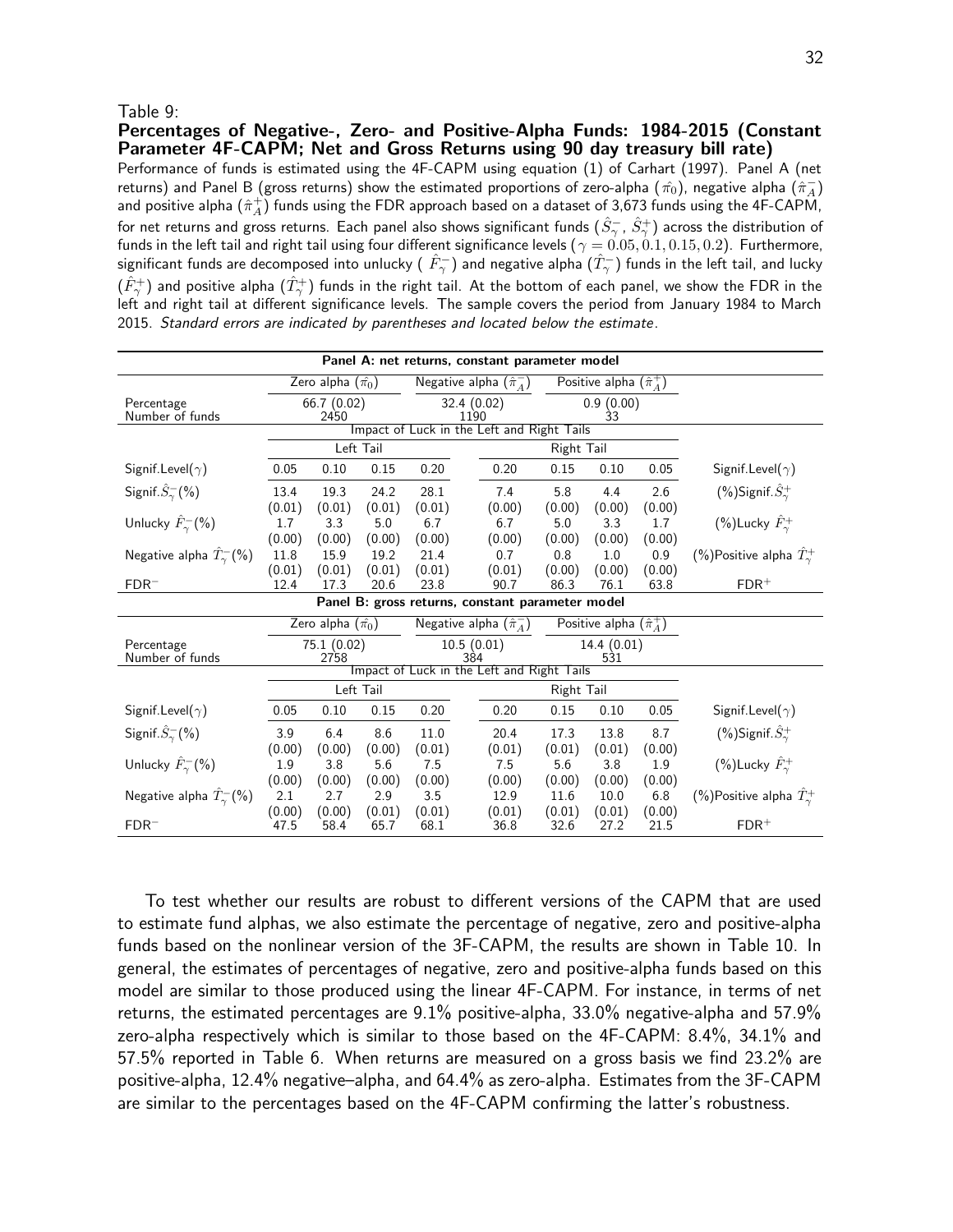#### Table 10:

#### Proportions of Negative, Zero and Positive-Alpha Funds: 1984-2015 (3F-CAPM, Nonlinear Model)

Performance of funds is measured using the nonlinear model based on the 3F-CAPM. Panel A shows the estimated proportions of zero alpha  $(\hat{\pi_0})$ , negative alpha  $(\hat{\pi}^-_A)$  and positive alpha  $(\hat{\pi}^+_A)$  funds using the FDR approach on net returns. The lower block of Panel A displays the detailed results including significant funds  $(\hat S^-_\gamma,\ \hat S^+_\gamma)$  across the distribution of funds in the left tail and right tail using four different significance levels  $(\gamma=0.05,0.1,0.15,0.2)$ . Furthermore, significant funds are decomposed into unlucky (  $\hat{F}_\gamma^-$ ) and negative alpha  $(\hat{T}_\gamma^-)$  funds in the left tail, and lucky  $(\hat{F}_\gamma^+)$  and positive alpha  $(\hat{T}_\gamma^+)$  funds in the right tail. The bottom of the Panel A shows the FDR for each significance level. Panel B shows results on gross returns. Standard errors are indicated by parentheses and located below the estimate.

| <b>Panel A: Net Returns</b>               |                     |                            |                     |                     |                                                           |                     |                                  |                     |                                          |  |  |  |
|-------------------------------------------|---------------------|----------------------------|---------------------|---------------------|-----------------------------------------------------------|---------------------|----------------------------------|---------------------|------------------------------------------|--|--|--|
|                                           |                     | Zero alpha $(\hat{\pi_0})$ |                     |                     | Negative alpha $(\hat{\pi}_A^-)$                          |                     | Positive alpha $(\hat{\pi}_A^+)$ |                     |                                          |  |  |  |
| Percentage                                |                     | 57.9 (0.02)                |                     |                     | 33.0 (0.02)<br>Impact of Luck in the Left and Right Tails |                     | 9.1(0.01)                        |                     |                                          |  |  |  |
|                                           |                     |                            |                     |                     |                                                           |                     |                                  |                     |                                          |  |  |  |
|                                           |                     | Left Tail                  |                     |                     |                                                           | Right Tail          |                                  |                     |                                          |  |  |  |
| Signif. Level( $\gamma$ )                 | 0.05                | 0.10                       | 0.15                | 0.20                | 0.20                                                      | 0.15                | 0.10                             | 0.05                | Signif. Level( $\gamma$ )                |  |  |  |
| Signif. $S_{\gamma}^{-}(\% )$             | 19.6<br>0.01        | 25.0<br>0.01               | 29.1<br>0.01        | 32.2<br>0.01        | 14.9<br>0.01                                              | 13.4<br>0.00        | 11.5<br>0.00                     | 8.9<br>0.00         | (%)Signif. $S^+_\gamma$                  |  |  |  |
| Unlucky $\hat{F}_{\gamma}^{-}(\%)$        | 1.4<br>0.00         | 2.9<br>0.00                | 4.3<br>0.00         | 5.8<br>0.00         | 5.8<br>0.00                                               | 4.3<br>0.00         | 2.9<br>0.00                      | 1.4<br>0.00         | $(\%)$ Lucky $\hat{F}_{\gamma}^{+}$      |  |  |  |
| Negative alpha $\hat{T}_{\gamma}^{-}(\%)$ | 18.2<br>0.01        | 22.1<br>0.01               | 24.8<br>0.01        | 26.4<br>0.01        | 9.1<br>0.01                                               | 9.1<br>0.01         | 8.6<br>0.00                      | 7.5<br>0.00         | (%)Positive alpha $\hat{T}_{\gamma}^{+}$ |  |  |  |
| $FDR-$                                    | 7.4                 | 11.6                       | 14.9                | 18.0                | 38.9                                                      | 32.4                | 25.2                             | 16.2                | $FDR$ <sup>+</sup>                       |  |  |  |
| <b>Panel B: Gross Returns</b>             |                     |                            |                     |                     |                                                           |                     |                                  |                     |                                          |  |  |  |
|                                           |                     | Zero alpha $(\hat{\pi_0})$ |                     |                     | Negative alpha $(\hat{\pi}_A^-)$                          |                     | Positive alpha $(\hat{\pi}_A^+)$ |                     |                                          |  |  |  |
| Percentage                                |                     | 64.4 (0.02)                |                     |                     | 12.4                                                      |                     | 23.2                             |                     |                                          |  |  |  |
|                                           |                     |                            |                     |                     | Impact of Luck in the Left and Right Tails                |                     |                                  |                     |                                          |  |  |  |
|                                           |                     | Left Tail                  |                     |                     |                                                           | Right Tail          |                                  |                     |                                          |  |  |  |
| Signif. Level( $\gamma$ )                 | 0.05                | 0.10                       | 0.15                | 0.20                | 0.20                                                      | 0.15                | 0.10                             | 0.05                | Signif. Level( $\gamma$ )                |  |  |  |
| Signif. $\hat{S}_{\gamma}^{-}(\%)$        | 9.6                 | 12.7                       | 15.6                | 18.1                | 25.0                                                      | 22.1                | 19.3                             | 15.4                | (%)Signif. $S^+_{\gamma}$                |  |  |  |
| Unlucky $\hat{F}_{\gamma}^{-}(\% )$       | 0.00<br>1.6<br>0.00 | 0.00<br>3.2<br>0.00        | 0.01<br>4.8<br>0.00 | 0.01<br>6.4<br>0.00 | 0.01<br>6.4<br>0.00                                       | 0.01<br>4.8<br>0.00 | 0.01<br>3.2<br>0.00              | 0.01<br>1.6<br>0.00 | $(\%)$ Lucky $\hat{F}_{\gamma}^{+}$      |  |  |  |
| Negative alpha $\hat{T}_{\gamma}^{-}(\%)$ | 8.0<br>0.00         | 9.5<br>0.01                | 10.8<br>0.01        | 11.7<br>0.01        | 18.5<br>0.01                                              | 17.2<br>0.01        | 16.1<br>0.01                     | 13.8<br>0.01        | (%)Positive alpha $\hat{T}_{\gamma}^{+}$ |  |  |  |
| $FDR-$                                    | 16.7                | 25.4                       | 30.9                | 35.6                | 25.8                                                      | 21.9                | 16.7                             | 10.5                | $FDR$ <sup>+</sup>                       |  |  |  |

## **References**

- Admati, Anat R, Sudipto Bhattacharya, Paul Pfleiderer and Stephen A Ross (1986), 'On timing and selectivity', The Journal of Finance 41(3), 715–730.
- Barras, Laurent, Olivier Scaillet and Russ Wermers (2010), 'False discoveries in mutual fund performance: Measuring luck in estimated alphas', The Journal of Finance 65(1), 179–216.
- Becker, Connie, Wayne Ferson, David H Myers and Michael J Schill (1999), 'Conditional market timing with benchmark investors', Journal of Financial Economics 52(1), 119–148.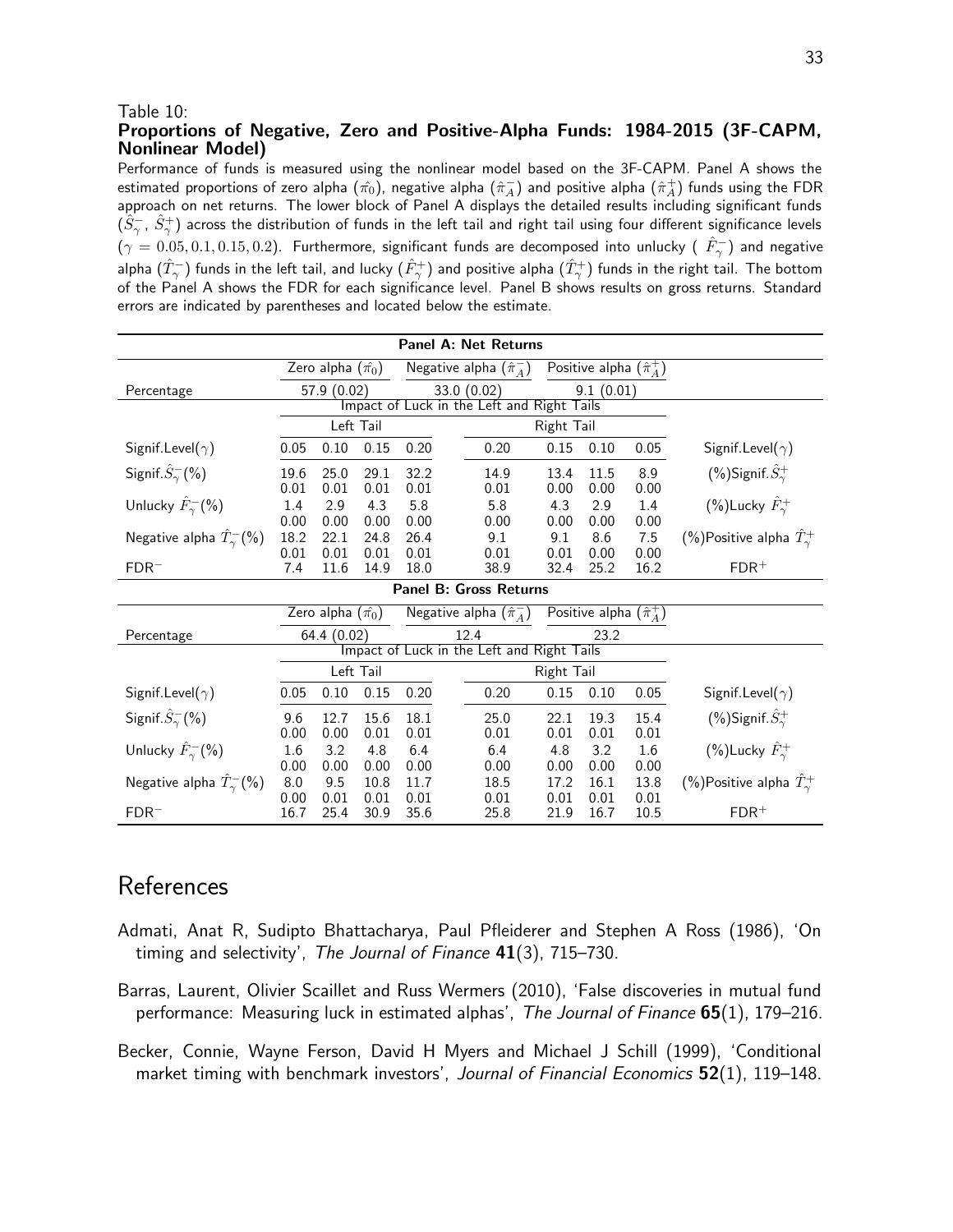- Berk, Jonathan B and Jules H van Binsbergen (2015), 'Measuring skill in the mutual fund industry', Journal of Financial Economics  $118(1)$ , 1–20.
- Berk, Jonathan B and Richard C Green (2004), 'Mutual fund flows and performance in rational markets', Journal of Political Economy 112(6), 1269–1295.
- Berndt, Ernst R (1991), The practice of econometrics: classic and contemporary, Addison-Wesley Reading, MA.
- Carhart, Mark M (1997), 'On persistence in mutual fund performance', The Journal of Finance  $52(1)$ , 57–82.
- Christopherson, Jon A, Wayne E Ferson and Debra A Glassman (1998), 'Conditioning manager alphas on economic information: Another look at the persistence of performance', Review of Financial Studies  $11(1)$ ,  $111-142$ .
- Cuthbertson, Keith, Dirk Nitzsche and Niall O'Sullivan (2008), 'UK mutual fund performance: Skill or luck?', Journal of Empirical Finance 15(4), 613–634.
- Cuthbertson, Keith, Dirk Nitzsche and Niall O'Sullivan (2012), 'False discoveries in UK mutual fund performance', European Financial Management 18(3), 444–463.
- Daniel, Kent, Mark Grinblatt, Sheridan Titman and Russ Wermers (1997), 'Measuring mutual fund performance with characteristic-based benchmarks', The Journal of Finance 52(3), 1035–1058.
- Davidson, Russell and James G MacKinnon (2004), Econometric theory and methods, Vol. 5, Oxford University Press New York.
- Dybvig, Philip H and Stephen A Ross (1985), 'The analytics of performance measurement using a security market line', The Journal of Finance  $40(2)$ , 401–416.
- Elton, Edwin J, Martin Jay Gruber and Christopher R Blake (1996), 'Survivor bias and mutual fund performance', Review of Financial Studies 9(4), 1097–1120.
- Elton, Edwin J, Martin Jay Gruber, Sanjiv Das and Matthew Hlavka (1993), 'Efficiency with costly information: A reinterpretation of evidence from managed portfolios', Review of Financial Studies  $6(1)$ , 1–22.
- Fama, Eugene F and Kenneth R French (2010), 'Luck versus skill in the cross-section of mutual fund returns', The Journal of Finance  $65(5)$ , 1915-1947.
- Ferson, Wayne E and Rudi W Schadt (1996), 'Measuring fund strategy and performance in changing economic conditions', The Journal of Finance  $51(2)$ , 425–461.
- Grinblatt, Mark and Sheridan Titman (1989), 'Mutual fund performance: An analysis of quarterly portfolio holdings', Journal of Business 62(3), 393–416.
- Grinblatt, Mark and Sheridan Titman (1992), 'The persistence of mutual fund performance', The Journal of Finance 47(5), 1977–1984.